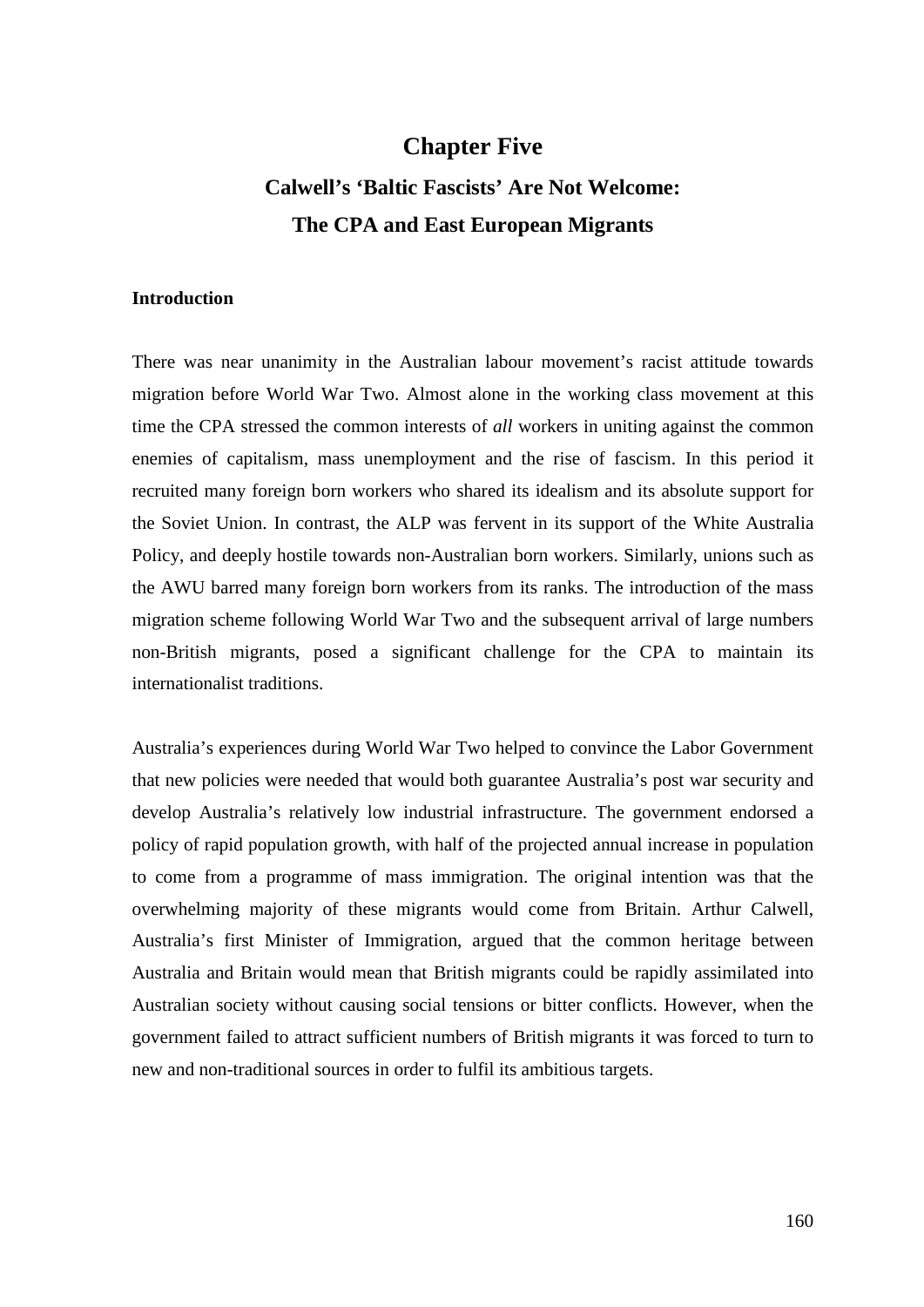The war had created an enormous flood of refugees. Many had fled the advancing Soviet armies and made their way towards Western Europe and what they considered to be safety. Some had been active collaborators with the German occupation forces, whilst others had been unwillingly forced into some form of service with the governments that were established by the Germans in Eastern Europe. Both groups feared possible reprisals from the new regimes that would be established by the Soviet forces. Still others had already witnessed the brutal reality of Stalinist rule and were determined not to repeat the experience. When the war ended there were also large numbers of prisoners of war and conscripted labourers in Western Europe who resisted being returned to their homelands which were now under Soviet occupation. As the new regimes in Eastern Europe consolidated themselves they forcibly expelled millions of ethnic Germans. What the majority of the people from these groups had in common was a hardened and persistent anti-Communist outlook. Many of Australia's earliest post-war migrants came from the ranks of these refugees.

The issue of mass migration posed a particular dilemma for the CPA. Its internationalist outlook should have made it more receptive to the arrival of workers from other countries. However, it was well aware that many Australian workers, despite the recent war, continued to hold racist attitudes towards potential migrants. There was also a widespread fear that mass migration would be used to drive down wages and working conditions. In the end the Party remained formally opposed to mass migration throughout the 1950s and in resolutions repeatedly called for its cessation or a reduction in the annual intake. However, in sharp contrast to many of the historical traditions of the labour movement, the CPA argued that once migrants arrived in Australia they should be fully accepted by the trade unions with the same rights and responsibilities as other Australian workers.

This chapter focuses on the CPA's response and the unions they influenced to the arrival of around 220,000 East European and German refugees from 1948 onwards. It will examine the response to the arrival of migrants from countries such as Greece, Italy and Malta. The East European refugees (or Displaced Persons) were a significant proportion of Australia's initial migrant intake and they arrived just as the former alliance with the Soviet Union was finally breaking down. German migrants started to arrive in 1952 when Cold War tensions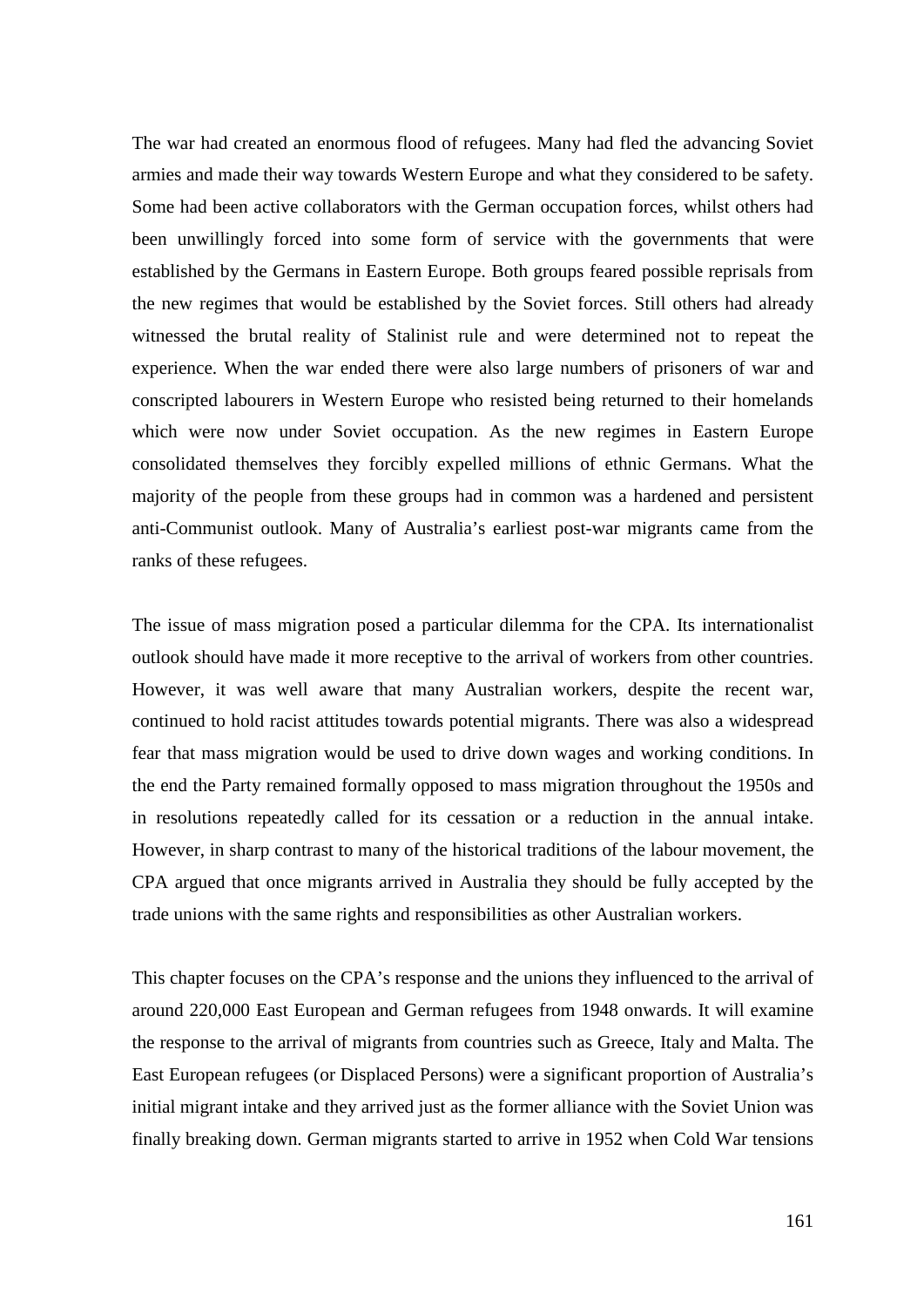were at their peak and war with the Soviet Union seemed imminent. For the CPA, the Cold War and Australia's mass migration programme were linked, and Australia's acceptance of these refugees was its contribution to the western alliance against the Soviet Union.

Despite its call that migrants should have equality with Australian-born workers, the CPA reacted differently when East European refugees started to arrive. It waged a prolonged and bitter campaign against their arrival. Communist-led unions either attempted to prevent their entry into the workforce or ensured that they were placed into jobs with the lowest pay and worse conditions. Entire groups of people were condemned either as 'fascist collaborators', or people who had consciously abandoned the building of socialist societies in their homelands. They were also seen as a potential strikebreakers or an anti-union workforce. The Communist Party's objection to their arrival was clearly based on political grounds, and not on traditional labour movement racism. However it moved considerably in this direction. Its campaign against these migrants consciously drew on the racist traditions of the Australian labour movement to boost support for its campaign. For a period, the CPA press and many trade union journals (not just Communist) used the offensive epithet 'Balts' to describe all East European migrants before the term was quietly dropped after the Party started to shift its political position. Similarly, when Yugoslavia broke with the Soviet Union in 1948, Yugoslavs still resident in Australia were described as 'fascist agents' before once again the term was abandoned when the political position was changed after 1953.

The mass migration programme commenced at a time when Australia faced an acute housing shortage that continued into the mid 1950s. Refugees were accused of receiving favourable housing treatment and living in luxury, while large numbers of Australians were forced to live in crowded and rundown accommodation. The BWIU waged a longstanding public campaign against the construction of migrant hostels claiming that it was diverting resources away from other Australians. Once again the campaign was designed to appeal to the racist traditions of the labour movement. This campaign was to fade away by the 1950s as the housing crisis started to ease and the campaign no longer had a focus.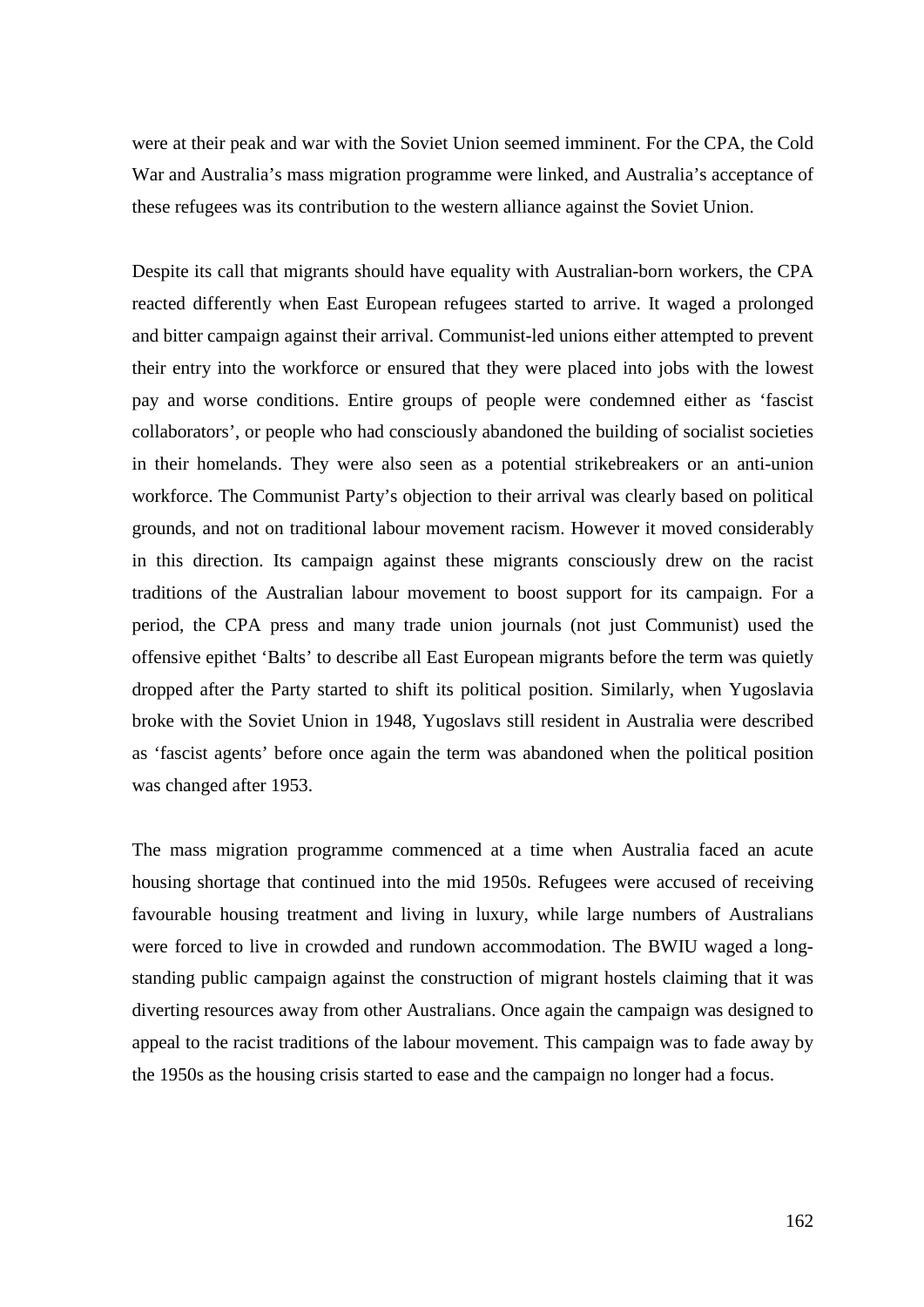## **Pre-World War Two Migration and the Labour Movement**

In the period before World War One, the IWW was the most consistent opponent of the widespread racism that dominated the Australian labour movement. At a time when many trade unions excluded workers on the basis of their ethnic origin, the Sydney IWW club declared in 1911: 'The I.W.W. knows no distinction of race, creed, or colour. Its policy is one of international working-class solidarity'.<sup>[1](#page-3-0)</sup> Within the IWW there were ethnic networks of Russians, Bulgarians and Italians.<sup>[2](#page-3-1)</sup> The IWW criticised the AWU for its racist policies and their refusal to recruit Asian workers.<sup>[3](#page-3-2)</sup> In short, the IWW attempted to show that it was theoretically possible to build a unified labour movement that would encompass both the Australian-born and migrant worker. Many of the internationalist concepts of the IWW would be taken up by the newly formed CPA in the 1920s.

During the 1920s it was not uncommon for the labour movement to organise campaigns or voice their opposition to migrants, particularly those from a non-Anglo Saxon background. As a result of a World War One agreement between the British and Italian Governments, Italians were able to emigrate to Australia. $4$  The agreement saw a steady increase in the number of Italians arriving in Australia which rose from 631 in 1920 to a peak of 7884 in 1927.<sup>[5](#page-3-4)</sup> There was widespread opposition from the vast majority of the labour movement to their arrival. In 1925 the *Queensland Worker* claimed that 'Mediterranean scum' were overrunning the country.<sup>[6](#page-3-5)</sup> Their views were repeated by ALP leaders. For example, both Scullin and Chifley criticised the Federal Government for allowing high levels of migration of Italians which threatened the living standards of Anglo-Saxon Australians.<sup>[7](#page-3-6)</sup> Their comments were supported by Evatt who argued in *Labor Daily* that current scientific knowledge clearly showed that 'certain racial groups' could not be assimilated and were therefore a threat to Australian trade unionists.<sup>[8](#page-3-7)</sup> In the post World War Two period Chifley

-

<span id="page-3-1"></span><span id="page-3-0"></span><sup>1</sup> Burgmann, *Revolutionary Industrial Unionism*, p.80. <sup>2</sup> Ibid., p.70.

<span id="page-3-2"></span> $3$  Ibid., p.89.

<span id="page-3-3"></span><sup>4</sup> Eric Richards, *Destination Australia: Migration to Australia Since 1901*, Sydney, University of New South Wales Press, 2008, p.82.

<span id="page-3-4"></span> $^5$  Ibid., p.107.<br>  $^6$  Hearn & Knowles, *One Big Union*, p.184.

<span id="page-3-6"></span><span id="page-3-5"></span><sup>&</sup>lt;sup>7</sup> Crisp, *Ben Chifley*, p.35; Day, *Chifley*, p.231. <sup>8</sup> Tennant, *Evatt*, p.60.

<span id="page-3-7"></span>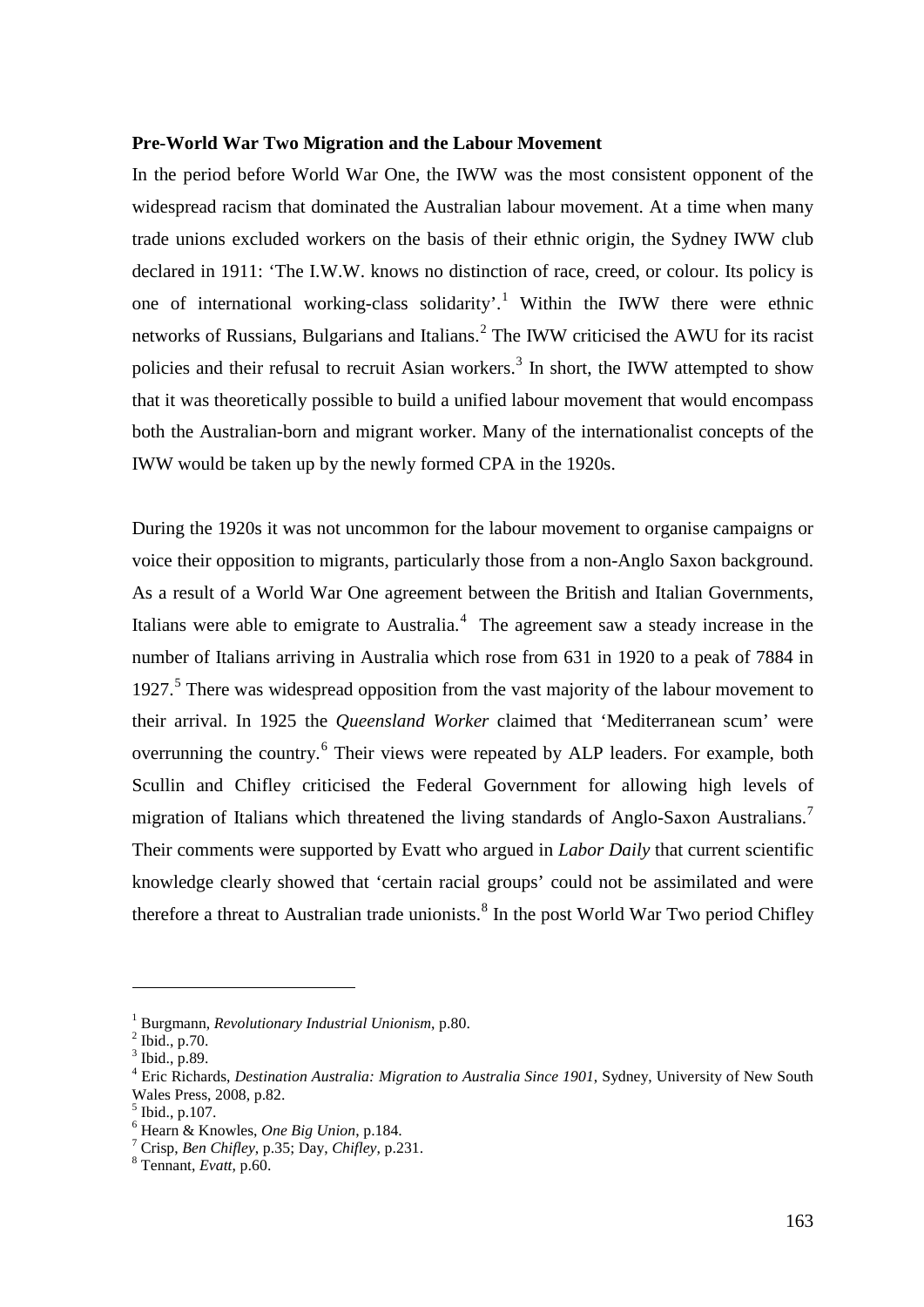and Evatt were key members of the Labor government that developed the mass immigration programme that was to transform Australia.

## **The CPA and Migrants before World War Two**

In contrast to the dominant chauvinism of the 1920s labour movement, the CPA almost from its inception was internationalist in outlook and as far as possible in practice. In 1926 the Comintern had called upon the Party to establish strong links with foreign-speaking migrants and recruit them to the Party. $9$  By the late 1920s the Comintern had been successful in imposing a common programme on national Communist parties. Thus, when migrant Communists arrived in Australia they found in the CPA a Party with similar ideals and outlook.<sup>[10](#page-4-1)</sup> During the 1920s and 1930s the internationalist stance of the CPA and its strong anti-fascist policies resonated with many migrants and led them to join the CPA.

In the 1920s Federal Governments developed a programme to bring to Australia large numbers of British migrants. It had many similar features to the more extensive programme that was to be introduced after the end of World War Two.<sup>[11](#page-4-2)</sup> It saw 212,000 out of a total 282,000 British migrants arriving in Australia with government assistance.<sup>[12](#page-4-3)</sup> Among them were Scottish industrial migrants who brought with them strong traditions of socialist ideas and trade unionism. A few were even Communists.<sup>[13](#page-4-4)</sup> They joined Scottish Communists already in Australia. Tom Wright, an early Communist leader, as well as J. B. Miles, who was to replace him as Party secretary, came from a Scottish background.<sup>[14](#page-4-5)</sup> Many of the early Communist coalminers such as Charlie Nelson, Bill Orr, Jock Lindop, and Jock Jamieson in Lithgow carried strong roots to the Scottish labour movement.<sup>[15](#page-4-6)</sup> At the time there was often opposition from ALP and trade union leaders to the arrival of British migrants. For example, in 1922 Scullin claimed that immigration led to unemployment and immigrants were forced to live in poor conditions.<sup>[16](#page-4-7)</sup> The ready

<span id="page-4-0"></span>

<sup>&</sup>lt;sup>9</sup> Macintyre, *Reds*, p.131.<br><sup>10</sup> Charles A Price, *South Europeans in Australia*, Melbourne, Oxford University Press, 1963, p.303.

<span id="page-4-3"></span>

<span id="page-4-2"></span><span id="page-4-1"></span><sup>&</sup>lt;sup>11</sup> Richards, *Destination Australia*, pp.80-100.<br><sup>12</sup> R.T. Applegard, *British Emigration to Australia*, Canberra, Australian National University Press, 1984, p.31; A. J. Hammerton & Alistair Thomson, *Ten Pound Poms: Australia's Invisible Migrants*, Manchester, Manchester University Press, 2005, p.29.

<span id="page-4-5"></span><span id="page-4-4"></span><sup>&</sup>lt;sup>13</sup> Malcolm Prentis, *The Scots in Australia*, Sydney, University of New South Wales Press, 2008, p.72.<br><sup>14</sup> Macintyre, *Reds*, pp. 69, 117.<br><sup>15</sup> Ibid., pp.114-115.<br><sup>16</sup> Richards, *Destination Australian*, p.106.

<span id="page-4-6"></span>

<span id="page-4-7"></span>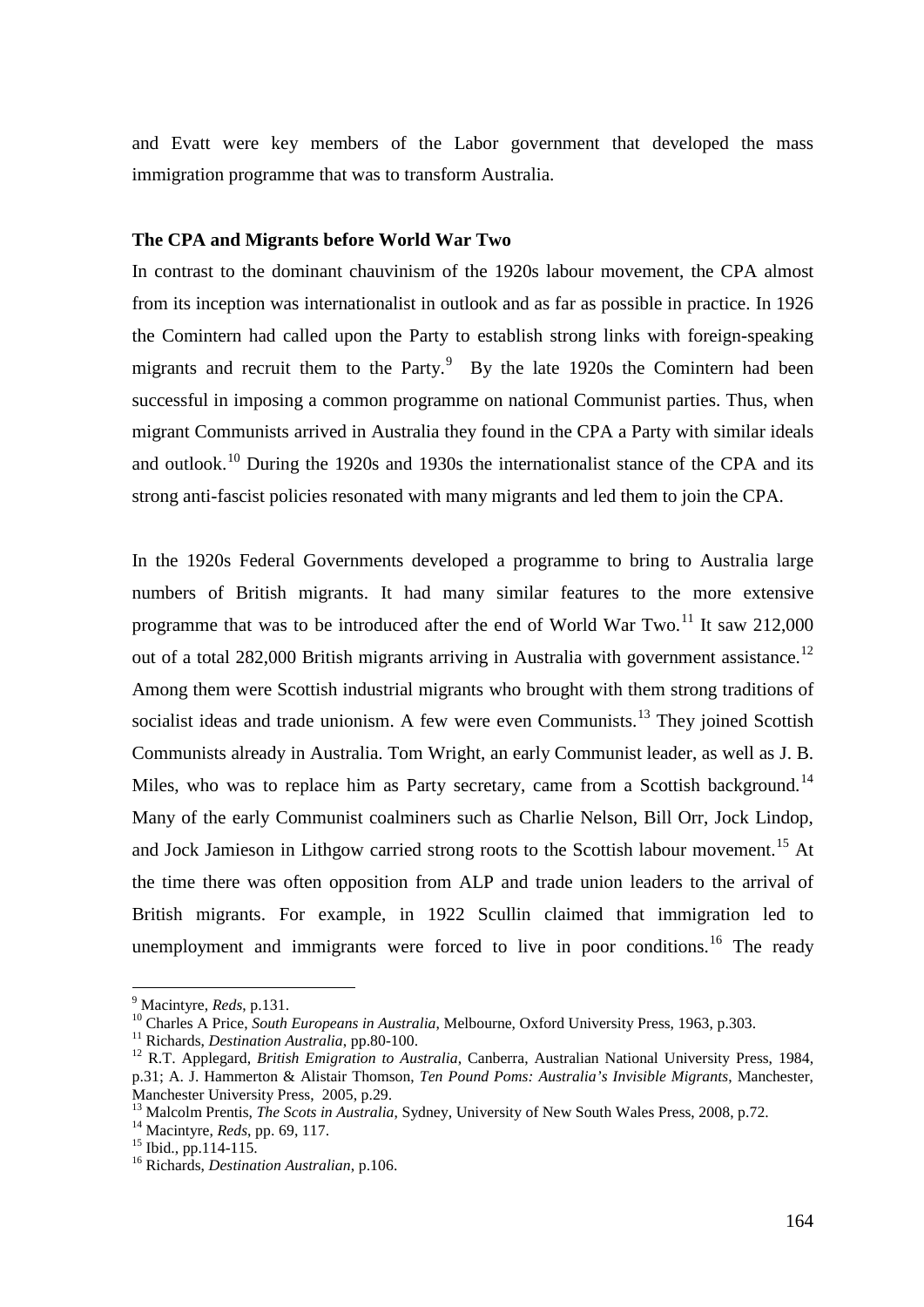acceptance by the CPA of British migrants into its ranks was therefore against the prevailing trend in the labour movement. Yet, as we shall see, in the post World War Two period, the Party would use the anti-British chauvinism of the 1920s as a justification for opposing migration.

Other migrant groups also found close affinity with the CPA. The emergence of fascist or reactionary governments in many countries in Europe from the 1920s onwards forced many left-wing activists into exile. When some of these political refugees arrived in Australia they formed their own organisations that were often linked to the CPA. For example, Croatian migrants established the *Borbeni Radnicki Pokiet* (Militant Workers Organisation) with branches including Broken Hill, Boulder-Kalgoorlie, Perth, Sydney Melbourne, and in a number of centres in far North Queensland.<sup>[17](#page-5-0)</sup> In Fremantle Paddy Troy established strong links with the Yugoslav community which contained many Communists.[18](#page-5-1) During World War Two the strongly pro-Tito stance of the Yugoslav community further strengthened the ties with the CPA.<sup>[19](#page-5-2)</sup> Thus, the majority of Yugoslav migrants before World War Two were left-wing in outlook and supported a unified Yugoslavia. In sharp contrast, those arriving after the war, as we shall see, were often virulently anti-Communist and opposed to a unified Yugoslavia. When they arrived in Australia they encountered widespread opposition from the CPA and Communist-led unions.

In North Queensland the CPA was able to form strong links with Italian migrants during the six month strike by sugarcane industry workers in 1935. The hostility of the AWU to migrant workers provided the opening for the Party to emerge as the real representative of the workers in the industry.<sup>[20](#page-5-3)</sup> In Kalgoorlie, CPA members took the lead in defending Italian and Yugoslav miners during race riots in  $1934$ <sup>[21](#page-5-4)</sup> The Western Australian CPA was

<span id="page-5-0"></span><sup>&</sup>lt;sup>17</sup> Menghetti, *The Red North*, p.71; Charles Price, 'Post-War Migration to Australia' in Henry Mayer(ed.), *Australian Politics: A Second Reader with Revisions*, Melbourne, Cheshire, 1971, p.41; Mato Tkalcevic, *Croats in Australia: An Information and Resources Guide*, Burwood (Vic.), Victoria College Press, 1988, p.23.

<span id="page-5-1"></span><sup>18</sup> Macintyre, *Militant*, p.102.

<sup>&</sup>lt;sup>19</sup> Ilija Sutalo, *Croatians in Australia: Pioneers, Settlers and their Descendents*, Kent Town (South

<span id="page-5-4"></span><span id="page-5-3"></span><span id="page-5-2"></span>Australia), Wakefield Press, 2004, p.207; Tkalcevic, *Croats in Australia*, p.27.<br><sup>20</sup> Macintyre, *Reds*, pp.258-259; Diane Menghetti, 'The Weil's Disease Strike, 1935' in D.J. Murphy (ed.), *The Big Strikes: Queensland 18* <sup>21</sup> Justina Williams, *The First Farrow*, Willagee (WA), Lone Hand Press, 1976, pp.143-147.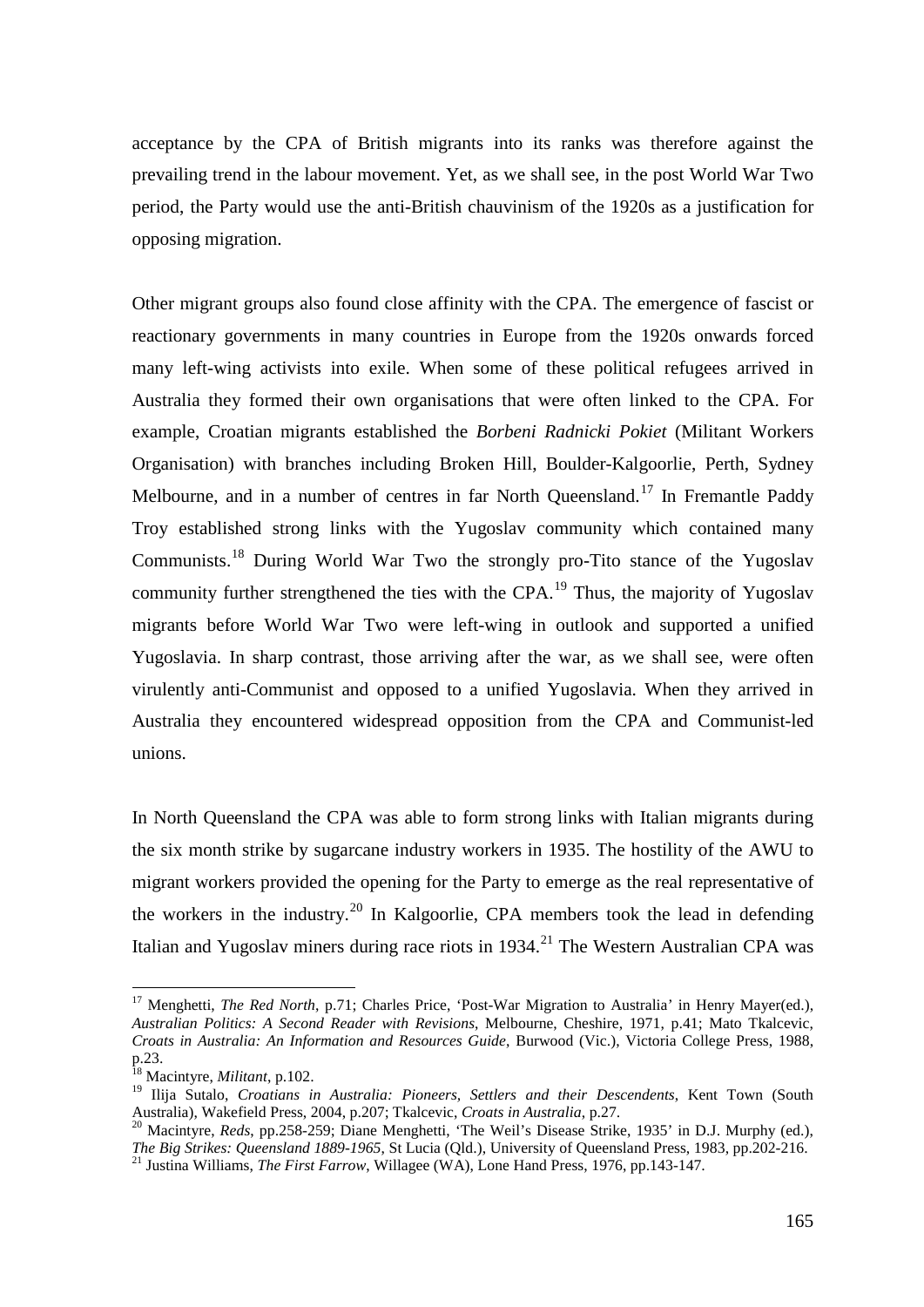able to recruit migrant workers such as Lou Nardi who had been a Communist Party member in Italy from 19[22](#page-6-0) before arriving in Australia in 1928.<sup>22</sup> The CPA's strong opposition to the growth of fascism led to some Jewish migrants establishing Jewish branches of the CPA in Sydney and Melbourne in the  $1930s$ <sup>[23](#page-6-1)</sup> In 1945 Bernie Taft, a German Jewish migrant, was appointed Victorian director of the Marx School and shortly afterwards was elected to the Victorian state committee of the CPA.<sup>[24](#page-6-2)</sup> His appointment to such prominent positions a few years after arriving in Australia, is an indication that migrants faced no insurmountable problems in rising to the higher levels in the Party's organisation.

The CPA in the 1930s became an ethnically diverse organisation.<sup>[25](#page-6-3)</sup> Its ranks were open to anyone who shared their political goals irrespective of their ethnic origin. At a time when there was often widespread chauvinism in the labour movement the CPA actions offered an alternative course that workers could follow. For example, a Greek branch of the CPA was formed in 1933. This was approximately thirty years before the ALP responded to the post-war migration by establishing ethnically-based branches.<sup>[26](#page-6-4)</sup> Its message was that working class unity was the only way through which capitalism could be overthrown. However, the CPA was not totally immune from displays of chauvinism. In 1934 the *Workers' Weekly* condemned 'Comrades [who] still use the still use the terms "Pommie", "Dago", "Nigger" and so forth'.<sup>[27](#page-6-5)</sup> The strength of the CPA was that it recognised that such racist language was unacceptable and often took steps to eliminate it from the everyday language of Communists. Overt displays of chauvinism were therefore clearly unacceptable to the majority of Communists and this was undoubtedly one factor that convinced some migrants to join the CPA. The key to understanding the CPA attitude to migrants in this period was that it was often based on the presumed political orientation of the migrant. Many of the migrants entering Australia from the mid 1920s onwards were fleeing from repressive or fascist regimes and were therefore more receptive to the CPA

 $22$  Ibid., p.171.

<span id="page-6-1"></span><span id="page-6-0"></span><sup>&</sup>lt;sup>23</sup> Philip Mendes, 'Jews and the Left' in Geoffrey Brahm Levey & Philip Mendes (eds.), *Jews and Australian Politics*, Great Britain, Sussex Academic Press, 2004, p.75.

<span id="page-6-5"></span><span id="page-6-4"></span>

<span id="page-6-3"></span><span id="page-6-2"></span><sup>&</sup>lt;sup>24</sup> Taft, *Crossing the Party Line*, pp.44-46.<br><sup>25</sup> Macintyre, *Reds*, p.267.<br><sup>25</sup> George Zangalis, *Migrant Workers and Ethnic Communities: Their Struggles For Social Justice and Cultural Rights – The Role of Greek Australians*, Altona (Vic.), Common Ground Publishing, 2009, p.161. <sup>27</sup> Ibid.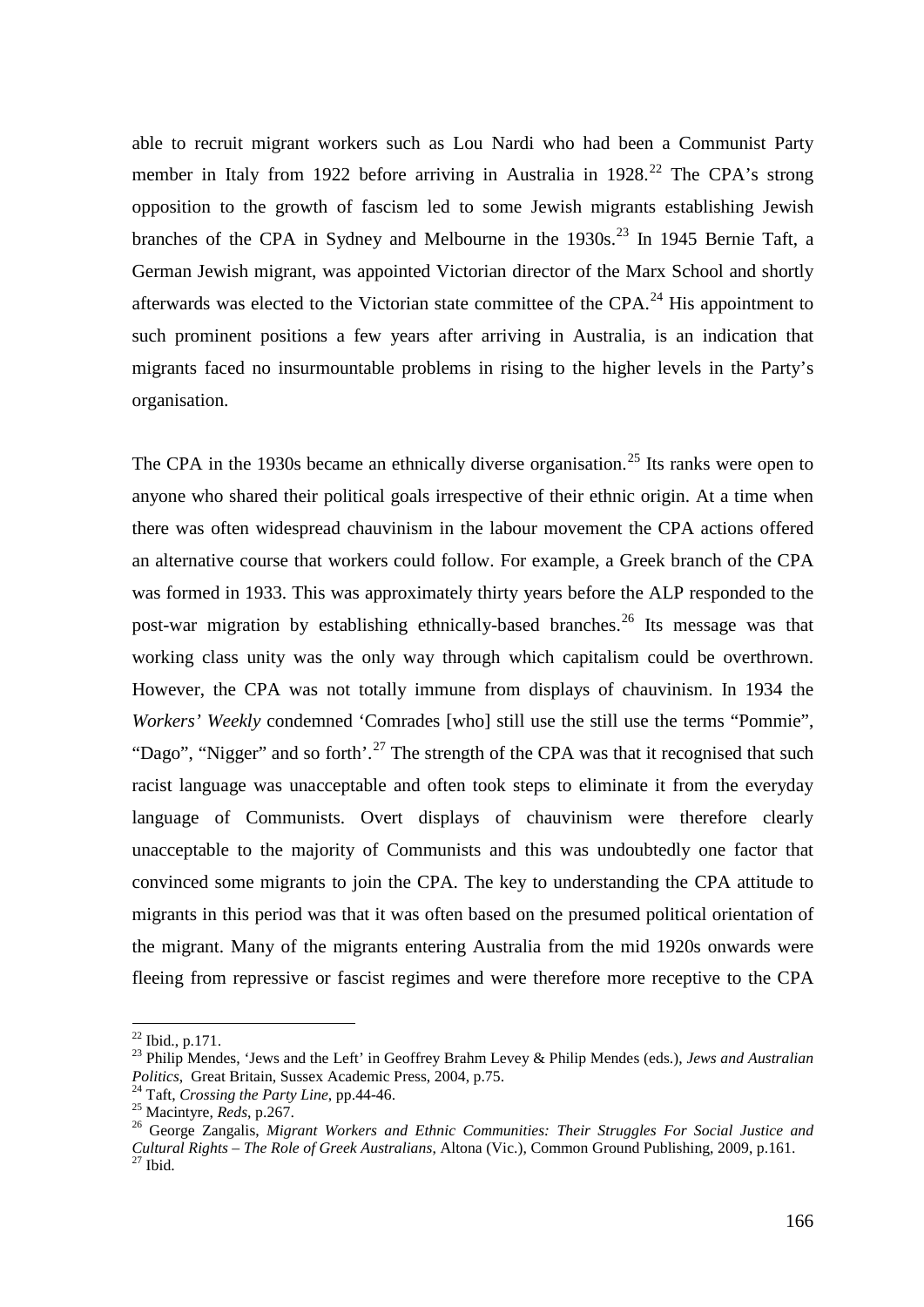and its policies. In contrast, many of those arriving after World War Two were fleeing from Soviet imposed regimes. This, as we shall see, helped determine the Party's attitudes towards them.

# **The Mass Migration Programme**

As early as 1943 Prime Minister John Curtin had indicated the necessity of a planned immigration programme at the end of the war.<sup>[28](#page-7-0)</sup> The mass migration programme introduced by the Chifley Government was to have a major impact in transforming Australia's social and industrial structures from the late 1940s onwards. By 1960 over a million migrants had arrived in Australia including 742,000 British, 116,295 Dutch, 204,000 Italians, over 90,000 Germans and Austrians, and 68,000 Greeks.<sup>[29](#page-7-1)</sup> When Calwell had announced that the programme was about to proceed he pledged that there would be ten British migrants for every non-British migrant.<sup>[30](#page-7-2)</sup> His intention was to maintain Australia's 'racial purity' and in the process undermine any opposition to the policy from the trade unions which had a long history of opposing non-British migration.<sup>[31](#page-7-3)</sup>.

When the CPA opposed the continuation of the White Australia Policy Calwell saw it as a threat to the government's policy.<sup>[32](#page-7-4)</sup> As Millar points out, the CPA's opposition to the White Australia Policy was regarded by the ALP as a sign of its 'un-Australian' character.<sup>[33](#page-7-5)</sup> The Federal ALP Secretary, Joe Chamberlain, warned ALP members in 1961 that membership of Immigration Reform Associations was incompatible with ALP membership.<sup>[34](#page-7-6)</sup> The contrast between the two class parties was clear. It was not until 1965 that the Federal ALP finally removed its support for the White Australia Policy from its platform.<sup>[35](#page-7-7)</sup> The difference between the ALP and CPA became apparent in June 1945. After

<span id="page-7-0"></span> <sup>28</sup> Fred Alexander, *From Curtin to Menzies and After: Continuity or Confrontation?*, Melbourne, Thomas Nelson (Australia), 1973, p.25; Applegard, *British Emigration to Australia*, p.34.<br><sup>29</sup> Alexander Downer, 'The Influence of Migration on Australia's Foreign Policy', Roy Milne Lecture 1960.

<span id="page-7-3"></span><span id="page-7-2"></span><span id="page-7-1"></span><sup>&</sup>lt;sup>30</sup> CPD, House of Representatives, Vol. 189, 22 November 1946, pp.502-11.<br><sup>31</sup> Alexander, *From Curtin to Menzies* p.57; Jock Collins, *Migrant Hands in a Distant Land: Australia's Post-War Immigration*, Leichhardt (NSW)

<span id="page-7-4"></span><sup>&</sup>lt;sup>32</sup> Arthur A. Calwell, *Danger For Australia*, Carlton (Vic.). Industrial Printing and Publicity, 1949, p.6.<br><sup>33</sup> J.D.B. Miller, 'Communism and Australian Foreign Policy' in J. D. B. Miller & T. H. Rigby (eds.), *The* 

<span id="page-7-5"></span>*Disintegrating Monolith: Pluralist Trends in the Communist World,* Canberra, Australian National

<span id="page-7-6"></span><sup>&</sup>lt;sup>34</sup> H. I. London, *Non-White Immigration and the "White Australia" Policy*, Sydney, Sydney University Press, 1970, p.86.

<span id="page-7-7"></span><sup>35</sup> McMullin, *Light on the Hill*, p.310; Rawson, *Labor in Vain?*, pp.115-116.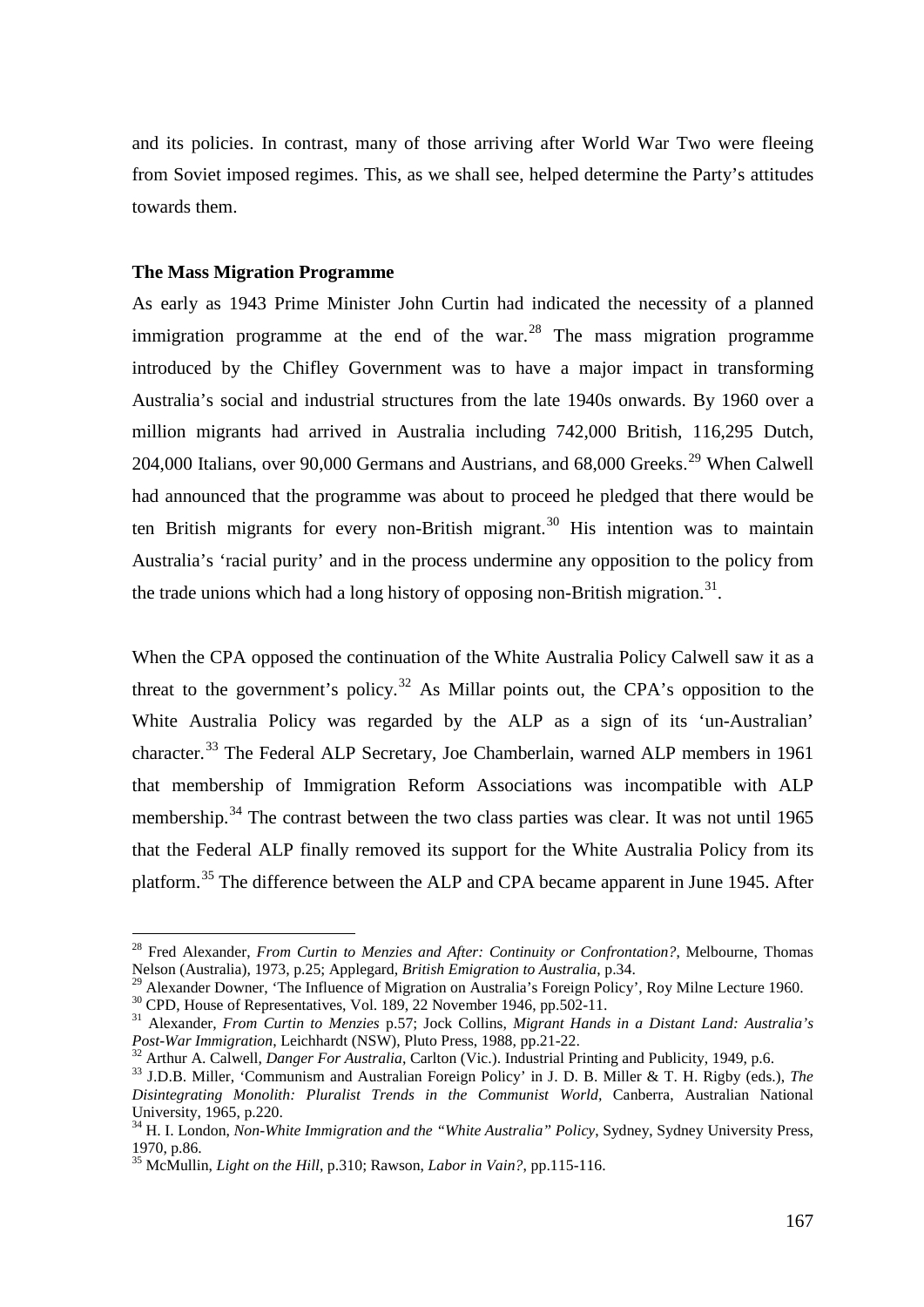Ernie Thornton, the FIA National Secretary, supported the CPA's opposition to the White Australia Policy, the Balmain FIA branch, the centre of growing dissent to the Communist-led union leadership, supported Jack Beasley's opposition to Thornton's declaration.<sup>[36](#page-8-0)</sup> Beasley was the local Federal Member of Parliament. At this time the CPA was the only significant Australian party that opposed the White Australia Policy.<sup>[37](#page-8-1)</sup> The opposition from Communist-led unions was one of the factors that led to the erosion of wider union support for the policy from the late 1940s onwards.<sup>[38](#page-8-2)</sup> The dominant position of the ALP in the working class has often tended to underestimate the fact that there was consistent opposition from other working class organisations to working class chauvinism as displayed by the  $ALP<sup>39</sup>$  $ALP<sup>39</sup>$  $ALP<sup>39</sup>$ 

When Calwell could not honour his pledge that the vast majority of migrants would be of British origin he was forced to consider other alternative non-traditional sources so that the programme could be implemented. At the end of the war there were around eight to twelve million refugees in Europe and after many had returned to their homelands there were still 1.6 million refugees remaining in camps in Western Europe in 1947. [40](#page-8-4) It was from these refugees that the majority of Australia's first post-war migrants came. In June 1947 Calwell signed an agreement with the International Refugee Organisation (IRO) to accept an annual minimum intake of 12,000 people whose fares to Australia would be subsided by the IRO.<sup>[41](#page-8-5)</sup> Australia's intake of 180,000 Displaced Persons after the war was second only to that of the United States.<sup>[42](#page-8-6)</sup> They included approximately 70,000 from Poland,  $35,000$ from the Baltic States, 25,000 from Yugoslavia with the rest coming mainly from Russia

<span id="page-8-0"></span> <sup>36</sup> Greenland, *Red Hot,* p.169; Constance Lever-Tracy &Michael Quinlan, *A Divided Working Class: Ethnic Segmentation and Industrial Conflict in Australia*, London, Routledge & Kegan Paul, 1988, p.171.<br><sup>37</sup> Margaret Ann Escal·lia, P.L. *1, N.L.* 

<span id="page-8-1"></span><sup>37</sup> Margaret Ann Franklin, *Black and White Australians: An Inter-Racial History 1788-1975*, South Yarra (Vic.), Heinemann Educational Australia, 1976, p.134; Jupp, *Australian Party Politics*, p.94. <sup>38</sup> James Jupp, *Immigration*, Melbourne, Oxford University Press, 1995, pp. 82, 112.

<span id="page-8-3"></span><span id="page-8-2"></span><sup>&</sup>lt;sup>39</sup> Humphrey McQueen, *Gallipoli to Petrov: Arguing With Australian History*, North Sydney, George Allen & Unwin, 1984, p.148.

<span id="page-8-4"></span><sup>40</sup> Haebich, *Spinning the dream*, p.165; Markus, 'Labour and Immigration',. p.76; Richards, *Destination*  Australia, p.185<br><sup>41</sup> Haebich, *Spinning the Dream*, p.165; Kiernan, *Calwell*, p.127; Markus, 'Labour and Immigration', p.78.<br><sup>42</sup>Mark Aarons, *Sanctuary: Nazi Fugitives in Australia*, Port Melbourne, William Heinemann Au

<span id="page-8-5"></span>

<span id="page-8-6"></span><sup>1989,</sup> p.xxi; Haebich, *Spinning the Dream*, p.165; Catherine Murphy (ed.), *Boatload of Dreams: Journeys by European Immigrant Workers 1947-1994*, Adelaide, United Trades and Labor Council (South Australia), 1994, p.1.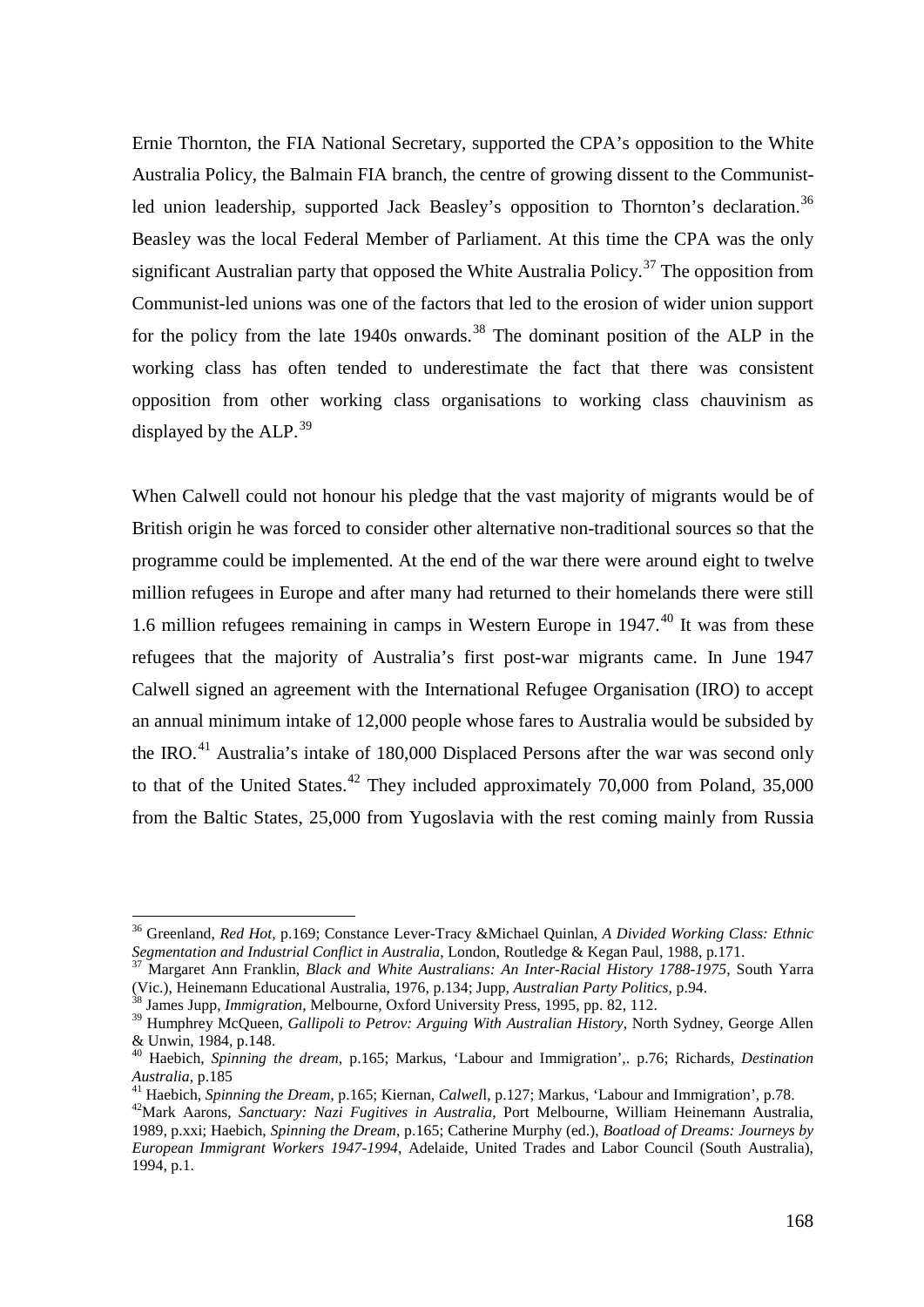and Hungry.<sup>[43](#page-9-0)</sup> From its inception the mass immigration programme was shaped by the tensions generated by the Cold War and the conflict with the Soviet Union.

For the Chifley Government the arrival of large numbers of virulent anti-Communist refugees was an attractive proposition.<sup>[44](#page-9-1)</sup> It relied heavily on the advice from the IRO about the political reliability of refugees.<sup>[45](#page-9-2)</sup> In Australia, the head of the IRO was Major C. E.M. Lloyd whose conservative politics would have assisted the immigration of anti-Communist migrants.<sup>46</sup>. Australia's role in accepting such large numbers of anti-Communist refugees was recognised by the Western Powers as an important contribution to the struggle against the Soviet Union.<sup>[47](#page-9-4)</sup> In 1947, H.E. Strakosch, a pre-war Austrian refugee and a Sydney manufacturer, argued that the Eastern European refugees were 'potential soldiers of democracy' and the Western Powers could not abandon them, otherwise it would be a repeat of pre-war appeasement polices.<sup>[48](#page-9-5)</sup> Strakosch continued that while it was not possible to prevent the establishment of Soviet style regimes in Eastern Europe, by providing a home to the millions of refugees the Western Powers could send a powerful message of hope to the people resisting the expansion of Soviet power.<sup>[49](#page-9-6)</sup>

Their arrival in Australia coincided with an escalation of the conflict in the trade unions between the CPA and its opponents. Since the overwhelming majority of East European refugees were both Catholic and anti-Communist they actively supported the Catholicinfluenced Industrial Groups and their campaign to eradicate Communist influence in the trade unions.<sup>[50](#page-9-7)</sup> The foreign language newspapers for the Italian, Polish and Russian communities urged their readers to join their respective trade unions and support the anti-

<span id="page-9-0"></span> <sup>43</sup> Collins, *Migrant Hands in a Distant Land*, p.35; Paul R. Wilson, *Immigrants and Politics*, Canberra, Australian National University Press, 1973, p.10.<br>
<sup>44</sup> Aarons, *Sanctuary*, p.110; Haebich, *Spinning the Dream*, p.165.

<span id="page-9-2"></span><span id="page-9-1"></span><sup>&</sup>lt;sup>45</sup> Andrew Moore, *The Right Road? A History of Right-Wing Politics in Australia*, Oxford, Oxford University Press, 1995, p.113; Egon F. Kunz, *Displaced Persons: Calwell's New Australians*, Sydney, Australian

<span id="page-9-4"></span><span id="page-9-3"></span><sup>&</sup>lt;sup>46</sup> Moore, *The Right Road?*, p.113.<br><sup>47</sup> Janis Wilton & Richard Bosworth, *Old Worlds and New Australians: The Post-War Migrant Experience*, Ringwood (Vic.), Penguin Books, 1984, p.20.

<span id="page-9-5"></span><sup>48</sup> H.E. Strakosch, 'National and International Significance of Immigration', *Australian Quarterly*, Vol. XIX no. 3, September 1947, p.52.

<span id="page-9-6"></span><sup>49</sup>Ibid.

<span id="page-9-7"></span><sup>50</sup> Collins, *Migrant Hands in a Distant Land*, p.59, 140; Holt, *A Veritable Dynamo*, p.126; Martin, *The Migrant Presence*, pp.187-188; Moss, *Representatives of Discontent*, p.31; Short, *Laurie Short*, p.98; Tennant, *Evatt*, pp.190-191.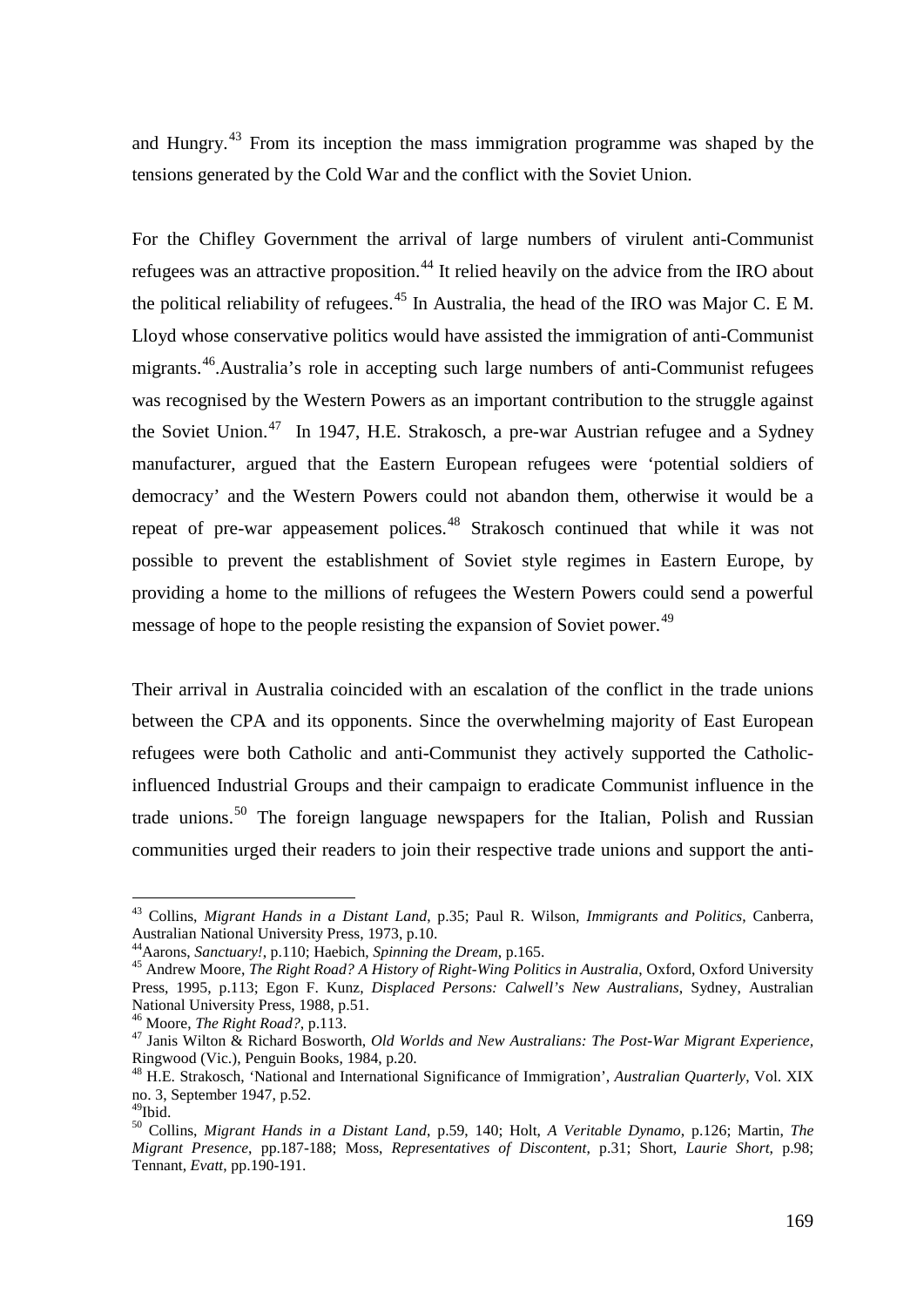Communist fight.<sup>[51](#page-10-0)</sup> After the 1955 ALP split East European migrants were more likely than any other migrant group to vote for the Democratic Labor Party.<sup>[52](#page-10-1)</sup> For example during the Warren by-election in Western Australia in 1958 Tony McGillick, a former Communist, helped to mobilise East European refugees to vote against the ALP candidate.[53](#page-10-2) This entrenched and persistent anti-Communism was the most important factor in the CPA's enduring hostility to the presence of the East European migrants in the workplace.

Calwell understood the need for caution before he proceeded and the necessity of not alienating trade unionists who would be the group most affected by the introduction of tens of thousands of new workers into industry.<sup>[54](#page-10-3)</sup> To achieve this he made a number of crucial concessions which helped to undermine their potential opposition. First, Calwell assured the trade union movement that migrants would not be used to worsen award conditions or be used in industrial disputes, which were the concerns of the majority of trade unionists, not just of the CPA.<sup>[55](#page-10-4)</sup> Other conditions required migrants to work as directed for two years', work in jobs that were often unattractive to Australians particularly those in remote areas: were to be the first to be laid off irrespective of their length of service; and were not to engage in industrial action.<sup>[56](#page-10-5)</sup> Australia was the only country that imposed a two-year indentured work requirement on IRO refugees.<sup>[57](#page-10-6)</sup> If migrants breached any of the conditions they faced possible sanctions such as being sent to worse jobs or, in some circumstances, deported.[58](#page-10-7)

<span id="page-10-0"></span> <sup>51</sup> Miriam Gilson & Jerzy Zubrzycki, *The Foreign Language Press in Australia*, Canberra, Australian

<span id="page-10-1"></span>National University Press, 1967, pp.88-89.<br><sup>52</sup> Charles Price, 'Post-War Migration to Australia', in Mayer (ed.), *Australian Politics*, p.40; Reynolds, *The Democratic Labor Party*, p.63.

<span id="page-10-4"></span>

<span id="page-10-3"></span><span id="page-10-2"></span><sup>&</sup>lt;sup>53</sup> Tony McGillick, *Comrade No More*, West Perth, Tony McGillick, 1980, p.275.<br><sup>54</sup> Kunz, *Displaced Persons*, p.13.<br><sup>55</sup> Arthur A. Calwell, *Be Just and Fear Not*, Hawthorn (Vic.), Lloyd O'Neil, 1972, p.104; Stephen Ca Bill Cope, Mary Kalantzis, & Michael Morrissey, *Mistaken Identity: Multiculturalism and the Semise of Nationalism in Australia,* Sydney, Pluto Press Australia, 1992, p.48. <sup>56</sup> Haebich, *Spinning the Dream*, p.165; Andrew Markus, 'Labour and Immigration 1946-9: The Displaced

<span id="page-10-5"></span>Persons Program', *Labour History*, no.47 (November 1984), pp.87-89; Richards, *Destination Australia*, p.185.

<span id="page-10-6"></span><sup>57</sup> Catherine Panich, *Sanctuary? Remembering Post-war Immigration*, North Sydney, Allen & Unwin, 1988, pp. 13, 117.<br><sup>58</sup> Betty & Antanas Birkskys, 'The Lithuanians in Australia', in Betty & Antanas Birskys, Aldis L. Putnins,

<span id="page-10-7"></span>Inno Salasoo, *The Baltic Peoples: Lithuanians, Latvians, Estonians in Australia*, Blackburn (Vic.), Collins, Migrant Hands, pp.54-55, Australasian Educa Press, 1986, p.21; Markus, 'Labour and Immigration', p.88; Nicholls, *Deported*, p.99; Panich, *Sanctuary?*, p.134; ,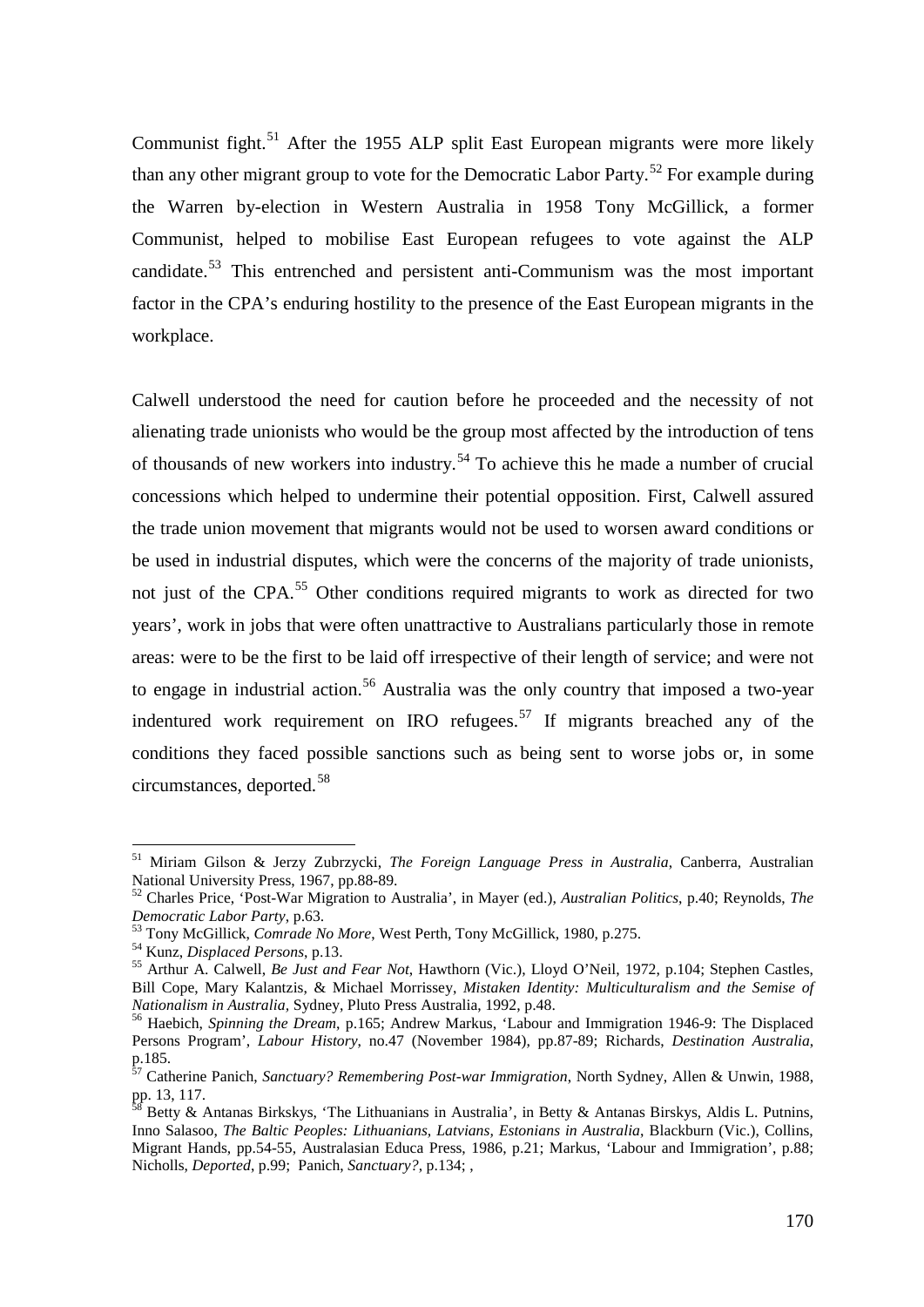Migrants did not start to arrive until all servicemen had returned and full employment had been achieved.<sup>[59](#page-11-0)</sup> In 1945, with uncertainty about economic conditions and possible widespread unemployment, Calwell had rejected a demand from the *Sydney Morning Herald* that the immigration programme start immediately.<sup>[60](#page-11-1)</sup> By 1947, there was a severe shortage of labour and this allowed the government to pursue its policy confident that the expanding economy would provide the necessary jobs.<sup>[61](#page-11-2)</sup> With the fear of unemployment clearly a non-issue, potential trade union opposition was undermined. For most of the 1950s, except during the recession in 1952, the majority of Australians supported the immigration policy. However, opposition was highest among unskilled and semi-skilled workers, a feature which would have assisted the CPA when it started to campaign against the arrival of the Displaced Persons. $62$ 

In the immediate post-war period the Australian economy's demand was for young and unskilled workers. The mass immigration programme was designed to ensure a constant supply of the workers required to meet this demand. Migrants were to play a crucial role in the building of the great industrial infrastructures of the 1950s which underpinned Australia's economic expansion.<sup>[63](#page-11-4)</sup> For example, migrants played a major role in the construction of the Snowy Mountains Scheme.<sup>[64](#page-11-5)</sup> They were employed as railway fettlers often in remote parts of the country.<sup>[65](#page-11-6)</sup> They also entered basic industry in large numbers. The 1961 census showed that fifty percent of post-war migrants were industrial workers, a rate well above that of the general Australian population.<sup>[66](#page-11-7)</sup> By about 1965, twenty-five to thirty percent of workers at Ford and General Motors were Italian.<sup>[67](#page-11-8)</sup> In 1953 two-thirds of

<span id="page-11-0"></span> <sup>59</sup> Diane Kirkby, Of *People and Place: Debates Over Australia's Immigration Program From 1939*, Bundoora (Vic.), La Trobe University Department of History, 1997, p.11; Andrew Markus, 'Labour and Immigration 1946-9', pp.73-74.<br><sup>60</sup> Sydney Morning Herald, 6 December 1945, p.2.

<span id="page-11-2"></span><span id="page-11-1"></span><sup>&</sup>lt;sup>61</sup> Andrew Markus, 'Labor and Immigration: Policy Formation 1943-5', *Labour History*, no.46 (May 1984), p.33; Markus, 'Labour and Immigration 1946-9', pp.73-74.<br><sup>62</sup> Murphy, *Imagining the Fifties*, p.158.

<span id="page-11-4"></span><span id="page-11-3"></span><sup>&</sup>lt;sup>63</sup> Alastair Davidson, *From Subject to Citizen: Australian Citizenship in the Twentieth Century*, Melbourne, Cambridge University Press, 1997, p.85.

<span id="page-11-5"></span><sup>&</sup>lt;sup>64</sup> John Collins, 'The Political Economy of Post-War Immigration', in E.L. Wheelwright & Ken Buckley (eds.), *Essays in the Political Economy of Australian Capitalism*, Sydney, Australia & New Zealand Book Company, 1975, p.110; R.W. Connell & J.H. Irving, *Class Structure in Australian History: Documents*, <sup>65</sup> Panich, *Sanctuary*, p.22; Murphy, *The Other Australia*, p.126.<br><sup>66</sup> Gibson, *The Fight Goes On*, p.118.<br><sup>67</sup> Ibid.

<span id="page-11-7"></span><span id="page-11-6"></span>

<span id="page-11-8"></span>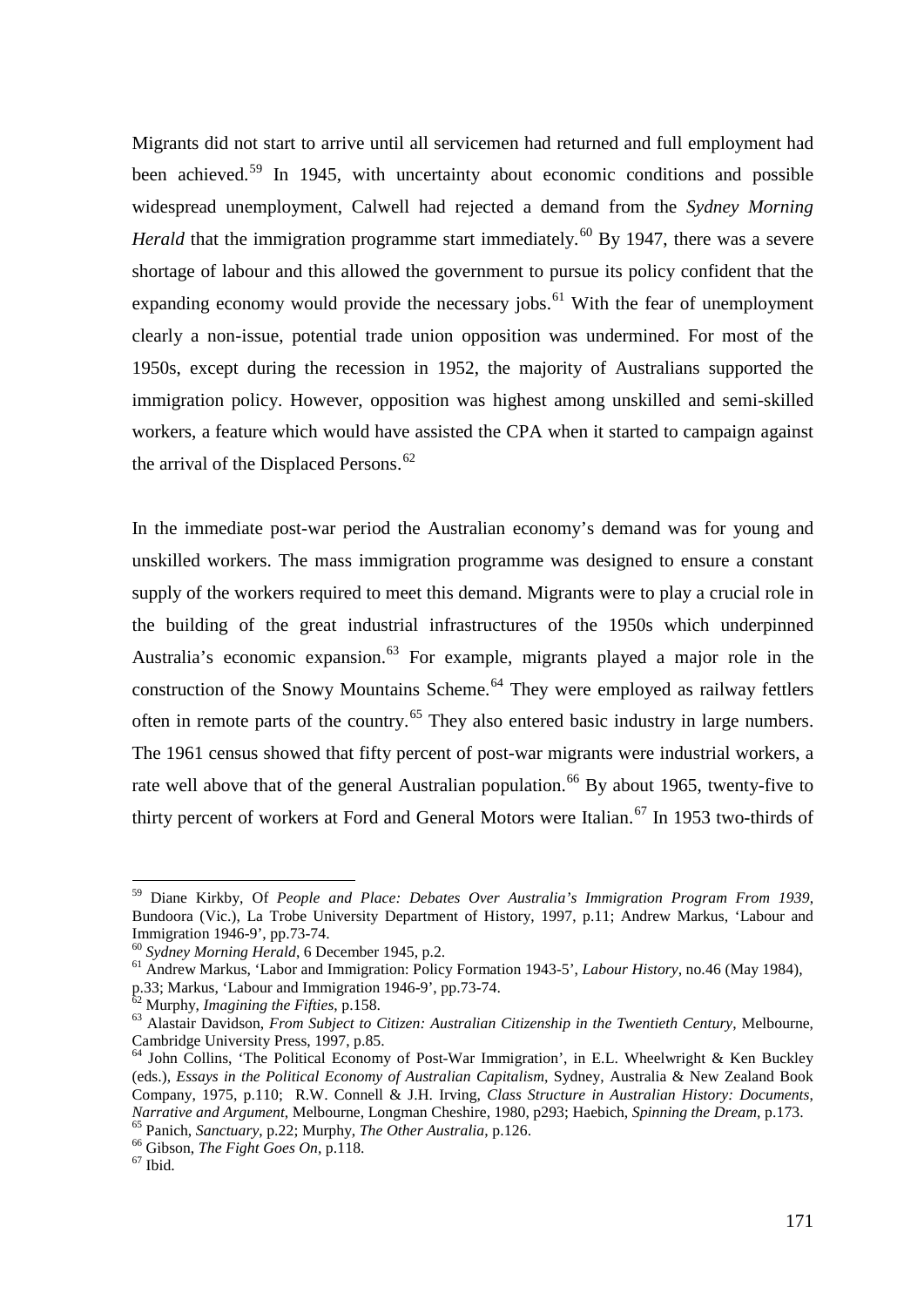the workforce at the new aluminium plant in Bell Bay, Tasmania were migrant workers.<sup>[68](#page-12-0)</sup> Between 1945 and 1955 three-quarters of the increase in the workforce at Broken Hill Proprietary's (BHP) steelworks in Newcastle and Port Kembla came from migrant workers.<sup>[69](#page-12-1)</sup> The company actively sought to employ migrant workers almost certainly acting on an assumption that many of them would have little knowledge about trade unionism.<sup>[70](#page-12-2)</sup> By 1956, forty-one percent of the workers at Port Kembla were migrant workers. $71$ 

The Displaced Persons arrived in Australia as a result of their fears of political oppression if they returned to their homelands. They were joined by around 15,000 Hungarian refugees in 1956 after the Soviet Union crushed the reform movement led by Imre Nagy.<sup>[72](#page-12-4)</sup> Pope Pius XII at Christmas that year called for a crusade to meet the threats posed by the expansion of Communism.<sup>[73](#page-12-5)</sup> A statement by Australia's Catholic Bishops condemned the opposition by Communist trade union leaders to the arrival of the Hungarian refugees.<sup>[74](#page-12-6)</sup> For the CPA such calls would have reinforced the connections between Eastern European migrants, the Catholic Church and anti-Communism. However, after the arrival of the Displaced Persons other migrant groups started to arrive to a far less hostile reaction from the CPA. This was despite the fact that many of them, such as the Italians and the Maltese were Catholics. For some of these migrants there was no contradiction between their being Catholic and supporting Communist-led union leaderships.

<span id="page-12-0"></span><sup>&</sup>lt;sup>68</sup> Aldis L. Putnins, 'The Latvians in Australia', in Birskys et al, *The Baltic Peoples in Australia*, p.77.<br><sup>69</sup> Connell & Irving, *Class Structure in Australian History*. p.293.<br><sup>70</sup> Craig Clothier & Ben Maddison, 'Un

<span id="page-12-2"></span><span id="page-12-1"></span>*Community*, p.116; Helen Hughes, *The Australian Iron and Steel Industry*, Parkville (Vic.), Melbourne

<span id="page-12-4"></span><span id="page-12-3"></span><sup>&</sup>lt;sup>71</sup> Robert Castle, 'The Economy 1940-1980', in Hagan & Lee, *History of Work and Community*, p.102.<br><sup>72</sup> Glenda Sluga, 'Bonegilla Reception and Training Centre 1947-1971', MA (Arts), University of Melbourne, 1985, p.131; Ian Burnley 'The Post-war Transformation of Sydney and Melbourne' in Jim Davidson, *The Sydney-Melbourne Book,* North Sydney, George Allen & Unwin, 1986, p.120; Tom Frame, *The Life and Death of Harold Holt,* Crows Nest (NSW), Allen & Unwin, 2005, p.71; Richards, *Destination* 

<span id="page-12-6"></span><span id="page-12-5"></span> $^{73}$  Duncan, *Crusade or Conspiracy?*, pp.327-328.<br><sup>74</sup> Catholic Bishops of Australia, *Social Justice Sunday: Australia's Bold Advantage*, Pastoral Statement on Immigration by the Catholic Bishops of Australia, Melbourne, Advocate Press, Melbourne, 1957, p.3.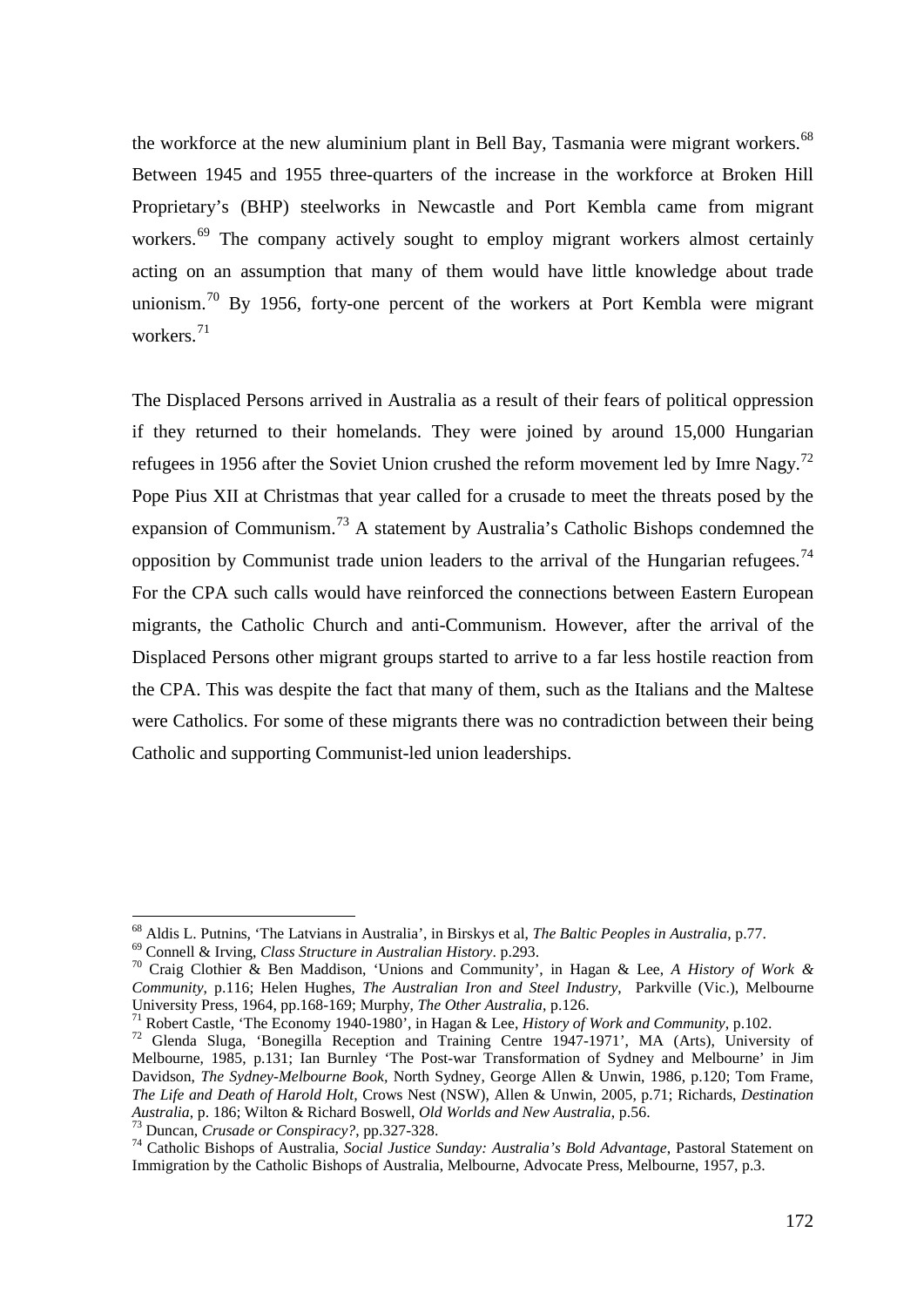In Italy there was a surplus of three million workers to economic requirements and this provided compelling reasons for many Italians to emigrate.<sup>[75](#page-13-0)</sup> After Prime Minister Alcide De Gusperi urged Italians to learn a foreign language and emigrate, 20,000 Italians left for Australia between 1947 and 1951.<sup>[76](#page-13-1)</sup> An agreement between the two countries saw the introduction of assisted passages and opened the door to further increases in migration numbers.<sup>[77](#page-13-2)</sup> An important factor in helping to convince the Maltese to emigrate was persistent unemployment; Australia became the favoured destination.[78](#page-13-3) Australia had signed an agreement in 1947 that allowed 12,000 Maltese to enter Australia and they were among the first to receive Australian government assistance.<sup>[79](#page-13-4)</sup> By 1961 there were almost 40,000 Maltese migrants in Australia.<sup>[80](#page-13-5)</sup> Around sixty percent of the migrants were unskilled or semi-skilled workers and about one-third were skilled tradesmen.<sup>[81](#page-13-6)</sup> Some of these migrants brought left-wing politics with them and were therefore more receptive to approaches from Communist union activists.<sup>[82](#page-13-7)</sup>

The legacy of the Greek Civil War and the bitter divisions it created in Greek society shaped the decisions of many Greeks to leave their homeland.<sup>[83](#page-13-8)</sup> Many of the Greek migrants who had fought for or supported the Communist-led forces during the civil war and were forced to leave Greece considered that they were political refugees.<sup>[84](#page-13-9)</sup> On this issue they had some similarities with the East European migrants, the critical difference being that they were the victims of a reactionary government, the East Europeans being the victims of "left-wing" governments. This tended to make many Greek migrants supporters

<span id="page-13-0"></span> <sup>75</sup> Paul Ginsborg, *A History of Contemporary Italy: Society and Politics 1943-1988*, Ringwood (Vic.), Penguin Books, 1990, p.211; Rosario Lampugnani, 'Post-War Migration Policies with Particular Reference to Italian Migration to Australia', *Australian Journal of Politics and History*, Vol. 33, no.3, 1987, pp. 202, 204; Murphy, *The Other Australia*, pp. 202, 204.

<span id="page-13-2"></span><span id="page-13-1"></span><sup>&</sup>lt;sup>76</sup> Gianfranco Cresciani, *The Italians in Australia*, Port Melbourne, Cambridge University Press, 2003, p.225.<br><sup>76</sup> Gianfranco Cresciani, *The Italians in Australia*, Port Melbourne, Cambridge University Press, 2003, p.2

<span id="page-13-3"></span>Wales University Press, p.149.<br><sup>79</sup> Lampugnani, 'Post-War Migration Policies', p.200; Murphy, *The Other Australia*, p.128.

<span id="page-13-5"></span><span id="page-13-4"></span><sup>&</sup>lt;sup>80</sup> Michael Dugan, *The Maltese Connection: Australia and Malta-A Bond of People*, South Melbourne, MacMillan Company of Australia, 1988, p.104.

<span id="page-13-8"></span>

<span id="page-13-7"></span><span id="page-13-6"></span><sup>&</sup>lt;sup>81</sup> Ibid., pp.105-106.<br><sup>82</sup> Price, 'Post-War Immigration', p.40. **82 Price,** *Greece: The Modern Sequel From 1831 to the Present***, London,** *83* **John Koliopoulos & Thanos M. Veremis,** *Greece: The Modern Sequel From 1831 to* C. Hurst & Co (Publishers), 2002, p.206,; Murphy, *The Other Australia*, p.81. <sup>84</sup> Murphy, *The Other Australia*, pp.81-82.

<span id="page-13-9"></span>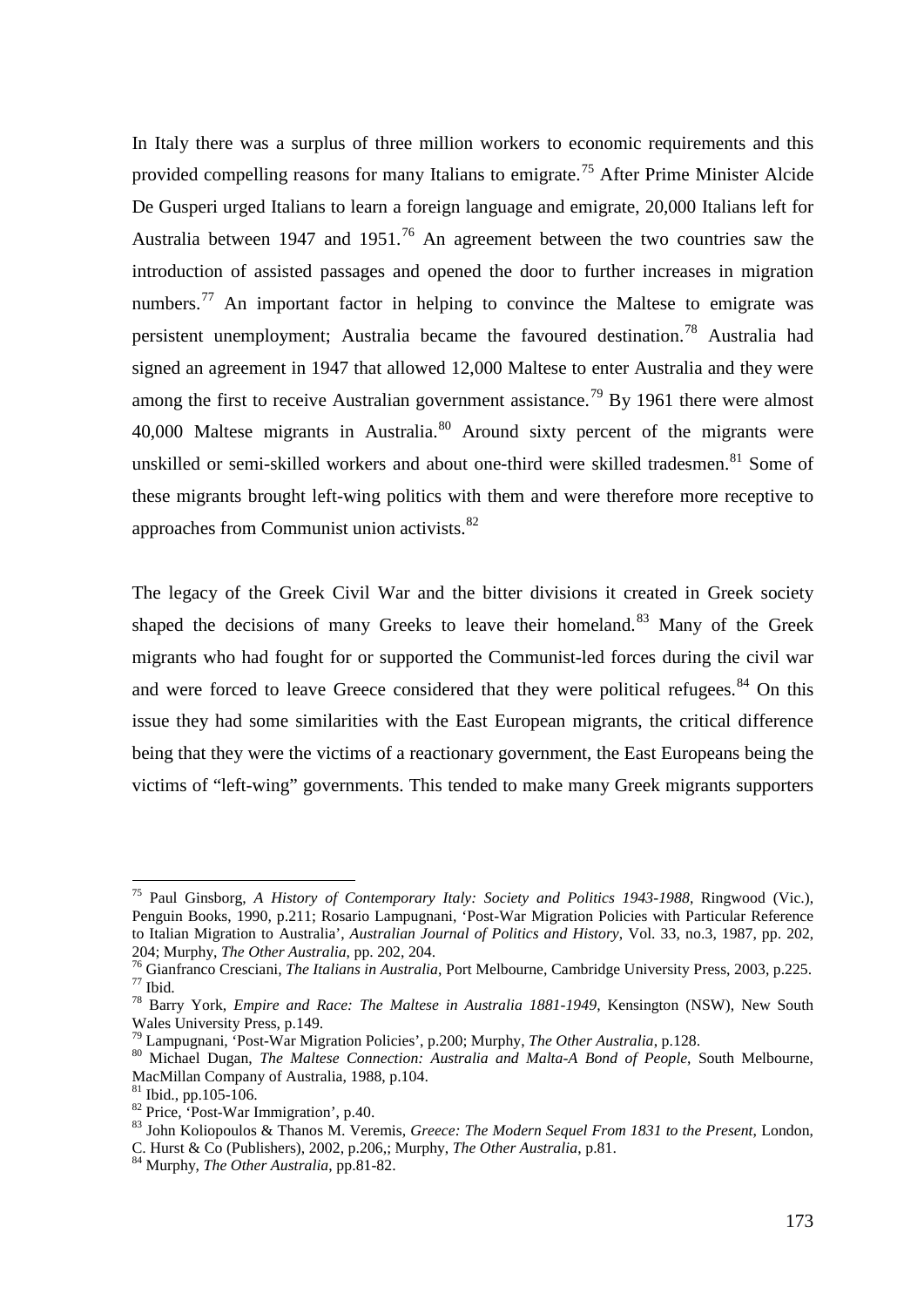of the left which led to their active involvement with the worker's movement.<sup>[85](#page-14-0)</sup> Before they left Greece some migrants already had experiences of activity in trade unions and people's cooperatives.<sup>[86](#page-14-1)</sup> Similarly, many Greek Cypriots had previous contact with British-type trade unionism and they brought this knowledge with them to Australia.<sup>[87](#page-14-2)</sup> Others, such as Demetrius ('Jimmy') Anastassiou, had served with the British forces during World War Two. On his arrival in Australia he was drawn into wide-ranging political activity over the following decades, including with the CPA, trade union movement, Greek community and the peace movement.<sup>[88](#page-14-3)</sup>

After the German invasion of the Soviet Union in June 1941 the British and Soviet Governments signed an alliance on 13 July 1941.<sup>[89](#page-14-4)</sup> As a result, Polish prisoners-of-war in the Soviet Union were released and they formed a Polish Army of 70,000 men under the command of General Wladyslaw Anders. The majority of this army refused to fight under Soviet command and were eventually transferred in the summer of 1942 via Iran to the Middle East. In the next three years Polish forces were to play an important role in the battles of Tobruk (1943), Monte Casino (1944), Arnhem (1944), Falaise (1944) and Bologna (1945). At the end of the war around half-a-million million Poles in Western Europe, including around half of those who had served in the armed forces refused to return to Poland and chose to be resettled primarily in Britain, North America or Australia.<sup>[90](#page-14-5)</sup>

Among the Polish migrants were survivors of the 1944 Warsaw uprising against the German occupation forces. The uprising, which resulted in the deaths of tens of thousands of Polish citizens, was led by the Polish Social Democrats rather than bourgeois nationalists, or supporters of the Soviet Union. There is strong historical evidence that the Soviet Army deliberately halted their advance towards Warsaw so that the Germans would

<span id="page-14-0"></span> <sup>85</sup> Price, 'Post-War Immigration', p.40; Josef Vondra, *Hellas Australia*, Camberwell (Vic.), Widescope International Publishers, 1979, p.152.<br><sup>86</sup> Zangalis, Zangalis, *Migrant Workers and Ethnic Communities*, p.119.

<span id="page-14-3"></span><span id="page-14-2"></span><span id="page-14-1"></span><sup>&</sup>lt;sup>87</sup> Mick Tsounis, 'The Greek Left in Australia', *Australian Left Review*, March 1971, p.56.<br><sup>88</sup> Phillip Deery, 'Dear Mr. Brown: Migrants, Security and the Cold War', *History Australia*, vol.2, no.2, 2005, pp.40.1.-40.12; Zangalis, *Migrant Workers and Ethnic Communities*, pp. 146, 148, 161, 197, 206, 220, 259, 272-273, 286, 288, 311, 363-364, 366-367, 372-373, 382, 437, 451-452.

<span id="page-14-4"></span><sup>89</sup> Jerzy Lukowski &Hubert Zawadzki, *A Concise History of Poland*, Cambridge, Cambridge University Press, 2001, p.236; Norman Davies, *Heart of Europe: The Past in Poland's Present*, Oxford, Oxford University Press, 1984, p.76.

<span id="page-14-5"></span><sup>90</sup> Lukowski & Zawadzki, *Concise History of Poland*, p.249; Davies, *Past in Poland's Present*, pp. 76, 86.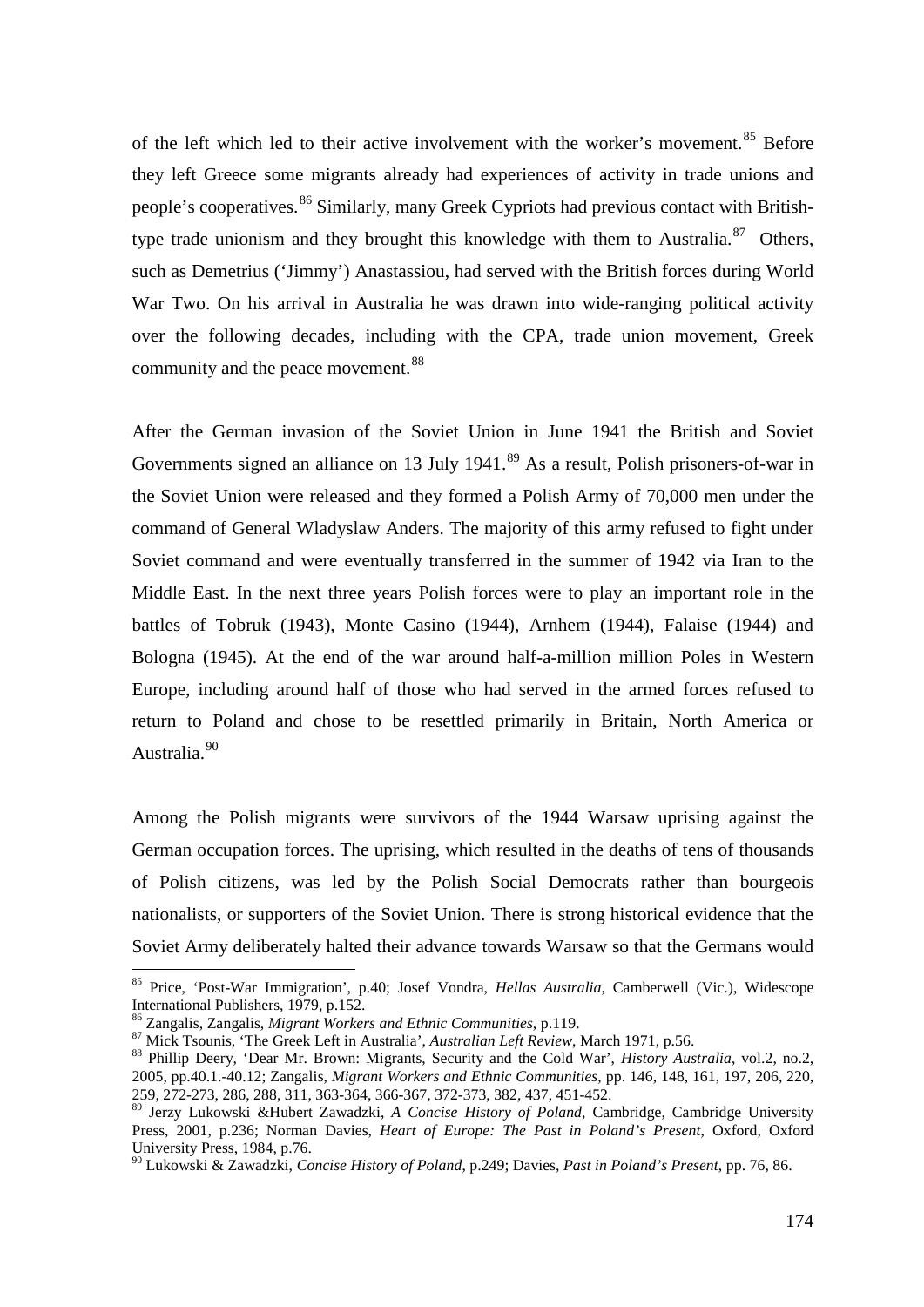undertake the task of destroying one of the major potential working class opponents of the Communist Party in post-war Poland.<sup>[91](#page-15-0)</sup> Khrushchev later claimed that the Soviet advance had been delayed because of problems of military strategy and that the uprising had been staged in order to have a pro-western government in place before Soviet troops arrived.<sup>[92](#page-15-1)</sup>

The end result was that when survivors of the uprising arrived in Australia they brought with them an implacable hatred of the Soviet Union. During the Cold War, General Bor-Komorowski, one of the leaders of the uprising emerged as a fierce critic of the new socialist regimes in Eastern Europe.<sup>[93](#page-15-2)</sup> For the Soviet Union and the CPA, his actions would have helped to strengthen their deep seated suspicions of all signs of independent political thought in Eastern Europe. By 1951 almost 69,000 Polish migrants had arrived in Australia, making them the largest group of refugees from Eastern Europe.<sup>[94](#page-15-3)</sup> Despite their role during World War Two, when they arrived in Australia the CPA accused them of being 'fascist agents' and sought to limit their entry into many workplaces.

While the majority of Poles left the Soviet Union with General Anders' army, some remained behind due to their sympathy with the Soviet Union. In Poland in August 1945, there were 13,000 Polish Jews who had fought in the Polish pro-Soviet armed forces and had helped liberate their country from the German occupation.<sup>[95](#page-15-4)</sup> Blanka Aiderbaum and her husband Zygmunt Klajnewaig fled to the Soviet Union after the German invasion of Poland. They enlisted in the Soviet Army in 1943 and returned to Warsaw at the end of the war. Their disillusionment with Soviet-style socialism, which they feared would be shortly imposed in Poland, plus widespread anti-Semitism, brought them to Australia.<sup>[96](#page-15-5)</sup> Similarly,

<span id="page-15-0"></span> <sup>91</sup> Ian Birchall, *Workers Against the Monolith: The Communist Parties Since 1943*, London, Pluto Press, 1974, p.34; Jonathan Fenby, *Alliance : The Inside Story of How Roosevelt, Stalin & Churchill Won One War and Began Another,* Sydney*,*Pocket Books, 2006, pp.297-301; Chris Harman, *Class Struggles in Eastern Europe 1945-1983*, Leichhardt (NSW), Pluto Press Australia, 1983, pp.26-27; Malcolm MacEwen, *The Greening of a Red*, London, Pluto Press, 1991, pp.122-125; Mandel, *The Meaning of the Second World War*, p.144; Sonia Orwell & Ian Angus (eds.), *The Collected Essays, Journalism and Letters of George Orwell Volume III As I Please 1943-1945,* Ringwood (Vic.) , 1970, pp.260-263.

<span id="page-15-1"></span><sup>92</sup> N. Khrushchev, *Khrushchev Remembers Vol. 2: The Last Testament*, Ringwood (Vic.), Penguin Books, 1977, pp.207-208.

<span id="page-15-2"></span><sup>93</sup> Ibid., p.208.

<sup>94</sup> Collins, *Migrant Hands in a Distant Land*, p.53.

<span id="page-15-4"></span><span id="page-15-3"></span><sup>95</sup> Ben Shephard, *The Long Road Home: The Aftermath of the Second World War*, London, Bodley Head, 2010, p.186.

<span id="page-15-5"></span><sup>&</sup>lt;sup>96</sup> Murphy, *The Other Australia*, pp.117-118; For a similar story see of anti-Semitism in post-war Poland see Lucy Gould, *Empty Corners: A memoir, Caulfield* South (Vic.), Lucy Gould, 2000, pp.71-80.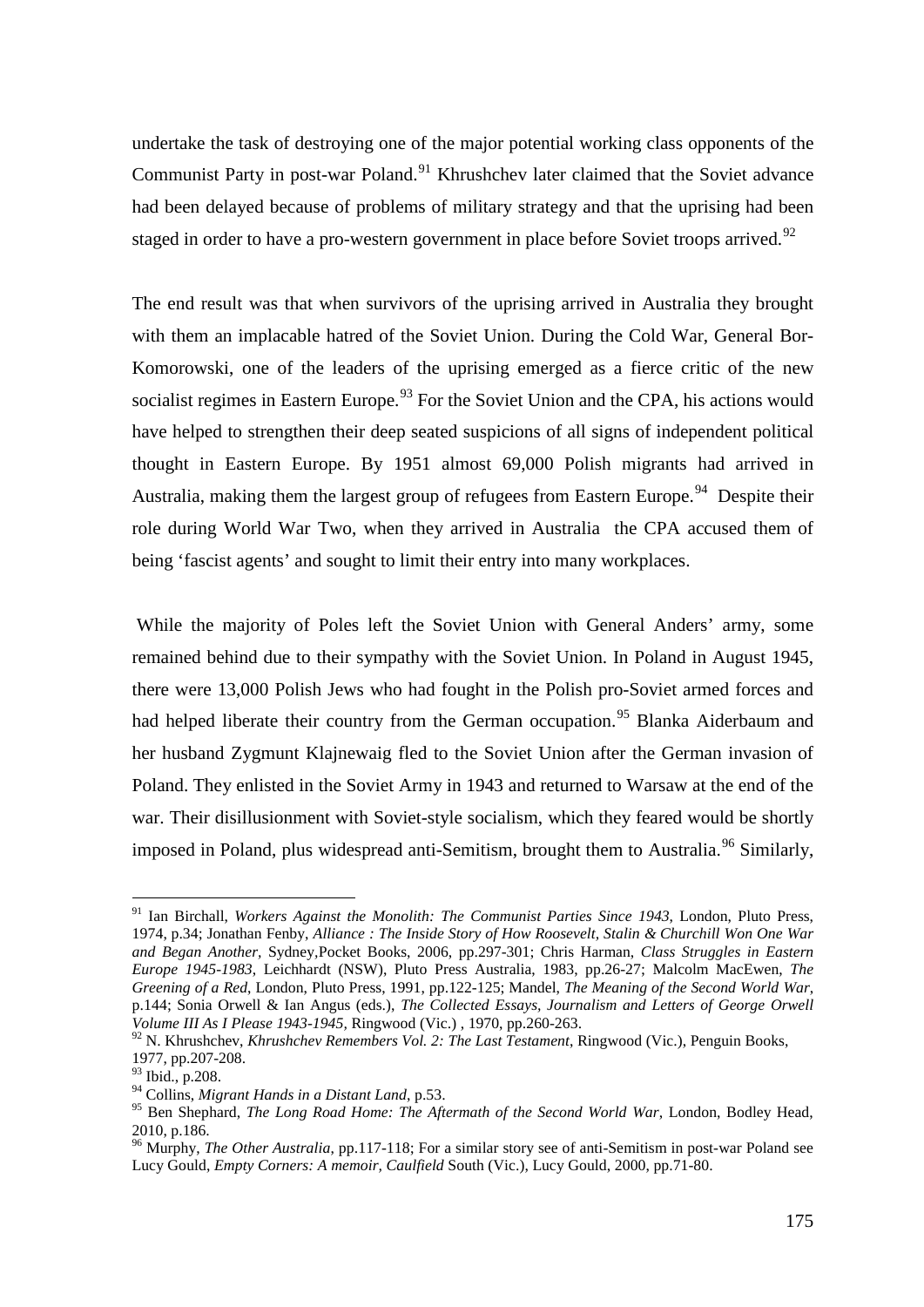after Mendel Factor returned to Poland from the Soviet Union he also experienced instances of virulent anti-Semitism and he emigrated to Australia in March  $1947<sup>97</sup>$  $1947<sup>97</sup>$  $1947<sup>97</sup>$  The impetus to the flight of almost 90,000 Polish Jews leaving Poland for Western Europe by the end of 1946 was the massacre of forty-four Jews in Kielce on 4 July 1946.<sup>[98](#page-16-1)</sup> It was a clear indication that that anti-Semitism had not ended with the defeat of fascism. Mendel's brother Saul, who had arrived in Australia before the war, joined the CPA around 1940 and remained a committed and active member of the Party.<sup>[99](#page-16-2)</sup> Like many Communists, Saul Factor was unwilling or unable to accept the personal stories of anti-Semitism from those who had direct experience of it in the Soviet Union and Eastern Europe.<sup>[100](#page-16-3)</sup>

The refusal of the CPA to acknowledge the deep-seated anti-Semitism in the Soviet Union and Eastern Europe was to place an unbreakable barrier between it and East European Jewish migrants. In March 1953 *Communist Review* reprinted a *Pravda* article on the alleged plot by Jewish Doctors to murder Stalin and other Soviet leaders.<sup>[101](#page-16-4)</sup> In addition, Party functionary Jack Blake, campaigned actively inside the Party in support of the purge trials in Eastern Europe, which had strong anti-Semitic elements.<sup>[102](#page-16-5)</sup> It was not until 1964 that the CPA first started to make a few timid criticisms of anti-Semitism in the Soviet Union.<sup>103</sup>

# **A Politically Biased Programme**

From the inception of the mass immigration programme Calwell was determined to exclude any migrant with left-wing views.  $104$  With the CPA still in a strong position in the trade unions, the Chifley government had no desire to add potential new forces that would strengthen this influence. When he was in Europe in 1947 to arrange the first intake of refugees, Calwell specifically rejected Australia accepting any of the Spanish refugees then

*<sup>97</sup>* Mendel Matthew Factor, *When War Came*, Canada Bay (NSW), LhR Press, 2005, pp.134-143.

<span id="page-16-1"></span><span id="page-16-0"></span><sup>&</sup>lt;sup>98</sup> Tad Szulc, *The Secret Alliance: The Extraordinary Story of the Rescue of Jews Since World War II*, New York, Farrar, Straus & Giroux, 1991, pp.127-128.

<span id="page-16-4"></span><span id="page-16-3"></span>

<span id="page-16-2"></span><sup>&</sup>lt;sup>99</sup> Factor, *When War Came*, pp.166-170; Gibson, *The Fight Goes On*, p.188.<br><sup>100</sup> Ibid., p.170.<br><sup>101</sup> "Despicable Spies And Murders Masked As Medical Professors And Doctors', *Communist Review*, March<br>1953, pp. 67-68.

<span id="page-16-6"></span><span id="page-16-5"></span><sup>&</sup>lt;sup>102</sup> J. D. Blake, 'Zionism and Anti-Semitism', *Communist Review*, April 1953, pp.119-124.<br><sup>103</sup> Philip Mendes, 'A Convergence of Political Interests: Isi Leilbler, the Communist Party of Australia and Soviet Anti-Semitism, 1964-66', *Australian Journal of Politics and History*, vol.55, no.2, 2009, pp.157-159; Taft, *Crossing the Party Line*, pp.148-149.

<span id="page-16-7"></span><sup>&</sup>lt;sup>104</sup> Collins, *Migrant Hands in a Distant Land*, p.70.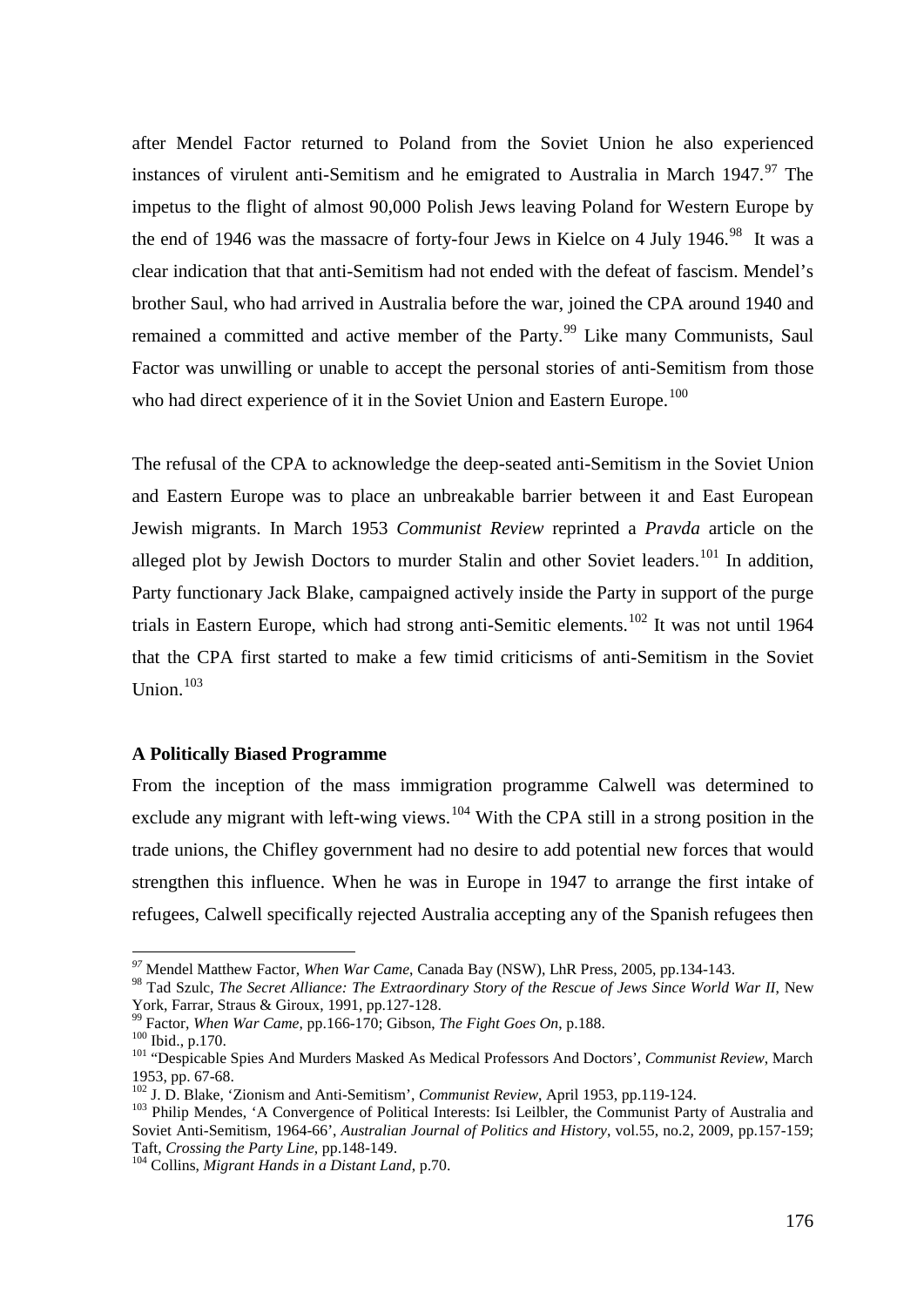living in France. Calwell's justification was that that Australia did not want any individual who had fought in a civil war.<sup>[105](#page-17-0)</sup> The presumed anti-Catholic nature of many Spanish Republicans would have also been a factor in Calwell's decision. Yet, as Hobsbawm points out, World War Two was both an international war between nation states and in many countries a civil war between contending political forces.<sup>[106](#page-17-1)</sup> If the same criteria had been applied consistently it is clear that many, if not all, of the Displaced Persons would not have been accepted as migrants. The Spanish refugees can only have been rejected on the basis of their perceived left-wing political outlook. The CPA protested at the exclusion of the Spanish refugees and the government's ready acceptance of 'fascist Balts'.<sup>[107](#page-17-2)</sup> The protest had no impact on government policy. Calwell's policy was continued by the Menzies government that signed an immigration agreement with the Franco regime which did nothing to ease the plight of the plight of the Spanish refugees in France.<sup>[108](#page-17-3)</sup> By 1960 only two thousand Spanish migrants had settled in Australia clearly indicating the continued bias against the Spanish refugees. $109$ 

This bias against possible left-wing migrants was continued after the defeat of the Chifley government. During a tour of Europe in 1951, R.G. Casey, the Minister for External Affairs, met with Francisco Dominedo, the Italian Under Secretary for Foreign Affairs to discuss the Migration Agreement between the two countries.<sup>[110](#page-17-5)</sup> Dominedo pointed out the difficulties his government faced in sponsoring Italians who wished to emigrate to Australia given the stringent medical and political conditions required by Australia. Of the 8,191 men who were proposed by the Italian Government, 1,918 remained after the medical examination, and only 62 after political checks were made.<sup>[111](#page-17-6)</sup> The extremely high rejection rate of potential migrants on political grounds shows the determination of the Menzies Government to prevent the entry into Australia of any person with known communist links.<sup>[112](#page-17-7)</sup> A similar process was followed in other countries with ASIO working closely with domestic security services in Germany, Greece and Spain to screen out active

<span id="page-17-0"></span> <sup>105</sup> *Canberra Times*, 17 July 1947, p.1.

<span id="page-17-2"></span>

<span id="page-17-3"></span>

<span id="page-17-1"></span><sup>&</sup>lt;sup>106</sup> Hobsbawm, *Age of Extremes*, p.144.<br><sup>107</sup> *Guardian*, 9 January 1948.<br><sup>108</sup> Haebich, *Spinning the Dream*, p.166.<br><sup>109</sup> Alexander Downer, 'The Influence of Immigration on Australian Foreign Policy', p.9.

<span id="page-17-5"></span><span id="page-17-4"></span><sup>&</sup>lt;sup>110</sup> T. B. Millar (ed.), *Australia's Foreign Minister: The Diaries of R. G. Casey 1951-1960*, Sydney, William Collins Sons, 1972, p.51.<br><sup>111</sup> Ibid.

<span id="page-17-7"></span><span id="page-17-6"></span>

<sup>&</sup>lt;sup>112</sup> Wilson, *Immigrants and Politics*, p.24.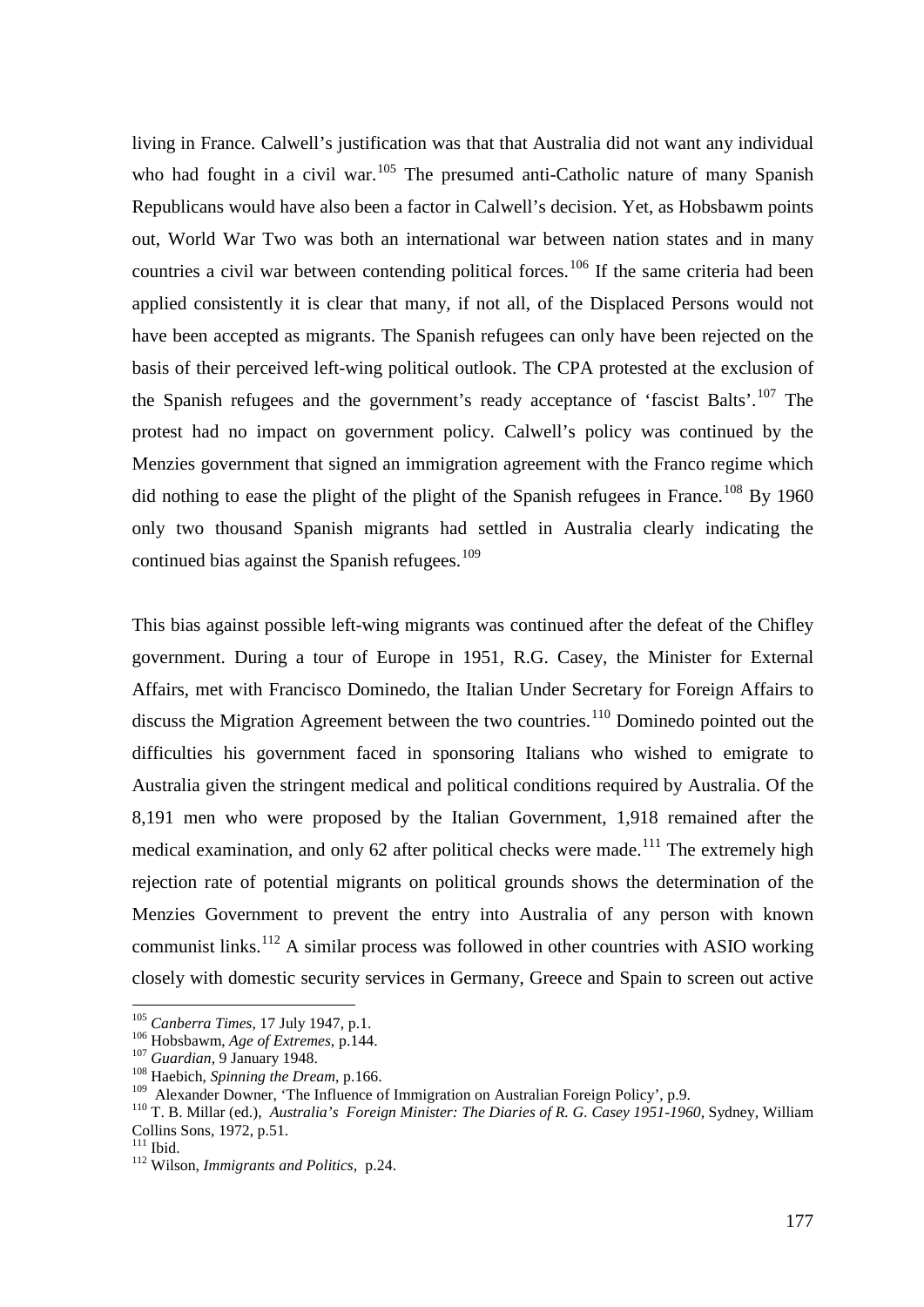communists.<sup>[113](#page-18-0)</sup> In Malta the rejection rate of potential migrants was much lower than in Italy, with 148 out of 30,161 applications being rejected on political grounds.<sup>[114](#page-18-1)</sup>

#### **The Communist Outlook**

Almost as soon as the Federal Labor government announced its mass immigration policy the CPA declared its opposition to the government's plan. In July 1945, as a contribution to the CPA's pre-National Congress discussion Richard Dixon stated that the Party was opposed to 'free and unrestricted' immigration. Dixon went on to demand that immigration be 'vigorously controlled' and that it based on a system of non-discriminatory quotas whose numbers would be determined by the need to maintain living standards of workers and the capacity of the economy to supply jobs and housing for all those wanting to work.<sup>[115](#page-18-2)</sup> Earlier, as the war drew to a close, Dixon had repeated the CPA's total opposition to the continuation of the White Australia Policy and called on the labour movement to abandon its 'imperialist and chauvinistic' outlook.<sup>[116](#page-18-3)</sup> These arguments were later combined in Dixon's pamphlet *Immigration and the 'White Australia' Policy*.<sup>[117](#page-18-4)</sup> At the August 1945 Congress, J.B. Miles, then General Secretary, declared: 'We want no flood of migrants from any country to provide a reserve labour army for the exploiters'. Miles maintained that with industrial expansion a planned immigration programme was possible only as long as workers' living conditions were protected.<sup>[118](#page-18-5)</sup> The Congress resolution called for 'Jobs For All' and a non-discriminatory immigration programme based on the capacity of the economy to provide employment. It also labelled the White Australia Policy as another version of Hitler's racial theories.<sup>[119](#page-18-6)</sup>

The CPA's policy on mass immigration echoed many of the traditional fears of the Australian labour movement that unemployment was linked to immigration levels and was

<span id="page-18-1"></span><span id="page-18-0"></span><sup>&</sup>lt;sup>113</sup> David McKnight, *Australia's Spies and Their Secrets*, St Leonards (NSW), Allen & Unwin, 1994, p.134.<br><sup>114</sup> Ibid., p.136.<br><sup>115</sup> R.Dixon, 'Post-War Policy and the National Congress', *Communist Review*, July 1945, p.

<span id="page-18-2"></span>

<span id="page-18-3"></span>

<span id="page-18-4"></span>

<span id="page-18-5"></span>p.10.

<span id="page-18-6"></span><sup>&</sup>lt;sup>119</sup> Australian Communist Party, 'Resolutions of the 14<sup>th</sup> Congress of the Australian Communist Party, Sydney', Central Committee, Australian Communist Party, 1945, pp.10-13.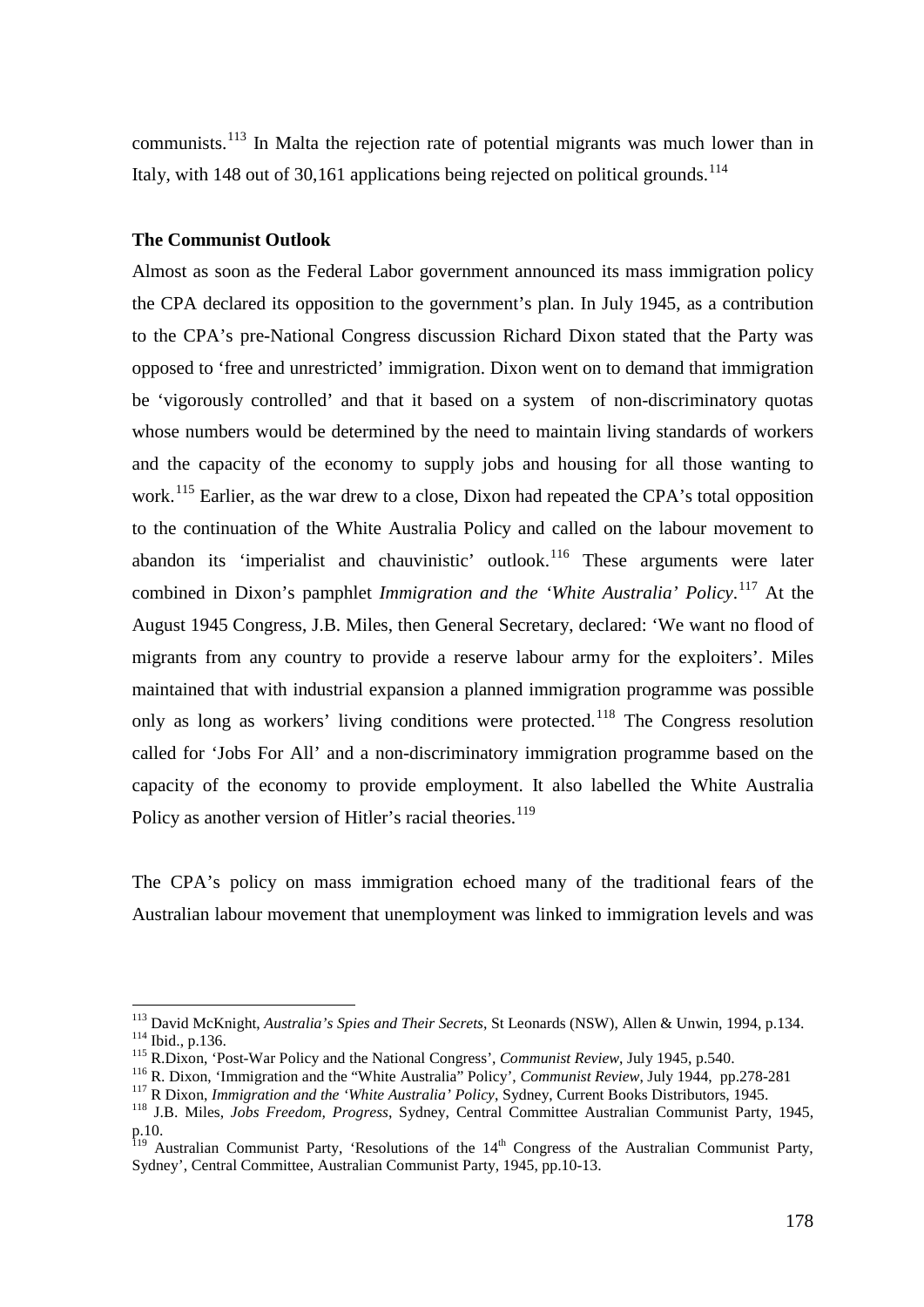a threat to the living standards of Australian workers.<sup>[120](#page-19-0)</sup> Dixon's pamphlet described the experiences of British migrants who arrived in Australia on the eve of the Great Depression and their subsequent bitter disillusionment and resentment at the conditions they found on their arrival. Dixon demanded that all migrants be correctly informed about the real economic conditions in Australia.<sup>[121](#page-19-1)</sup> It was a task that CPA unionists sometimes performed when they visited other countries. In 1952, on his way to the Vienna Peace Congress, Charles D'Aprano addressed meetings of Italian workers and informed them of the economic recession in Australia and that some Italian migrants had committed suicide when promised employment did not eventuate.<sup>[122](#page-19-2)</sup> Over the next decade the CPA continued to oppose the mass immigration polices of successive federal governments. However, as we shall see, the CPA's approach towards migrants once they had arrived in Australia was different from many of the traditional chauvinistic attitudes prevalent within the labour movement.

At the fifteenth national Congress held in May 1948, one resolution supported immigration as long as the economy could provide housing and jobs.<sup>[123](#page-19-3)</sup> A year later, after Australia had criticised the jailing of the Hungarian Cardinal Josef Mindszenty at the UN General Assembly, the Soviet Union responded by condemning Australia's immigration policy.<sup>[124](#page-19-4)</sup> There is every reason to assume that the attack would have been based on information supplied by the CPA. In 1951, the Congress resolution declared that while the CPA was not in principle opposed to people from other countries coming to Australia it could not support mass immigration. It saw the immigration programme both as a threat to the living standards of Australian workers and as part of the capitalist drive towards a new world war.<sup>[125](#page-19-5)</sup> In mid-1952, amid signs of increased unemployment the Victorian CPA functionary Ralph Gibson condemned the policy as a 'crime'.<sup>[126](#page-19-6)</sup> A few months later, the

<span id="page-19-0"></span> <sup>120</sup> Gibson, *The Fight Goes On*, p.122. Gibson concedes that the relationship between the unemployment rate and immigration numbers was more complex than the CPA was arguing at the time.<br><sup>121</sup> Dixon, *Immigration and the "White Australia" Policy*, p.3.

<span id="page-19-1"></span>

<span id="page-19-2"></span><sup>&</sup>lt;sup>122</sup> Caroline Moore, 'Interview with Charles D'Aprano: Italo-Left Activist', *Hummer*, Vol 2 No 6, pp.1-2; See also Zelda D'Aprano, *Zelda: The Becoming of a Woman*, Camberwell (Vic), Widescope International Publishers, 1978, p.52. For fear of possible libel actions the book constantly uses pseudonyms instead of the real names of people.<br><sup>123</sup> Communist Party of Australia, *The Way Forward*, p.23.

<span id="page-19-5"></span><span id="page-19-4"></span><span id="page-19-3"></span><sup>&</sup>lt;sup>124</sup> Duncan, *Crusade or Conspiracy?*, p.136.<br><sup>125</sup> Communist Party of Australia, *Australia's Path to Socialism: Program of the Communist Party of Australia, Sixteenth Congress, 1951*, Sydney, Current Book Distributors, 1952, pp.9-10. 126 Gibson, *The Fight Goes On*, p.122.

<span id="page-19-6"></span>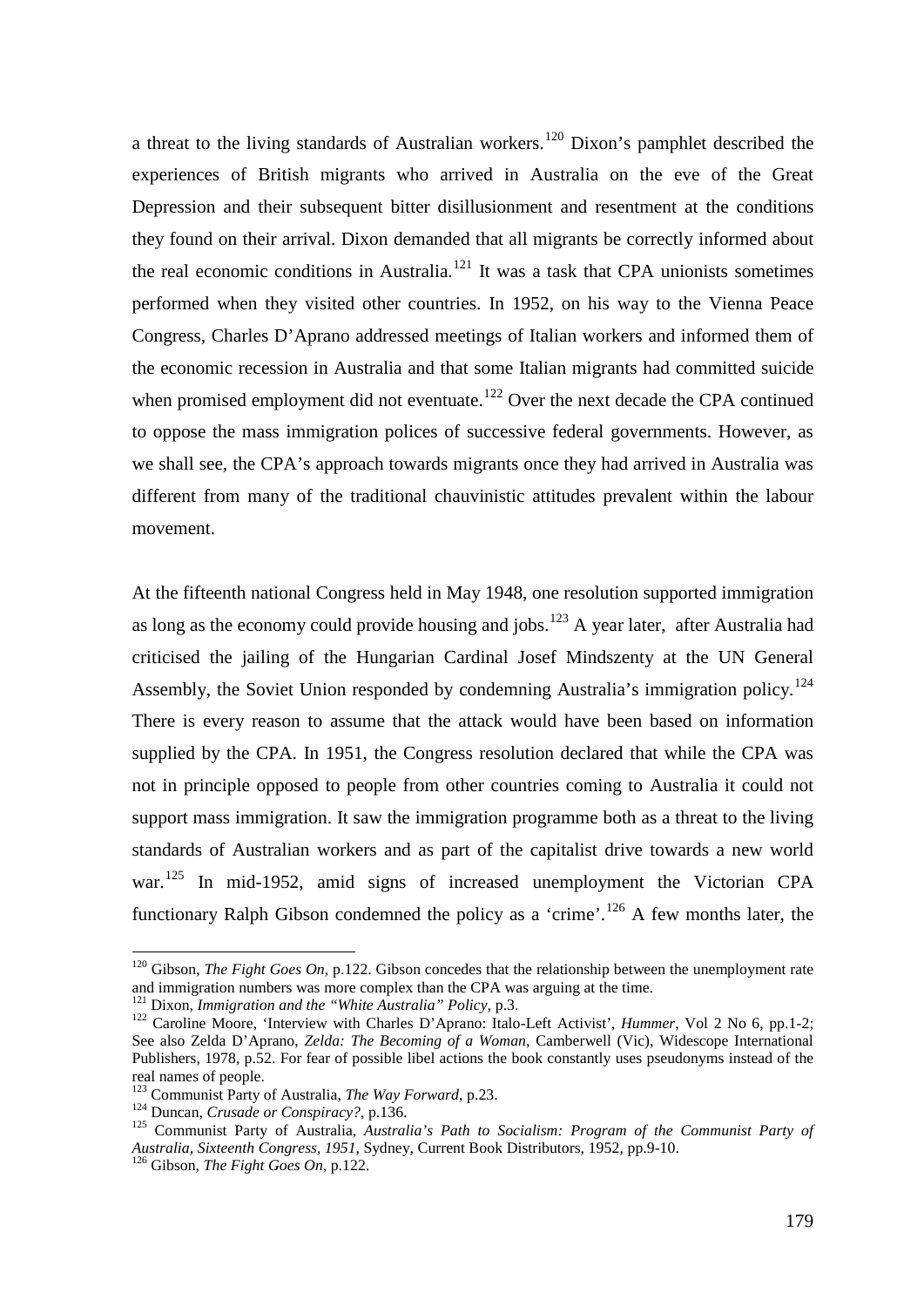campaign against immigration was strengthened when the Central Committee endorsed a report by Dixon calling for an immediate end to all immigration due to increasing unemployment and the housing shortage.<sup>[127](#page-20-0)</sup> In an address to Communist migrant workers Sharkey again restated the CPA's view that mass migration would be used to depress Australian working conditions and demanded an end to immigration.<sup>[128](#page-20-1)</sup> By 1955 the CPA started to shift from its outright opposition to mass immigration after unemployment levels had fallen. The resolution 'welcomed' migrants from overseas but again linked the migration programme with the threat to Australian living standards and preparations for a new world war.<sup>[129](#page-20-2)</sup>

In 1957 the Victorian State CPA Conference declared its opposition to the mass immigration programme, while at the same time it stressed the necessity of building strong links between Australian-born and migrant workers.<sup>[130](#page-20-3)</sup> The following year, at its eighteenth national Congress held in April 1958, the CPA claimed that Australian economy was entering a period of economic crisis which would see growing unemployment and declining living standards.<sup>[131](#page-20-4)</sup> The CPA therefore called for a significant reduction in migration.<sup>[132](#page-20-5)</sup> At the same time it called on the labour movement to build a united campaign of Australian and migrant workers that would challenge the chauvinism and racial discrimination attitudes that existed in both groups.<sup>[133](#page-20-6)</sup> In 1961 unemployment started to increase due to the impact of a recession. This became an important issue in the federal election held that year. Laurie Aarons delivered the Party's Federal election policy speech at a public meeting in Sydney on 3 November. He rejected the demand that migrant workers be laid off first but then called for migration to be restricted to fiancées and near relatives of migrants already in Australia.<sup>[134](#page-20-7)</sup>

<span id="page-20-0"></span>

<sup>&</sup>lt;sup>127</sup> R. Dixon, 'Report of R. Dixon', *Communist Review*, October 1952, p.299.<br><sup>128</sup> L. Sharkey, 'A Talk to Migrant Workers', *Communist Review*, January 1954, p.9.

<span id="page-20-2"></span><span id="page-20-1"></span><sup>&</sup>lt;sup>129</sup> Communist Party of Australia, *Australia's Path of Socialism: Programme of the Communist Party of Australia, 17<sup>th</sup> Congress 1955, Sydney, Current Book Distributors, 1955, p.11.* 

<span id="page-20-4"></span><span id="page-20-3"></span><sup>&</sup>lt;sup>130</sup> Victorian State Conference Draft Resolution, Melbourne, Communist Party of Australia, 1957, np.<br><sup>131</sup> Communist Party of Australia, *A land of Plenty Free From War*, Sydney, Current Book Distributors, 1958, pp.52-53

<span id="page-20-7"></span><span id="page-20-6"></span>

<span id="page-20-5"></span><sup>192</sup> Ibid., p.59.<br><sup>133</sup> Ibid., p.61.<br><sup>133</sup> Ibid., p.61.<br><sup>134</sup> L. Aarons, The *People Against Menzies and Monopoly: Communist Party Policy Speech (Abridged)*, Sydney, Communist Party of Australia, 1961, p.4.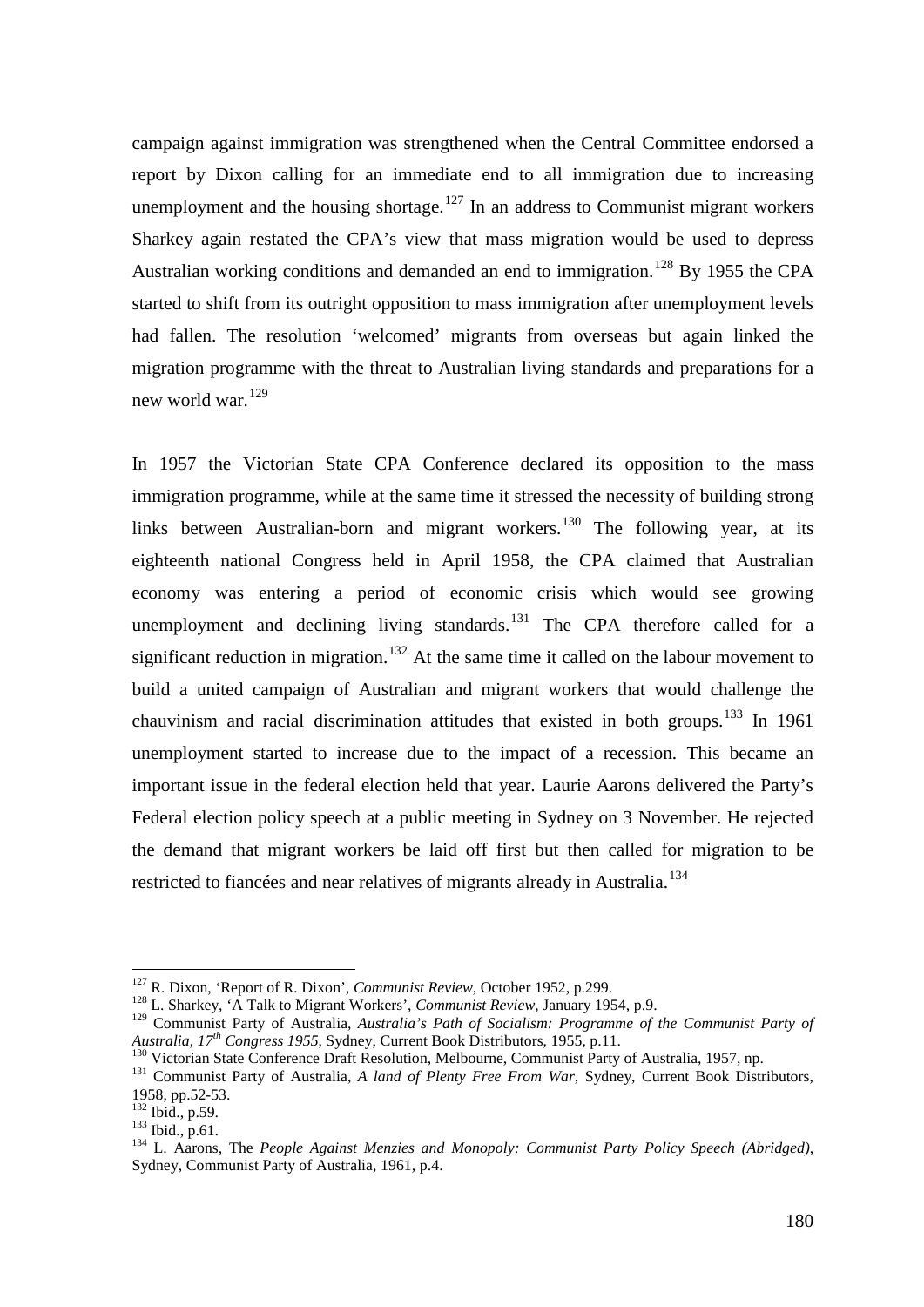Thus, for the entire period of the 1950s the CPA remained formally opposed to mass migration. Its views were shaped by a fear of an impending economic crisis and a return to the mass unemployment and sharp decline in living standards of the 1930s.Yet for most of this period Australia, like much of the western world, enjoyed a period of sustained economic growth and full employment. The spectre of mass unemployment had largely disappeared from the Australian economy. There was to be no return to the widespread unemployment that Australian workers had experienced in the Great Depression. Only in 1952 and 1961 did it seem possible that unemployment would return in significant numbers. In response, the CPA sharpened its opposition to immigration and called for a temporary halt to all immigration. However, these recessions were of short duration and the economy quickly recovered and the threat of unemployment receded.

Instead of calling for an end to immigration there were other possible alternatives open to the CPA. In his address to the 1948 Congress Sharkey had raised the prospect of unions calling for a six-hour day. There was already an annual demonstration in Sydney on the issue.<sup>[135](#page-21-0)</sup> In the face of growing unemployment the CPA could have resurrected this demand and organised a campaign by Communist-led unions to support it. Such a campaign could have united Australian workers and migrants in a struggle around common interests. Instead, calling for a cessation in immigration opened up the possibility of migrants being blamed for the economic crisis and thus becoming the target of working class chauvinism. On this issue, given this danger it was not the CPA's finest hour.

# **Migrants and the Housing Crisis**

The mass immigration programme was introduced at a time when Australia was experiencing a severe housing shortage. At the start of the war there was already a shortage of 120,000 dwellings. This housing crisis deepened during the war as materials and manpower were redirected to the war effort and few houses were built for over six years.<sup>[136](#page-21-1)</sup> By 1945 fifteen years of depression and war had led to a situation were the housing shortage had increased to at least  $300,000$  houses.<sup>[137](#page-21-2)</sup> If the planned immigration

<span id="page-21-0"></span> <sup>135</sup> Sharkey, *For Australia Prosperous and Independent*, p.24.

<span id="page-21-1"></span><sup>136</sup> Kate Darian-Smith, *On the Home Front: Melbourne in Wartime 1939-1945*, Melbourne, Melbourne University Press, 1990, p.81.

<span id="page-21-2"></span><sup>&</sup>lt;sup>137</sup> Alan Stoller, *New Faces: Immigration and Family Life in Australia*, Melbourne, Cheshire, 1966, p.32; Panich, *Sanctuary?*, p.41; Darian-Smith. *On the Home Front*, p.83.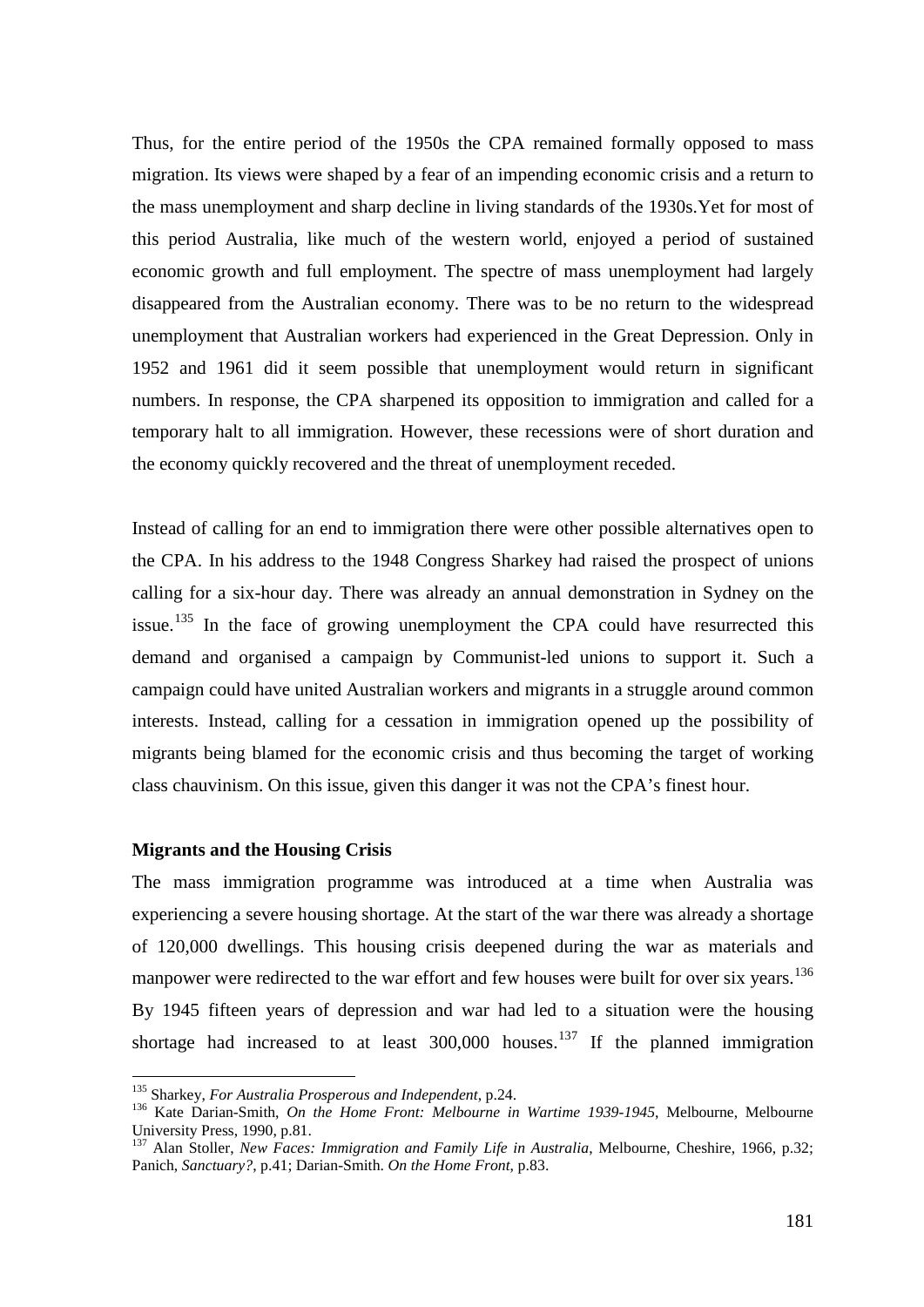programme went ahead there was clearly going to be a major problem in ensuring that there would be sufficient housing to meet the increased demand.

Even before the end of the war there were protests against the housing shortage. In early 1944 several public meetings were held in Melbourne which demanded that to assist the war effort resources be redirected to ensure that there was sufficient housing for war industry workers. The Federal Government failed to respond and resentment continued to fester for a long period.<sup>[138](#page-22-0)</sup> The end result was that for many years Australians were forced to live in substandard or crowded accommodation. For example, three thousand people lived in former army huts in Melbourne's Camp Pell. The CPA was particularly active in supporting the residents' demands for improvements in their living conditions.<sup>[139](#page-22-1)</sup> In 1949 the shortage of housing meant that many families were forced to share accommodation with one in five households containing more than one family.<sup>[140](#page-22-2)</sup> In working class families the ratio was even higher with one in three families sharing a house.<sup>[141](#page-22-3)</sup> The housing shortage continued to at least 1956 when nine per cent of families were still sharing accommodation.<sup>[142](#page-22-4)</sup>

Arthur Calwell's first statement as Minister of Immigration pledged that the immigration programme would not proceed until there was sufficient housing for all Australians.<sup>[143](#page-22-5)</sup> In 1947, he stated that the acute housing shortage meant that Australia would only accept migrants who already had relatives in Australia to look after them on their arrival.<sup>[144](#page-22-6)</sup> A few months before Calwell had been criticised over an Immigration Department booklet for intending migrants that claimed there was cheap and readily available housing in all major cities.<sup>[145](#page-22-7)</sup> Despite the obvious problems of insufficient housing and Calwell's commitment that migrants needed relatives in Australia, the mass immigration programme went ahead without adequate planning to supply the housing necessary to meet the increased demand. The situation led to widespread fears that the sudden arrival of large numbers of migrants

<span id="page-22-0"></span><sup>&</sup>lt;sup>138</sup> Darian-Smith, *On the Home Front*, p.83.<br><sup>139</sup> Wills, *Shades of Red*, pp.55-62.

<span id="page-22-4"></span><span id="page-22-3"></span>

<span id="page-22-2"></span><span id="page-22-1"></span><sup>&</sup>lt;sup>140</sup> Murphy, *Imagining the Fifties*, p.17.<br><sup>141</sup> Ibid.<br><sup>142</sup> Ibid.<br><sup>143</sup> CPD, House of Representatives, Vol. 184, 2 August 1945, p.4911.<br><sup>144</sup> Sydney Morning Herald, 24 January 1947, p.4.<br><sup>145</sup>Castles et al, *Mistaken I* 

<span id="page-22-6"></span><span id="page-22-5"></span>

<span id="page-22-7"></span>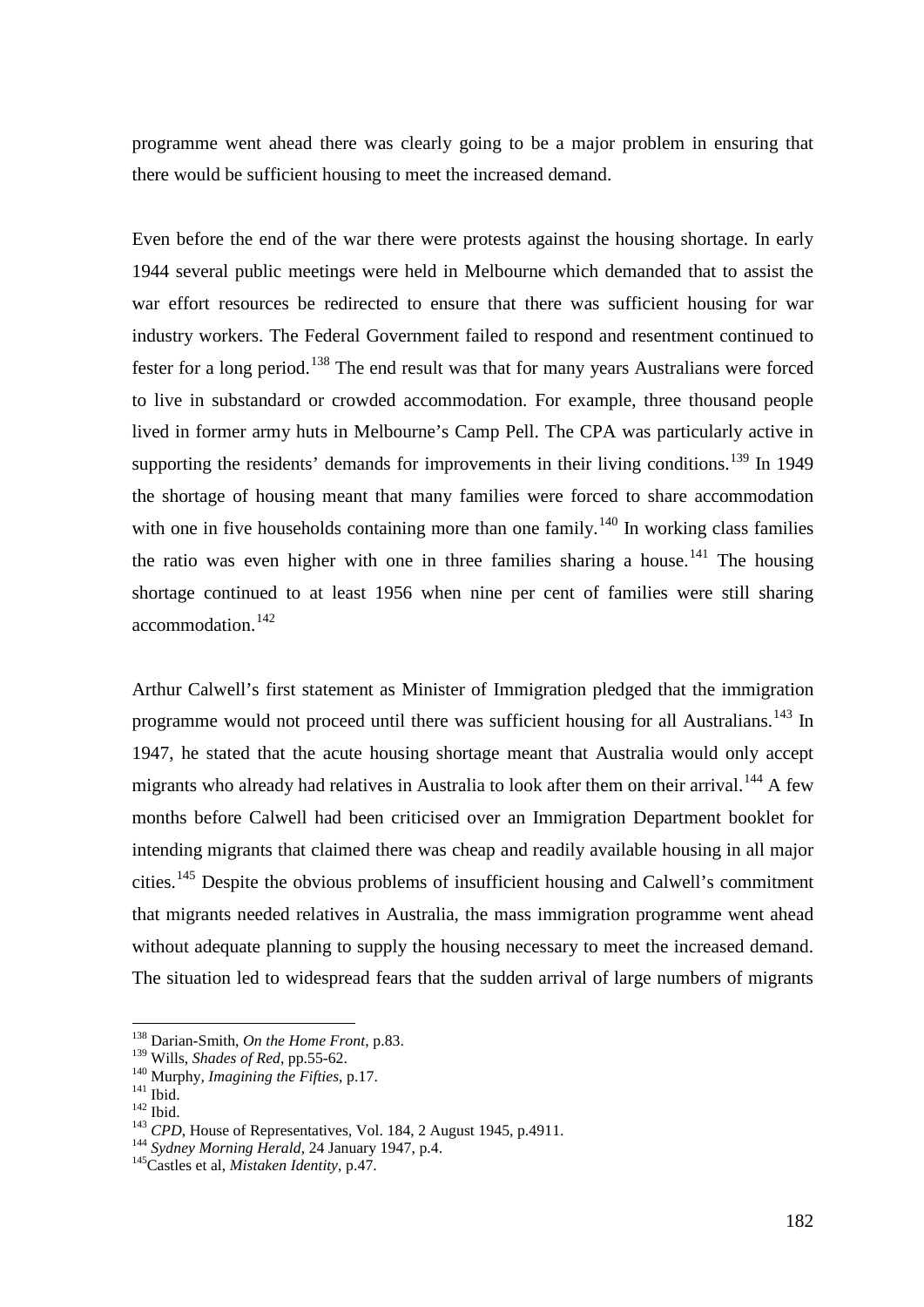would only deepen the housing crisis.<sup>[146](#page-23-0)</sup> The acute housing shortage provided the opportunity for unions such as the BWIU to attempt to organise an anti-migrant campaign based on the claim that the construction of migrant hostels was diverting limited resources away from other Australians. Despite its strong anti-Communist outlook, the RSL on occasions gave credence to the anti-migrant campaign by demanding that returned soldiers be given priority in housing over 'Balt' migrants.<sup>[147](#page-23-1)</sup>

Geoff McDonald, who was then a young CPA and BWIU member at the Williamstown Migrant Hostel site in late 1948, later claimed that workers had rejected a call by union officials for strike action and an overtime ban as a way in which the construction of the hostel could be delayed and life made more difficult for migrants.<sup>[148](#page-23-2)</sup> His claims appear to have some validity: after visiting the site in June 1949 John Arrowsmith, the organiser of the Footscray-Williamstown CPA branch, and Party candidate for the Federal seat of Gellibrand, claimed that workers were working nine hours a day, six days a week.<sup>[149](#page-23-3)</sup> During the 1949 coal strike forty-two building workers walked off the site after Clements Langford, the contractor, attempted to undermine a general industry wide overtime ban that was imposed to overcome a shortage of building materials.<sup>[150](#page-23-4)</sup> Over the course of 1949 the CPA and the BWIU intensified the campaign against the construction of migrant hostels escalated with frequent claims that it was diverting resources away from housing working class Australians. For example, *Tribune* condemned the construction of what it claimed were twelve luxury migrant hostels in Wollongong.<sup>[151](#page-23-5)</sup> After a visit by Pat Clancy, the NSW BWIU Assistant Secretary, union members at Broughton House, Burwood which was being converted into a migrant hostel carried a resolution opposing the use of building materials for migrant hostels. A similar resolution was later passed by union members at the Meadowbank site. $152$ 

In March 1949 the Victorian Building Trades' Federation placed a ban on the construction of accommodation at factories that were to hire migrant workers. Union members were

<span id="page-23-0"></span><sup>&</sup>lt;sup>146</sup> *Sydney Morning Herald*, 31 July 1947; Murphy, *Imaging the Fifties*, p.158.<br><sup>147</sup> *Tribune*, 18 May 1949, p.3.<br><sup>148</sup> Geoff McDonald, *Red over Black*, Western Australia, Vertias, 1982, p.100.<br><sup>149</sup> *Guardian*, 24 Ju

<span id="page-23-1"></span>

<span id="page-23-3"></span><span id="page-23-2"></span>

<span id="page-23-6"></span><span id="page-23-5"></span>

<span id="page-23-4"></span><sup>&</sup>lt;sup>150</sup> *Guardian*, 26 August 1949, p.8.<br><sup>151</sup> *Tribune*, 26 January 1949, p.6. 152 *Guardian*, 13 May 1949, p.7; *Tribune*, 7 May, 1949, p.3.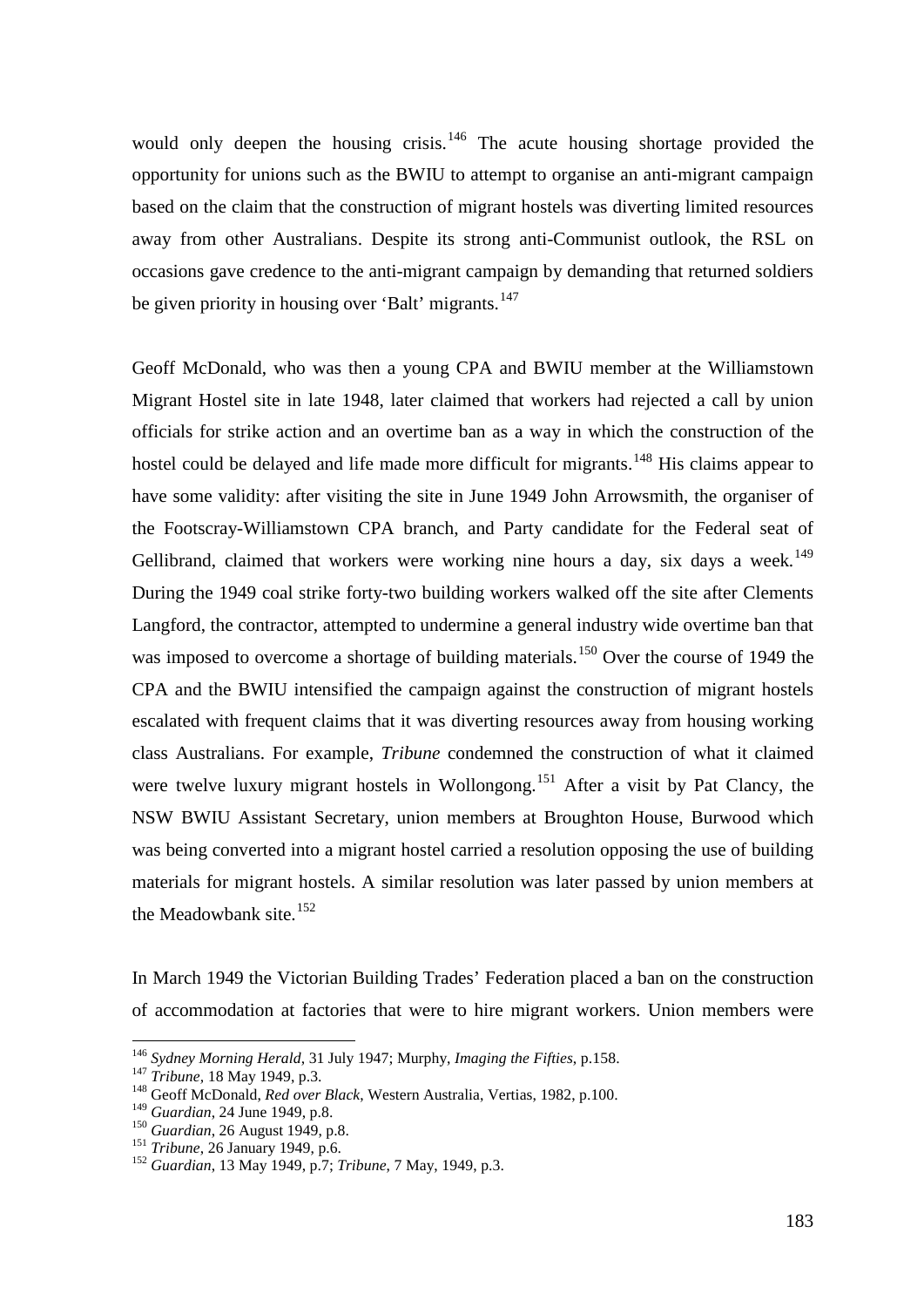withdrawn from Appleton Docks where it was planned to build migrant barracks. Don Thomson, the Federation's secretary explained that it was a long standing union principle that workers should live away from their workplace. However, he also repeated the claim that the construction of migrant hostels was channelling resources away from other Australians.<sup>[153](#page-24-0)</sup> In May 1949 the BWIU Federal Executive declared its opposition to the Federal Government's immigration policy claiming that migrants were being housed in luxury accommodation whilst hundreds of thousands of Australians were living in substandard housing.<sup>[154](#page-24-1)</sup> After the distribution of two thousand leaflets by the Newcastle CPA branch, seven homeless families were moved into what was planned to be a migrant hostel. Among those involved were Laurie Aarons, Secretary of the District Committee of the CPA, R.C. Morgan, FIA Branch secretary and Alex Dowling, Secretary of the Newcastle Trades Hall Council.<sup>[155](#page-24-2)</sup> Support for the action was given by building workers employed at migrant hostel sites, who earlier had given the Government fourteen days to redirect resources from the hostels to building houses for Australians. A similar resolution was passed by the Newcastle Building Trades Group.<sup>[156](#page-24-3)</sup> The dispute was settled when the Newcastle Council found alternative accommodation for the Australian families.<sup>[157](#page-24-4)</sup> In August 1949 the union again opposed the construction of migrant hostels and condemned the Labor Government's mass immigration programme as anti-working class.<sup>[158](#page-24-5)</sup>

The BWIU claim that migrant hostels were luxury accommodation is undermined by the testimony of migrants who were forced to live in them, sometimes for prolonged periods. Conditions in the hostels were often harsh, isolated and expensive. Frank Tonon, an Italian migrant, who arrived in Australia in 1951 as a young boy, recalls living at Bonegilla in Nissen huts which were hot in summer and cold in winter. His father found it impossible to eat the meals of lamb which was always on the menu.<sup>[159](#page-24-6)</sup> Giovanni Sgro, who spent three months at Bonegilla in 1952, described his experience as a tragedy and the worst three

<span id="page-24-0"></span><sup>&</sup>lt;sup>153</sup> *Guardian*, 25 March 1949, p.8.<br><sup>154</sup> *Guardian*, 13 May 1949, p.7.

<span id="page-24-1"></span>

<span id="page-24-2"></span><sup>&</sup>lt;sup>155</sup> Guardian, 28 June 1949, p.3; *Labor News*, 6 July 1949, p.1.<br><sup>156</sup> Guardian, 28 June 1949, p.3.<br><sup>157</sup> Hughes, *Australian Iron and Steel Industry*, p.170.<br><sup>158</sup> Guardian, 11 August 1949; *Tribune*, 20 August, 1949.

<span id="page-24-3"></span>

<span id="page-24-4"></span>

<span id="page-24-5"></span>

<span id="page-24-6"></span><sup>159</sup> Andrew Lindsay & Ari Hatzis, *When Fish Had Feathers: Portraits of Collingwood's Older Men*, Collingwood, North Yarra Community Health, 2002, pp.126-128.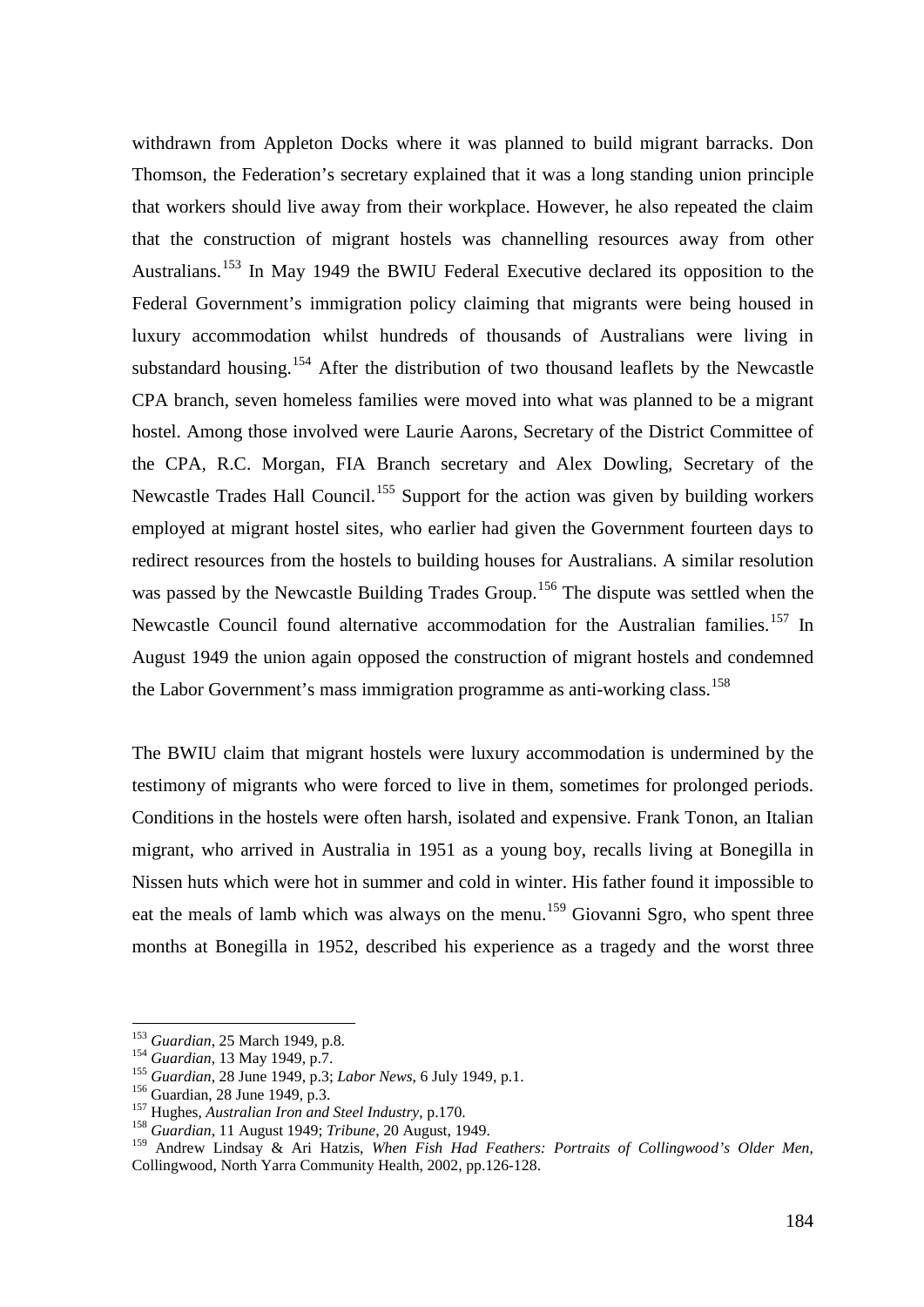months of his life.<sup>[160](#page-25-0)</sup> Bonegilla was a former prisoner-of-war camp and there was a forced separation of married couples in the single sex accommodation that was supplied.<sup>[161](#page-25-1)</sup> Many migrants found the isolation, the forced communal living in poor quality huts, and the inedible food a difficult and painful introduction to their new life in Australia.<sup>[162](#page-25-2)</sup> On their arrival at the Woodside Camp, South Australia, migrants found themselves living in barracks under conditions similar, or worse than they left behind in Germany.<sup>[163](#page-25-3)</sup> After living in the unlined huts with no ceilings, with hanging blankets to divide families from each other and furnished only with camp beds, they petitioned the Federal Government for improvements in their living conditions.<sup>[164](#page-25-4)</sup> Similarly, in Western Australia, both the metropolitan and rural migrant hostels were ex-military camps, often crowded, in poor condition and expensive.<sup>[165](#page-25-5)</sup> Les Haylen conceded that migrants were living in conditions that no Australians would accept – a sharp contrast to the BWIU's claims that migrants were living in luxury conditions.<sup>[166](#page-25-6)</sup> Thus, the BWIU justification for its ban on the construction of migrant hostels had no basis in reality.

While the hostel campaign was often the main focus of the BWIU anti-migrant campaign there were other expressions of its opposition to the arrival of the East European migrants. As early as August 1946 the NSW BWIU State Conference demanded that adequate housing and jobs were available to all intending migrants. It also called on the Federal Government to discuss with the union the immigration programme so that its introduction could take place without disrupting the industry.<sup>[167](#page-25-7)</sup> It was a prelude to what was often an aggressive hostility towards the arrival of East European migrants. The BWIU leadership supported carpenters at a State Rivers and Supply worksite after they demanded that (Baltic) migrants be removed from the site following an onsite confrontation between the two groups of workers. <sup>[168](#page-25-8)</sup> The Building Trades Federation in August 1949 maintained that

<span id="page-25-0"></span> <sup>160</sup> Giovanni Sgro, *Mediterranean Son: Memoirs of a Calabrian Migrant*, Coburg (Vic.), Scoprire il Sud, 2000, p.30.<br><sup>161</sup> Haebich, *Spinning the Dream*, p.171; Richards, *Destination Australia*, pp.196-197.

<span id="page-25-1"></span>

<span id="page-25-2"></span><sup>&</sup>lt;sup>162</sup> Cresciani, *The Italians in Australia*, p.128. Brad Norington, *Jenny George*, St Leonards (NSW), Allen & Unwin, 1998, p.23.<br><sup>163</sup> Murphy (ed.), *Boatload of Dreams*, p.5.

<span id="page-25-5"></span><span id="page-25-4"></span><span id="page-25-3"></span><sup>164</sup> Ibid.<br><sup>164</sup> Ibid. 165 Nonja Peters, *Milk and Honey – But No Gold: Post-war Migration to Western Australia 1945-1984*, Crawley (Western Australia), University Press, 2001. pp.117, 118, 121, 123, 128, 164.

<span id="page-25-7"></span><span id="page-25-6"></span><sup>&</sup>lt;sup>166</sup> *CPD*, HOR, Vol.202, 31 May 1949, pp.306, 310.<br><sup>167</sup> *Tribune*, 23 August 1946, p.7.<br><sup>168</sup> *Guardian*, 25 March 1949, p.8.

<span id="page-25-8"></span>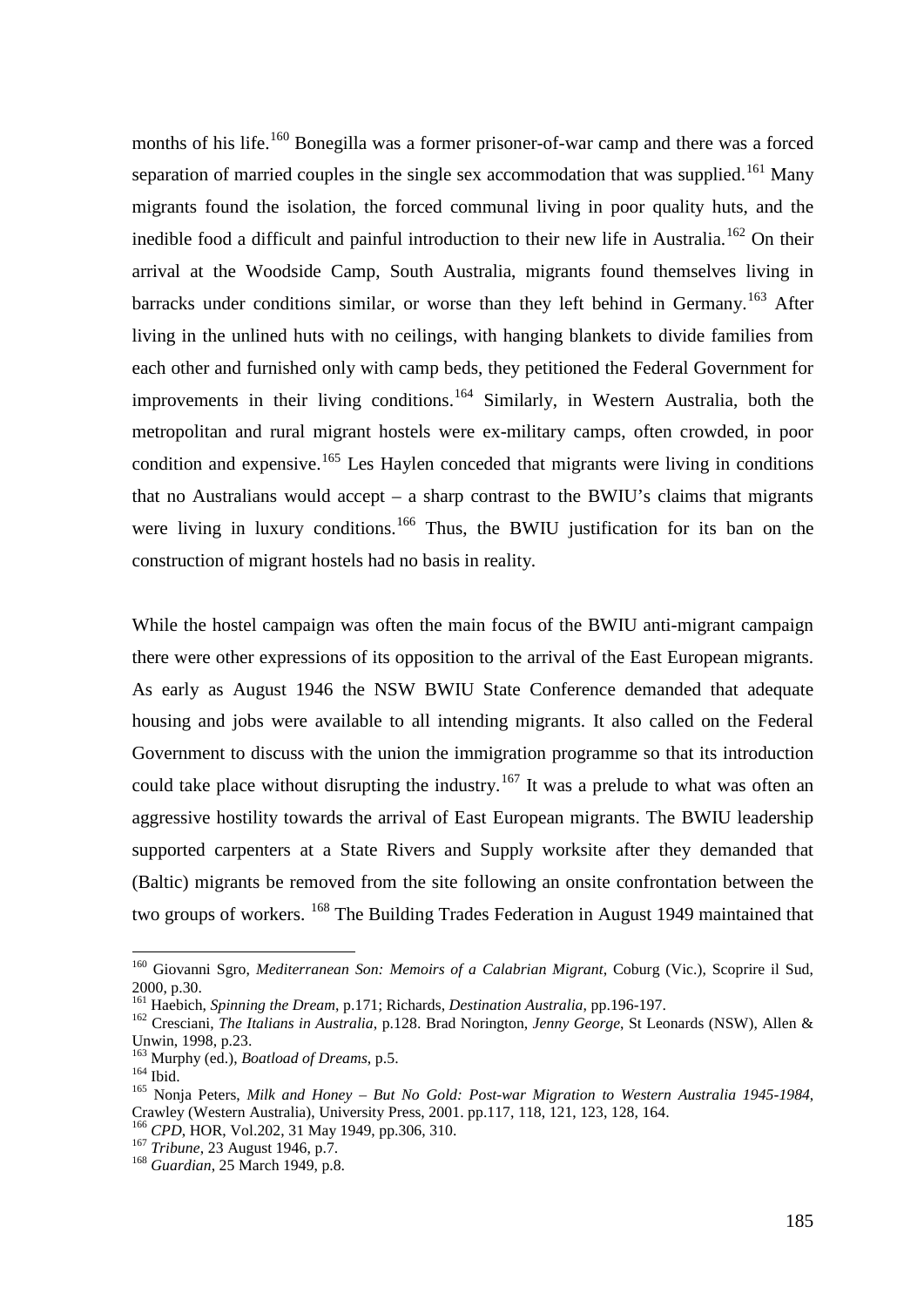while it was not opposed to workers from other countries coming to Australia, it was opposed to 'Balts' coming because they were 'anti-union and pro-Nazi in outlook'.<sup>[169](#page-26-0)</sup> It was an outlook that other Communist-led unions used to justify their opposition to the arrival of the East European migrants. At its Federal Conference in 1950 the union called for an end to mass immigration and demanded that any future immigration programme had to be based on the capacity of the economy to supply full employment and had to be on a non-racial basis – a clear rejection of the continuation of the White Australia Policy.<sup>[170](#page-26-1)</sup>

In February 1950 the BWIU rejected claims that the union, together with the FIA and the Miners' Federation, had acted to prevent the entry of Displaced Persons into the industry. E. W. Bulmer, the BWIU President, explained that the union position was that once migrants claiming trade qualifications had satisfactorily passed testing by Technical Colleges, the union would accept them as members.<sup>[171](#page-26-2)</sup> The difficulty that faced many migrants, particularly those from Eastern Europe, was that apart from the difficulties of learning a new language, many arrived without proper identification making it impossible for them to verify their qualifications. In 1952 the Amalgamated Society of Carpenters and Joiners was re-established by conservative unionists as an alternative to the militantly left-wing BWIU.<sup>[172](#page-26-3)</sup> Its formation would have given the strongly anti-Communist East European migrants an avenue through which they could support trade unionism as well as pursue their opposition to communism. While the campaign against the East European migrants had strong elements of racism the BWIU, as we shall see, responded in a positive way when other migrants engaged in militant struggles against the conditions they encountered on arrival in Australia.

# **Migrants and Woomera**

For many CPA union activists, the argument against the East European migrants appeared to be strengthened when many were assigned to the construction of the Woomera Rocket Range.<sup>[173](#page-26-4)</sup> Despite Government offers of high wages and free broad and lodging it still

<span id="page-26-0"></span><sup>&</sup>lt;sup>169</sup> *Guardian*, 11 August 1949, p.3.<br><sup>170</sup> *Tribune*, 25 January 1950.

<span id="page-26-1"></span>

<span id="page-26-3"></span><span id="page-26-2"></span><sup>&</sup>lt;sup>171</sup> *Tribune*, 18, 22 February 1950, p.8.<br><sup>172</sup> McDonald & McDonald, *Intimate Union*, p.69. <sup>173</sup> Murphy, *The Other Australia*, p.126.

<span id="page-26-4"></span>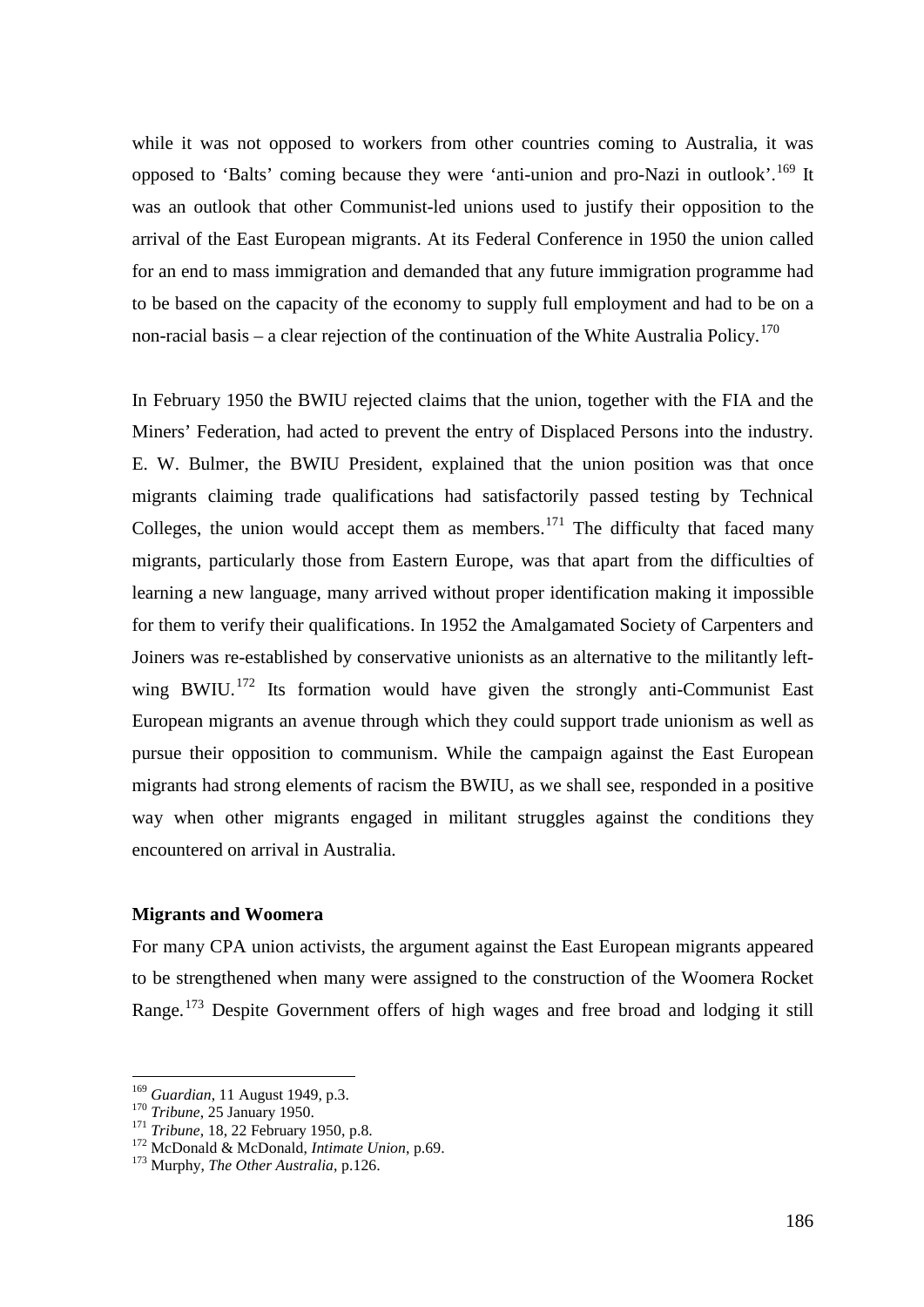found it difficult to attract sufficient workers to the site.<sup>[174](#page-27-0)</sup> The arrival of East European migrants provided a large pool of potential workers. The fact that many refugee migrants appeared to be willing to help in its construction simply confirmed for the CPA what it considered to be the political outlook of the migrants involved. Among those to work there from 1947 onwards were many from the Baltic countries.<sup>[175](#page-27-1)</sup> The demand for workers was often heavy and constant. In July 1948 for example, one hundred and twenty refugees were directed to work at the range.<sup>[176](#page-27-2)</sup> The vast majority of migrants who worked at Woomera would have been bound by their two year work-as-directed contract and could not have refused, even if they desired to, to work at Woomera. From the Government's perspective, the presence of an obviously committed anti-Communist workforce would have been an important bonus.

It was the CPA's position that the Woomera Rocket Range was part of the preparations for an attack on the Soviet Union. As a result it must be opposed by the labour movement. A four-state conference of CPA women claimed that the Chifley Government was diverting resources to preparations for World War Three instead of building urgently needed housing and schools.<sup>[177](#page-27-3)</sup> After the refusal of the United States to share military technology with the Australian Government, the CPA claimed that the proposed range could now become a rest home for pro-fascist Balts.<sup>[178](#page-27-4)</sup> An attempt by the CPA to prevent its construction was blocked by strong action by the Chifley government.<sup>[179](#page-27-5)</sup> However, since a significant proportion of the workforce were anti-Communist refugees it is doubtful that the CPA was in a position to challenge effectively Evatt's ADPPA. Party newspapers on occasions linked the issue of the refugees' politics to the Woomera Rocket Range. *Tribune* claimed that some of the workers at the site were wearing Nazi uniforms and had boasted about serving in the German forces during the war.  $180$ 

<span id="page-27-1"></span><span id="page-27-0"></span><sup>&</sup>lt;sup>174</sup> Canberra Times, 13 May 1948, p.5.<br>
<sup>175</sup> Birskys et al, *The Baltic Peoples*, pp. 76 & 128; *Tribune*, 3 July 1948..<br>
<sup>176</sup> Murphy, *The Other Australia*, p.126.<br>
<sup>177</sup> Tribune, 6 April 1947, p.7.<br>
<sup>178</sup> Tribune, 15

<span id="page-27-2"></span>

<span id="page-27-3"></span>

<span id="page-27-4"></span>

<span id="page-27-5"></span>

<span id="page-27-6"></span><sup>&</sup>lt;sup>180</sup> Tribune, 3 & 31 July 1948.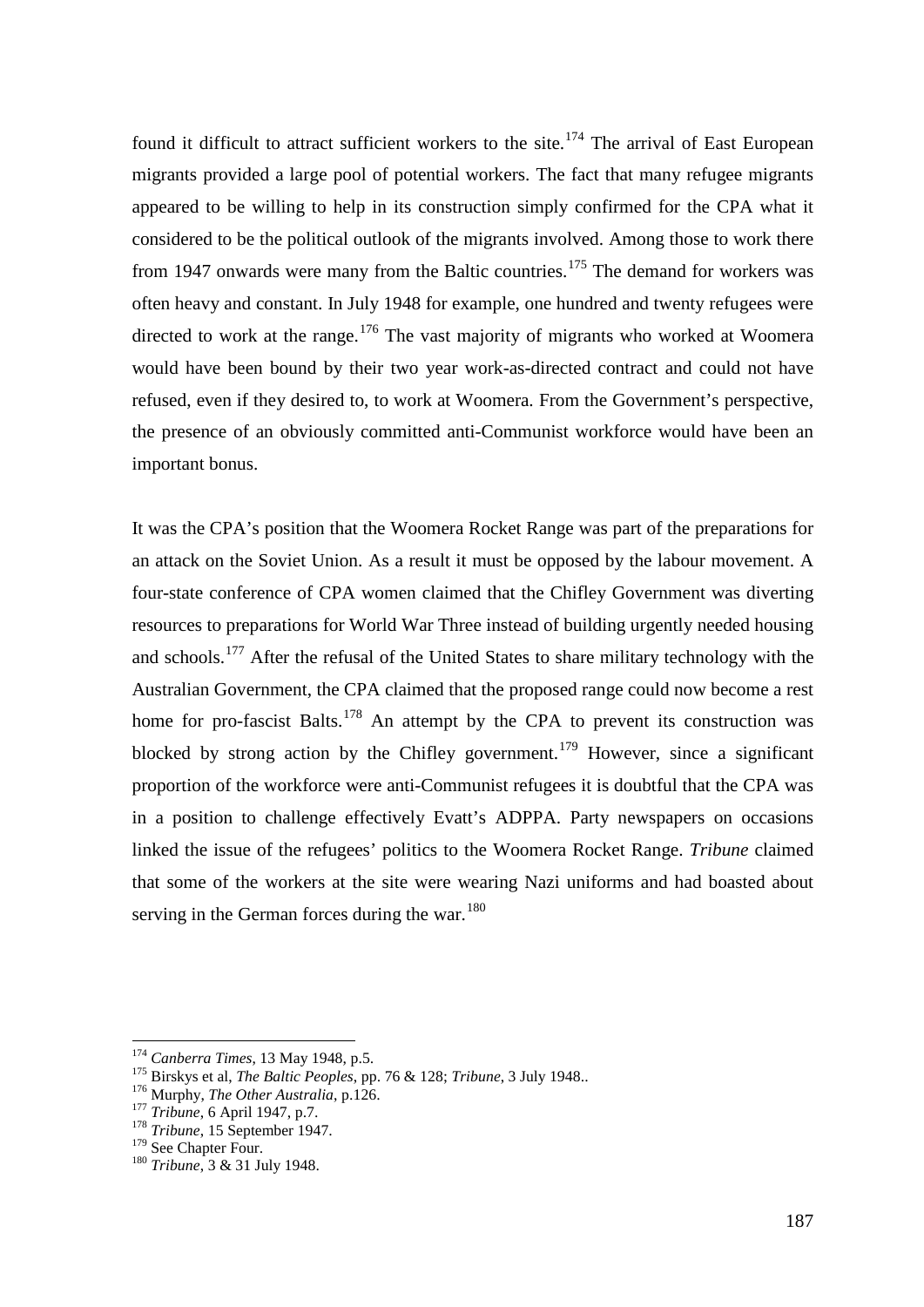In August 1948 C. B. McCarthy, chief scientific officer of the Department of Works and Housing, agreed that a delegation of twenty union officials could visit the site.<sup>[181](#page-28-0)</sup> However Senator Nick McKenna, the Acting Attorney-General, declined to comment on the possible impact of the ADPPA would have on the proposed visit.<sup>[182](#page-28-1)</sup> When only six out of the thirteen union officials nominated by the South Australian Building Trades Federation were given permission to visit the site, it cancelled the visit.<sup>[183](#page-28-2)</sup> Bill Riordan, the Acting Minister for Supply and Development, explained they had been rejected because of their links to subversive organisations. Among those excluded was Don Thomson.<sup>[184](#page-28-3)</sup> The *Guardian* pointed out that while trade union leaders were banned 'migrants who had fought for Hitler' were welcomed at the range.<sup>185</sup> The refusal of the Federal Government to allow trade union officials to visit the site was condemned by the National Council of the FIA.<sup>[186](#page-28-5)</sup> This propaganda had little impact and the construction work went ahead unhindered by the CPA opposition.

#### **Unions Campaign Against East European Migrants**

Shortly after arriving in Adelaide in September 1951 Robert Vilks, a Latvian migrant, started work as a tram conductor for the Metropolitan Tramways Trust.<sup>[187](#page-28-6)</sup> Within a short period of commencing work, Vilks was approached by a number of workers to join the anti-Catholic (anti-Grouper) Group in the union.<sup>[188](#page-28-7)</sup> Some of those who approached him would have been CPA members or supporters as the Party had been active in the union since the  $1930s$ .<sup>[189](#page-28-8)</sup> Vilks rejected the approach explaining that because of their experiences migrants rejected any politics that suggested socialism or Marxism.<sup>[190](#page-28-9)</sup> In other workplace discussions Vilks and other migrants, when challenged about their wartime activities, would explain that they at first welcomed the Germans as liberators because they drove out the Russian forces while at the same time they rejected the Nazi Party and the Gestapo.<sup>[191](#page-28-10)</sup>

<span id="page-28-2"></span>

<span id="page-28-3"></span>

<span id="page-28-4"></span>

<span id="page-28-6"></span><span id="page-28-5"></span>

<span id="page-28-1"></span><span id="page-28-0"></span><sup>&</sup>lt;sup>181</sup> Argus, 3 August 1948, p.1.<br><sup>182</sup> Sydney Morning Herald, 10 August 1948, p.2.<br><sup>183</sup> Ibid., 25 August 1948, p.1; Sydney Morning Herald, 26 August 1948, p.1.<br><sup>184</sup> Argus, 26 August 1948, p.1; Sydney Morning Herald, 26 Australia). Investigation Press, 1983, p.6. Vilks wrote the book using a pseudonym.

<span id="page-28-7"></span><sup>&</sup>lt;sup>188</sup> Ibid., p.17. The majority of Latvians are Lutherans and he was approached on this basis.

<span id="page-28-8"></span><sup>189</sup> Moss, *Representatives of Discontent*, p.27.

<span id="page-28-9"></span><sup>190</sup> Gelsen, *Fares Please!*, p.19.

<span id="page-28-10"></span><sup>191</sup> Ibid., pp.32-33.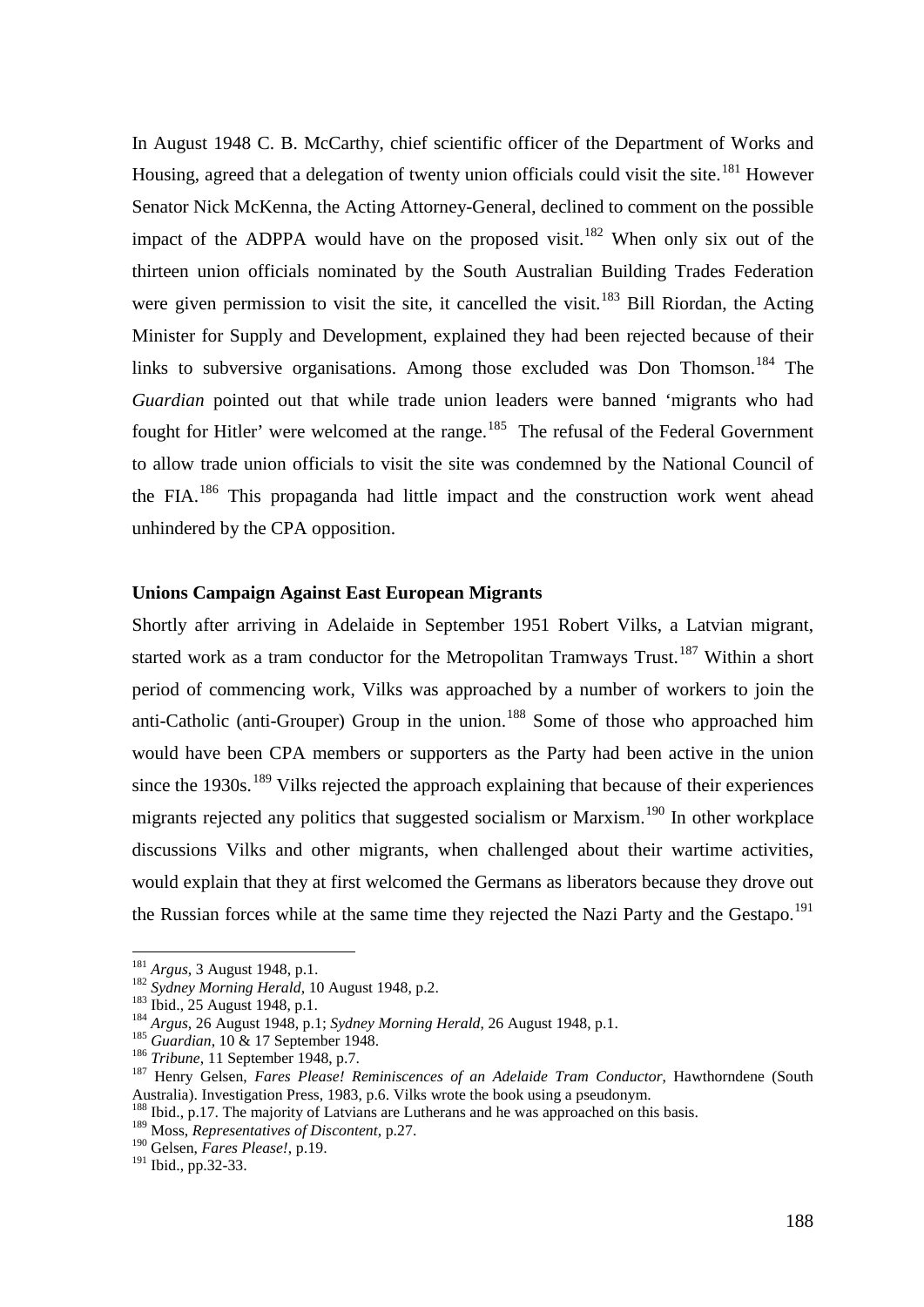In 1943 Vilks was forced to join the German Army before eventually fleeing westwards as the Russian Army advanced.<sup>[192](#page-29-0)</sup> After some years in a transit camp Vilks joined the wave of Displaced Persons coming to Australia.

There were similar experiences with other East European migrants. In two short autobiographical books D. Chub, a Ukraine migrant, describes with considerable accuracy the negative impact of the Soviet Union on the Ukraine the 1930s and also some of his experiences during World War Two.<sup>[193](#page-29-1)</sup> However, his wartime history ends with his quick release from a prisoner-of-war camp shortly after the German invasion of the Soviet Union. His silence on what happened afterwards suggests the possibility of collaboration with the German occupation forces. On his arrival in Australia Chub worked in the La Trobe Valley power industry where he would have encountered some Communist union activists as the industry was a significant area of Communist activity. His open hostility to the Soviet Union and his silence on his activities during the war would have provoked deep hostility from any Communists he did encounter. Similarly, in 1944 'Josip' willingly enlisted in the Croatian army to fight against Tito's partisans. He was driven by his support for Croatian independence and a total rejection of a united Yugoslavia.<sup>[194](#page-29-2)</sup> On his arrival in Fremantle in 1951 he encountered opposition from many of the pre-war migrants who were both supporters of a unified Yugoslavia and quite often, Communist supporters.<sup>[195](#page-29-3)</sup>

It was encounters such as these that did much to shape the attitudes of Communist union activists towards the new arrivals. While these examples may not be fully typical of the range of the political views that migrants brought with them to this country they were common enough to convince the CPA that its characterisation of the Displaced Persons as all being fascists was correct. On his way to Australia in 1949 Michael Cigler, a Czech migrant and a committed anti-Communist, discovered that some of the Baltic migrants had served in the German Secret Service during the war.<sup>[196](#page-29-4)</sup> In 1950 Les Haylen, the ALP

<span id="page-29-0"></span> <sup>192</sup> Ibid., p.34.

<span id="page-29-1"></span><sup>193</sup> D. Chub, *West of Moscow*, Newport (Vic.), Lustivka Press, 1983; D Chub, *How Moscow Russifies Ukraine*, Newport (Vic.), Lustivka Press, 1983.

<span id="page-29-2"></span><sup>194</sup> Val Colic-Peisker, *Split Lives: Croatian Australian Stories*, Fremantle, Fremantle Arts Centre Press, 2004, pp.46-51.

<span id="page-29-3"></span>Ibid., pp.61-63.

<span id="page-29-4"></span><sup>196</sup> Barry York, *Michael Cigler: A Czech-Australian Story, From Displacement to Diversity*, ACT, Centre for Immigration and Multicultural Studies, 1996, p.66.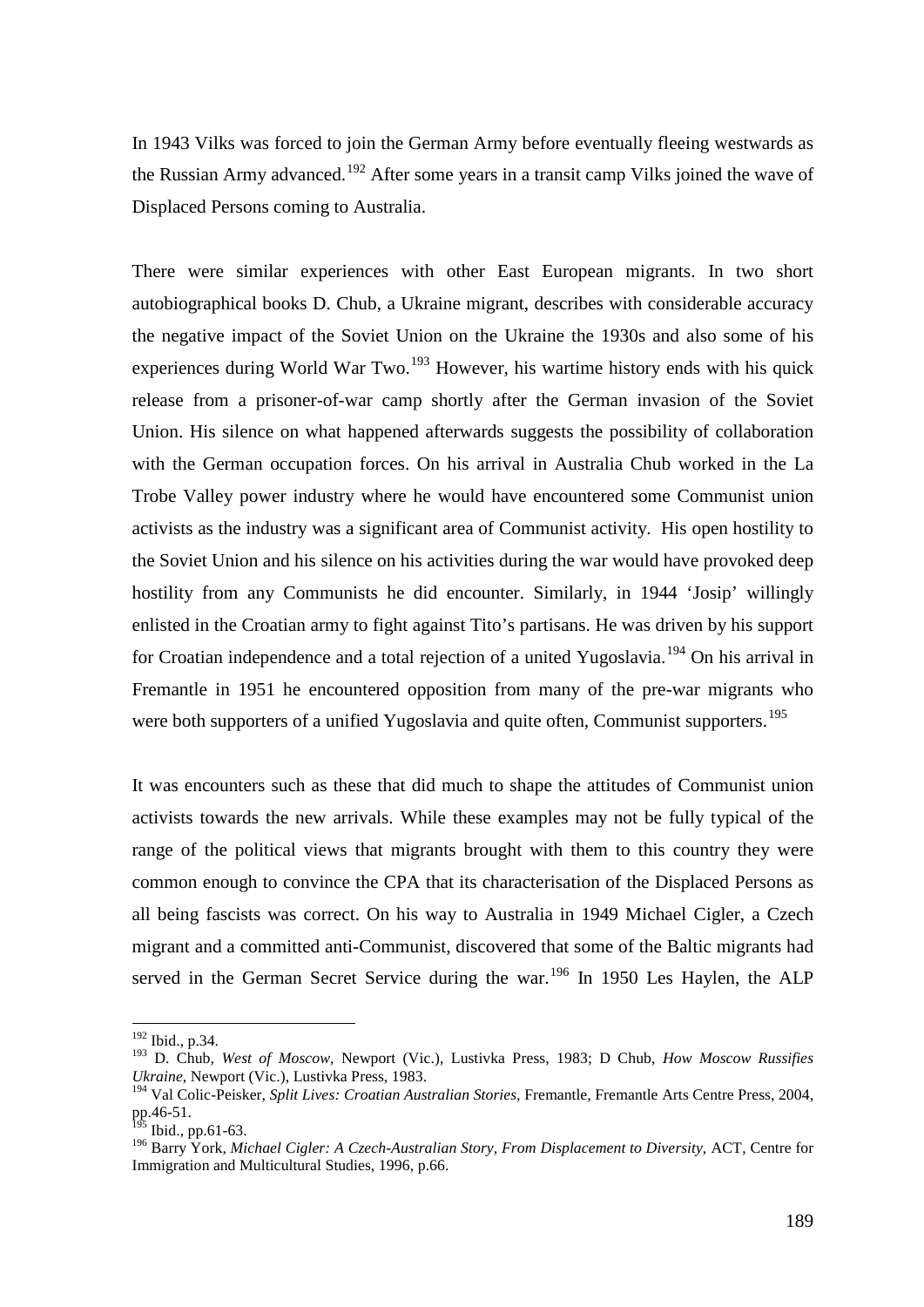Parliamentarian, claimed that ten per cent of the IRO refugees were or had been Nazis.<sup>[197](#page-30-0)</sup> Even if this figure was an underestimation of the political outlook of the refugees it is clear that the majority were not committed fascists and that the CPA's campaign was misdirected.

The migrants were entering workplaces where it was not uncommon to find either Communist activists or an entrenched Communist-led union leadership. Once they started to move into the major cities they lived in working class suburbs where they would have witnessed the public campaigning of the local CPA branch. In 1953 the *Hlas Domova* printed a letter about an encounter between a Czech migrant and a Communist newspaper seller in Melbourne. The migrant was offered a bundle of English language newspapers about life in Czechoslovakia and was then offered assistance if he wanted to take advantage of a recent amnesty declared by the Czech Government.<sup>[198](#page-30-1)</sup> The refusal of the majority of migrants to accept such offers would have only confirmed for Communists their views that the East European migrants were unyielding anti-Communists. Vladimir Petrov, the Third Secretary at the Soviet Embassy, later explained that the amnesty offers were made for propaganda reasons and to reduce potential political opposition from Russian exiles.<sup>[199](#page-30-2)</sup> Many exiles clearly understood this and it is hardly surprising that only a handful responded to the amnesty offers.

The harsh judgements that the CPA made about some of the Eastern European groups was occasionally shared by others. The 1945 British Trade Union Congress declared its opposition to Polish refugees working in the agricultural and mining industries.<sup>[200](#page-30-3)</sup> At the time the influence of the CPGB within the trade union movement was less than that of the CPA on the Australian trade unions.<sup>[201](#page-30-4)</sup> The decision was supported by the CPGB.<sup>[202](#page-30-5)</sup> This indicates a common approach by the two Communist parties on the issue and that appeals to chauvinism could, on occasions, gain wider support. At the 1957 Federal ALP

<span id="page-30-0"></span><sup>&</sup>lt;sup>197</sup> *CPD*, House of Representatives, Vol. 211, 6 December, 1950, p.3788.

<span id="page-30-1"></span><sup>&</sup>lt;sup>198</sup> Michael Cigler, *The Czechs in Australia*, Croydon (Vic,), Australian Educa Press, 1983, p.65.<br><sup>199</sup> Vladimir & Evdokia Petrov, *Empire of Fear*, London, Andre Deutsch, 1956, p.263.

<span id="page-30-2"></span>

<span id="page-30-3"></span><sup>&</sup>lt;sup>200</sup> Sonia Orwell & Ian Angus (eds.), *The Collected Essays, Journalism and Letters of George Orwell: Volume IV In Front of Your Nose 1945-1950*, *Ringwood (Vic.), Penguin Books, 1970, p.276.* 

<span id="page-30-4"></span>*Volume IV In Front of Your Nose 1945-1950, Ringwood (View), Penguinal And Cominform: Australia*<br><sup>201</sup> Deery, Phillip, & Redfern, Neil, 'No Lasting Peace? Labor, Communism and the Cominform: Australia<br>and Great Britain',

<span id="page-30-5"></span><sup>&</sup>lt;sup>202</sup> Orwell & Angus (eds.), *Collected Essays*, p.277.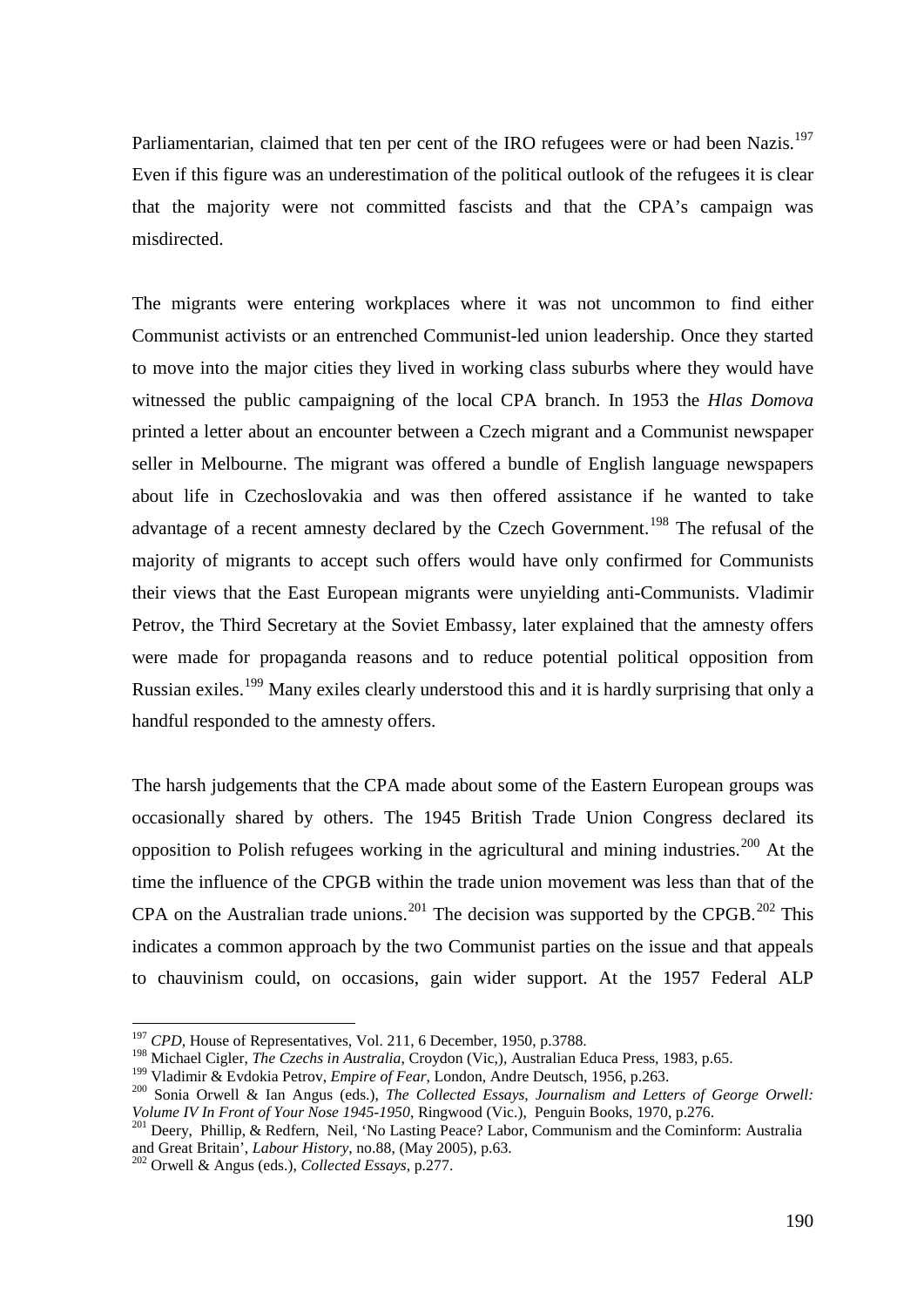Conference, Evatt criticised the increased numbers of non-British migrants and the Federal ALP Executive claimed that the majority of New Australians were anti-Labor and their organisations were ultra-rightist.<sup>[203](#page-31-0)</sup> This generality can be explained in part, by Jean Martin's comment that there was 'an ethnic group which is so reactionary that it is damaging to the people belong to it'. It was reference mainly to the activities of the Croatians who were at the time carrying out an aggressive anti-Yugoslav campaign.<sup>204</sup>

The CPA's initial response to the arrival of the East European refugees was a case of history repeating itself. It had many of the features that characterised the CPA's attitudes towards the Japanese during World War Two. The language used was often xenophobic and clearly undermined the internationalist ethos that had been a feature of the CPA for most of its existence.<sup>[205](#page-31-2)</sup> The Greek Communist activist, George Zangalis, also conceded that the CPA was not immune, as have seen, to working class fears that linked migration with unemployment.<sup>[206](#page-31-3)</sup> This outlook resonated at times in sections of the Australian working class. In 1956, the Aboriginal newspaper the *Westralian Aborigine* claimed that the recent arrival of large numbers of migrants who were willing to work for less than award wages, meant that Aborigines were now unemployed. The paper went on to repeat an earlier call for a reduction in migrant numbers and for an improvement in the 'type' of migrants allowed to enter Australia.<sup>[207](#page-31-4)</sup> The comments are a direct reflection of similar comments made by the CPA in its prolonged campaign against the arrival of the East European migrants.

Zangalis also pointed out that the CPA campaigned against discrimination and (genuinely) called for working class unity.<sup>[208](#page-31-5)</sup> Whilst the original purpose of the campaign against the East European migrants was derived from the presumed political outlook of the refugees,

<span id="page-31-0"></span> <sup>203</sup> Murray, *The Split*, p.334.

<span id="page-31-1"></span><sup>&</sup>lt;sup>204</sup> Mark Lopez, *The Origins of Multiculturalism in Australian Politics 1945-1975*, Carlton South (Vic.), Melbourne University Press, 2000, p.158.

<span id="page-31-4"></span>

<span id="page-31-3"></span><span id="page-31-2"></span><sup>&</sup>lt;sup>205</sup> McQueen, *Gallipoli to Petrov*, p.149.<br><sup>206</sup> Zangalis, *Migrant Workers and Ethnic Communities*, p.134.<br><sup>207</sup> Westralian Aborigine, June-July 1956, in Michael Rose (ed.), *For the Record: 160 Years of Aboriginal*<br>*P* 

<span id="page-31-5"></span><sup>&</sup>lt;sup>208</sup> Zangalis, Migrant Workers and Ethnic Communities, p.134.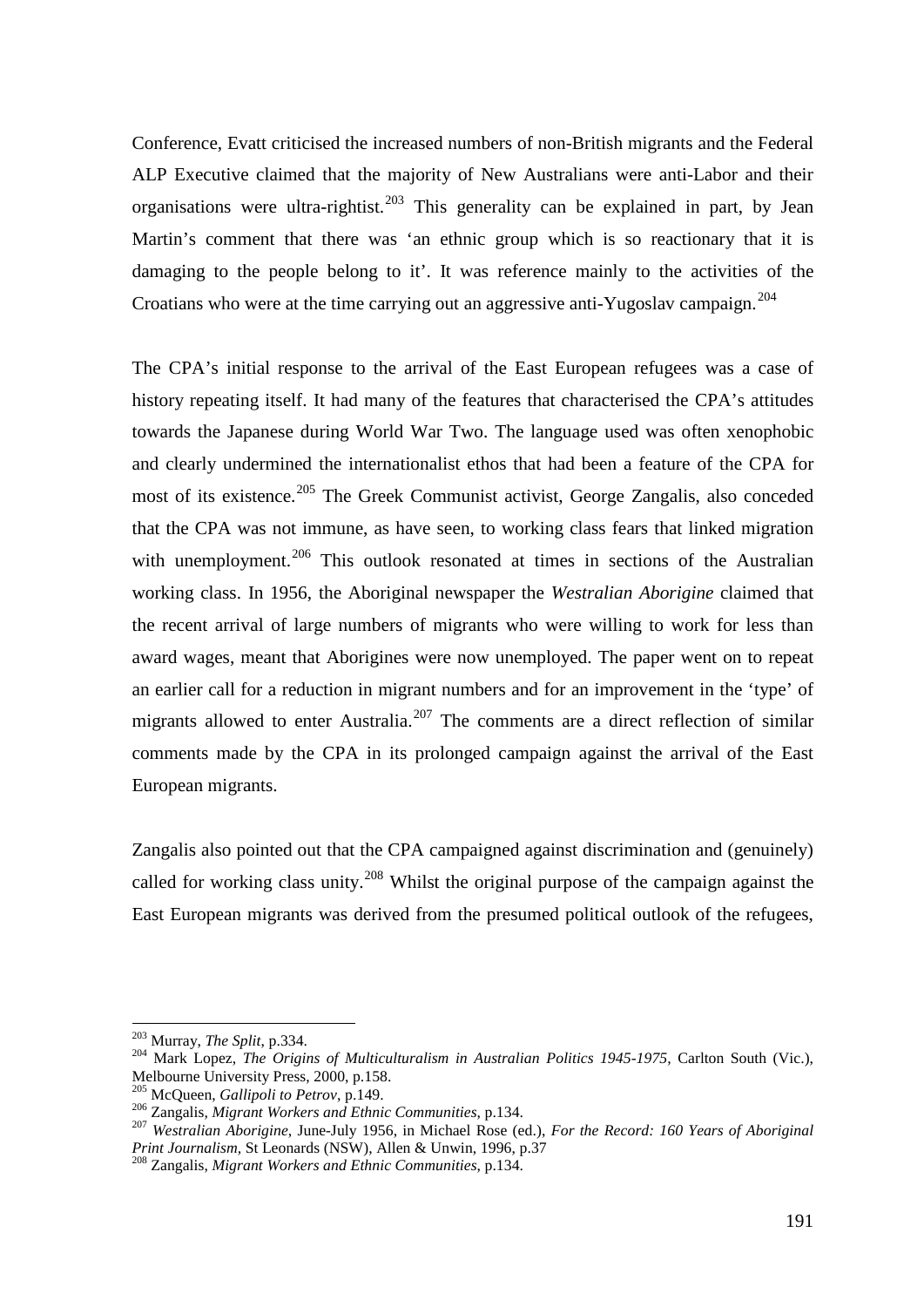the terms used often appealed to the racist sentiments in the working class.<sup>[209](#page-32-0)</sup> The racist term 'Balts' was widely used, and not just by the CPA to describe Displaced Persons. This was despite the fact that refugees from the Baltic States constituted only a small proportion of the refugee intake.<sup>[210](#page-32-1)</sup> The campaign distorted the political positions of many of the refugees who were mostly innocent victims of World War Two.[211](#page-32-2) Many of the Croatian immigrants for example were closer to the social democratic ideas of the ALP than they were to the reactionary Ustashi of their home country.<sup>[212](#page-32-3)</sup> Despite leaving their homelands at least some of the refugees were sympathetic to the post-war governments that emerged in the late  $1940s$ <sup>[213](#page-32-4)</sup> Sophie Maj left Poland in 1958 due to the growth of anti-Semitism but remained a supporter of some aspects of Marxism, was an active trade unionist after arriving in Australia, deeply suspicious of the right-wing nature of Western social democratic parties and a lifelong opponent of Australian involvement in overseas wars.<sup>[214](#page-32-5)</sup>

Communist-led unions were often at the forefront in the campaign against the introduction of East European migrants into the workplace. At the Bendigo Trades Hall Council meeting on 25 August 1948, Albert Richardson, the Communist secretary, supported by George Bryenton from the AEU, called for the deportation of Baltic States migrants on the basis that they were pro-fascist and had attacked a Communist-supported peace meeting at Wonthaggi.<sup>[215](#page-32-6)</sup> Communist influence within the Council is confirmed by its condemnation of the ALP Industrial Groups after an address by Bert Flanagan, State Secretary of the FIA,[216](#page-32-7) and a donation that was made to the Eureka Youth League, the Communist-led youth organisation.<sup>[217](#page-32-8)</sup>

<span id="page-32-0"></span><sup>&</sup>lt;sup>209</sup> Andrew Markus, 'Everybody Become a Job: Twentieth Century Migrants', in Verity Burgmann & Jenny Lee (eds.), *A Most Valuable Acquisition: A People's History of Australia Since 1788*, McPhee Gribble, 1988, p.101.<br>
<sup>210</sup> Collins, *Migrant Hands in a Distant Land*, p.57.

<span id="page-32-3"></span><span id="page-32-2"></span><span id="page-32-1"></span><sup>&</sup>lt;sup>211</sup> Aarons, *Sanctuary*, p.xxxiii.<br><sup>212</sup> Andrew Moore, *The Right Road: A History of Right-Wing Politics in Australia*, Oxford, Oxford University Press, 1995, p.112.<br><sup>213</sup> Cain, *The Australian Security Intelligence Service*, pp.105-106.

<span id="page-32-4"></span>

<span id="page-32-5"></span><sup>&</sup>lt;sup>214</sup> Sophie Maj, *Living in Interesting Times: A Multicultural Life*, Victoria, Research Publications, 2006, pp.129-130. <sup>215</sup> Saffin, *Left and Right in Bendigo*, p 44. Bryenton had been a delegate to the Council since 1920 and it

<span id="page-32-6"></span>remains unclear if he was a CPA member or an individual who was willing to work with them on certain issues. See Cleary, *Bendigo Labor*, p.149.

<span id="page-32-8"></span><span id="page-32-7"></span><sup>&</sup>lt;sup>216</sup> Saffin, *Left and Right in Bendigo*, p.40. <sup>217</sup> Ibid., p.42.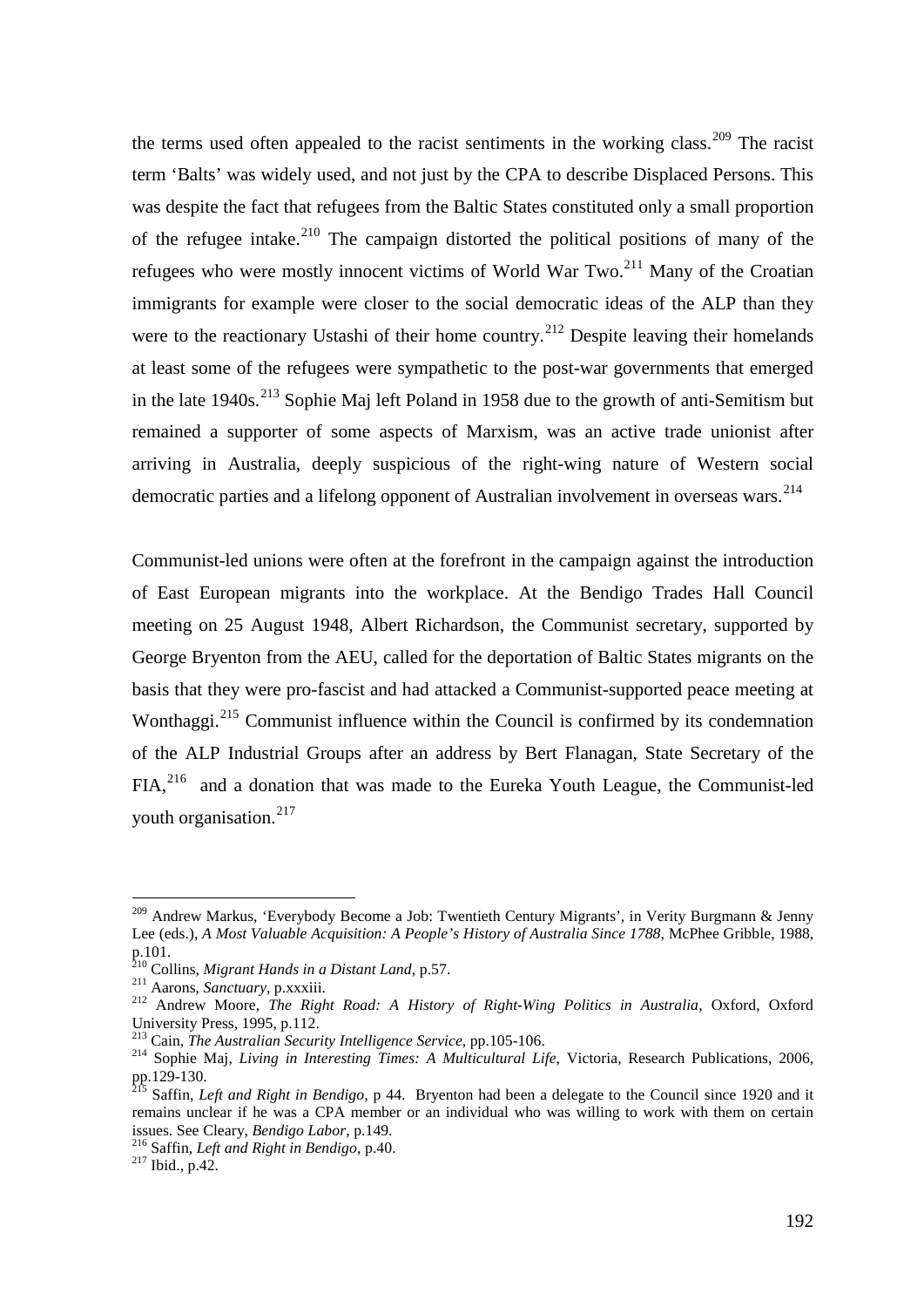The NAWU Darwin branch vowed to 'resist by every means possible any attempt to employ displaced persons in the mining industry'.<sup>[218](#page-33-0)</sup> For the first time the union was actively supporting the struggle by Aboriginal workers for equality with their white counterparts.[219](#page-33-1) *Maritime Worker*, the journal of the WWF, also joined the campaign against the arrival of the Eastern European migrants with a number of articles often couched in vitriolic and chauvinistic language attacking the 'fascist Balts'.<sup>[220](#page-33-2)</sup> At the same time the journal could report the condemnation by Jack Hooke, a NSW Labor Council official, and by a general meeting of the Clothing Trades Union of anti-Semitic remarks by Henry Gullet, a Liberal Member of Parliament.<sup>[221](#page-33-3)</sup> The NAWU and the WWF were both Communist-led and their support for the campaign against the East European migrants, indicates their willingness to accept CPA policy on the issue.

The first response of the AEU to the arrival of the East European migrants was for the National Council to demand that 'no Balts [are] to be employed on work covered by engineering awards'.<sup>[222](#page-33-4)</sup> While the union could claim that it was acting to maintain craft standards, the decision ignored the fact that East European migrants, unlike their British counterparts, could seldom produce convincing evidence of their training. However, within six months the ban was dropped when the National Council instructed the Innisfail Branch to admit Europeans to the union 'where found on a job'.<sup>[223](#page-33-5)</sup> At the Midland Railway Workshops in Western Australia in 1959, Jack Marks worked with two migrants from Italy and Yugoslavia to convince other migrants to resign from the anti-Communist WAASRE and join the AEU.<sup>[224](#page-33-6)</sup> However, some of the fears of the National Council of the AEU about the political orientation of the East European migrants were confirmed when Polish workers in Hobart were organised to challenge Communist delegates.<sup>[225](#page-33-7)</sup>

<span id="page-33-1"></span><span id="page-33-0"></span><sup>&</sup>lt;sup>218</sup> *Maritime Worker*, 14 January 1950, p.7.<br><sup>219</sup> See following Chapter for details of the NAWU involvement.

<span id="page-33-2"></span><sup>&</sup>lt;sup>220</sup> Maritime Worker, 9 April 1948, p.8, 23 October 1948, p.8, 12 February 1949, p.6, 25 June 1949, p.5, 27 August 1949, p.5,

<span id="page-33-3"></span><sup>221</sup> *Maritime Worker*, 12 April 1947, p.2. For background on Gullet's comments see Richards*, Destination Australia,* p.175. <sup>222</sup> T. Sheridan, *Mindful Militants: The Amalgamated Engineering Union in Australia 1920-1972*,

<span id="page-33-4"></span>Melbourne, Cambridge University Press, 1975, p.165.<br><sup>223</sup> Ibid.

<span id="page-33-7"></span><span id="page-33-6"></span><span id="page-33-5"></span><sup>223</sup> Ibid. <sup>224</sup> Reed, *Marksy*, p.208. <sup>225</sup> John Cotter, 'A Rank and File View' in *50 years of the Santamaria Movement*, Richmond (Vic.), Jesuit Publications, 1992, p.30.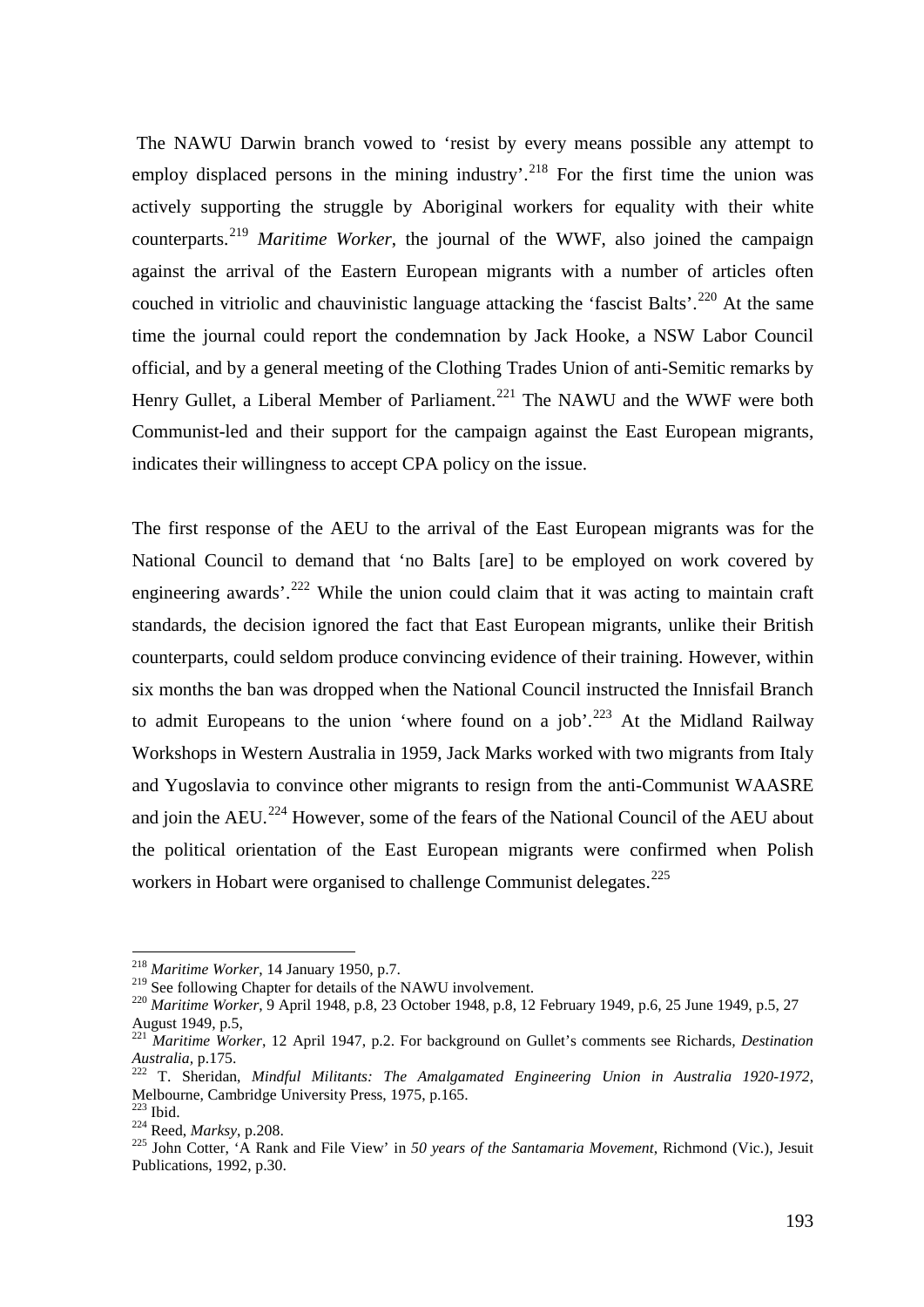## **The Miners' Federation and East European Migrants**

Despite their significant contribution in the defeat of fascism, the CPA regarded the veterans of General Anders Army as 'fascist collaborators' when they arrived in Australia. This echoed charges that the Soviet Union had made during the war. In April 1943, after the bodies of thousands of missing Polish army officers were found in mass graves at Katyn in western Russia, the London based Polish government-in exile called for an international inquiry in order to discover who was responsible for the massacre. The Soviet Union rejected the call and went on to accuse the exiled government of being pro-Nazi and that they were playing Berlin's game.<sup>[226](#page-34-0)</sup> When it appeared likely that veterans of Anders' army would be allowed to emigrate to Australia the CPA accused them of attacking union offices, intimidating trade unionists and carrying out acts of terrorism in Italy where many veterans of them were then resided.<sup>[227](#page-34-1)</sup> As they started to arrive in 1947 they faced a fresh barrage of criticisms from Communist union activists. In *Tribune* the Communist union journalist, Rupert Lockwood, repeated many of the old Soviet claims.<sup>[228](#page-34-2)</sup> Lockwood also claimed that the 1944 Warsaw uprising by the Polish underground army had been staged with the agreement of the German occupation forces.<sup>[229](#page-34-3)</sup> This repeated Stalin's view that the uprising was a 'criminal act of anti-Soviet policy'.<sup>[230](#page-34-4)</sup>

In a series of articles *Common Cause*, the Miners' Federation newspaper, edited by Edgar Ross, also condemned their arrival. The paper claimed that they were receiving preferential treatment over British ex-servicemen, were a potential threat to miners' conditions and that any Pole leaving Poland was either a fascist or a fascist sympathiser.<sup>[231](#page-34-5)</sup> In 1948 the union's National Convention unanimously adopted a resolution that declared its opposition to the entry of 'any national group of workers known to have an outlook and training foreign to the democratic ideals of the Australian working class movement<sup> $232$ </sup> The paper reported the concerns of several delegates that the introduction of ex-members of General Anders' army into the mines and who were living in segregated barracks was against the interests of the

<span id="page-34-0"></span><sup>&</sup>lt;sup>226</sup> Fenby, *Alliance*, p.184.<br><sup>227</sup> *Tribune*, 9 July 1946, p.7.

<span id="page-34-2"></span><span id="page-34-1"></span><sup>&</sup>lt;sup>228</sup> *Tribune*, 17 July 1947, p.5; See also Rowe, 'New and Old Australians', *Communist Review*, November 1952, p.339.<br><sup>229</sup> Tribune, 17 July 1947, p.5.

<span id="page-34-5"></span><span id="page-34-4"></span><span id="page-34-3"></span>

<span id="page-34-6"></span>

<sup>230&</sup>lt;br>Antony Beevor, *Berlin: The Downfall 1945*, London Penguin Books, 2007, p.99.<br><sup>231</sup> Common Cause, 10 April, p.10, 15 May, p.4, 11 September, p.2, 1948.<br><sup>232</sup> Common Cause, 11 September, 1948, p.1; Sydney Morning Herald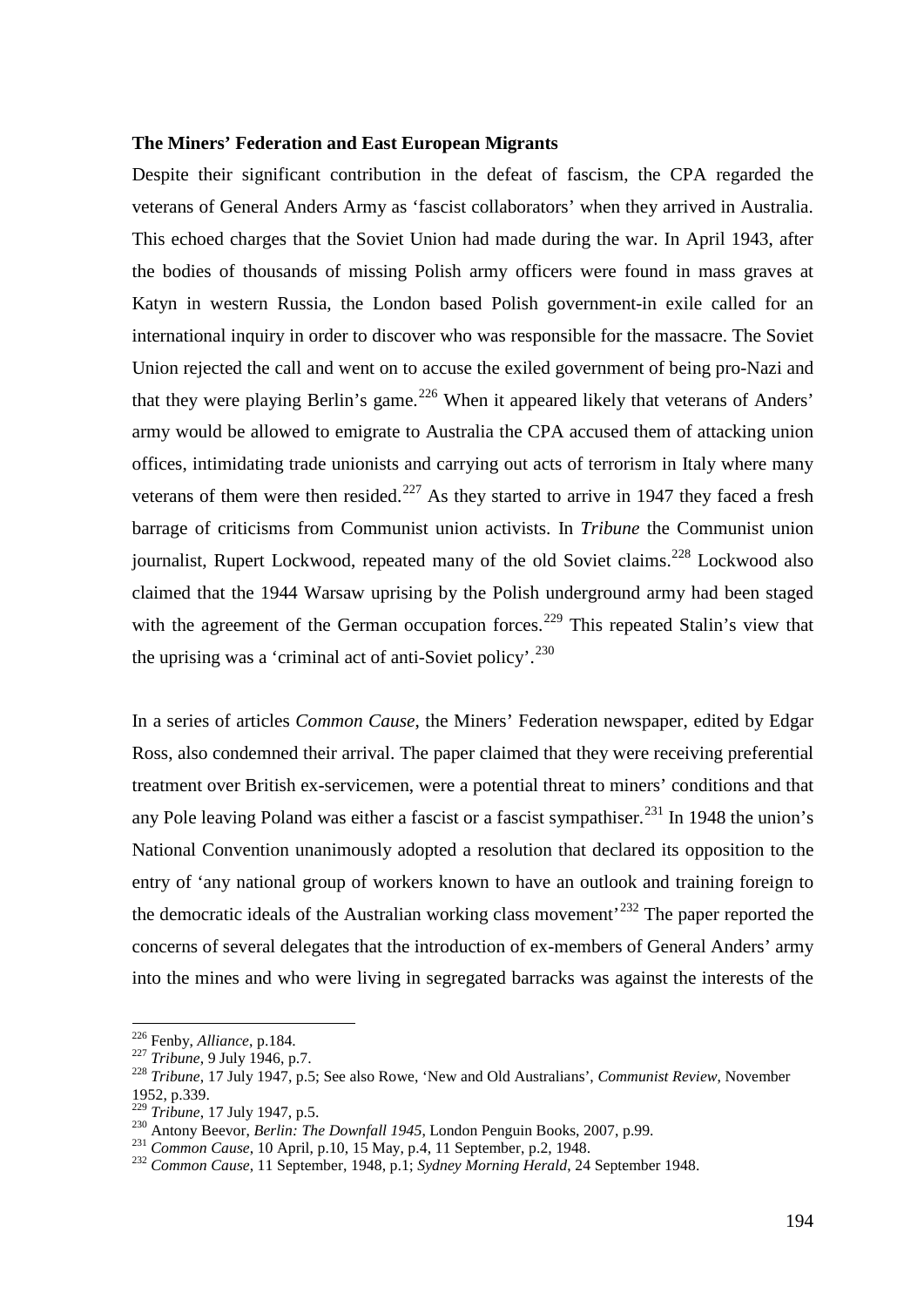Federation.<sup>[233](#page-35-0)</sup> In May 1949, the Federation restated its position that no overseas migrant would enter the industry until there was an extensive discussion with the union and that firm guarantees are given about maintenance of working conditions.<sup>[234](#page-35-1)</sup>

The proposed ban on Displaced Persons drew a strong wave of protest from opponents of the Miners' Federation leadership. *News-Weekly* claimed that the union was carrying out Stalin's vengeance and included a point-by-point rebuttal by Arthur Calwell of the Federation's claims about the Poles being fascists, about receiving preferential treatment and about the housing arrangements of the migrant workers. Interestingly, the paper also drew attention to the CPA's campaign to end the White Australia Policy with the claim that it wanted to give preference to immigration from Asia.<sup>[235](#page-35-2)</sup> For the union, these and other similar attacks only confirmed that the entry of 'Balt' and Polish workers constituted a direct threat to the future of the Federation. It denied charges that the union was xenophobic with the claim that the mining industry's workforce was the most *'international'* of any industry in Australia.<sup>[236](#page-35-3)</sup> It repeated claims that members of the Anders Army were fascists and that there had already been conflicts where these migrant workers had attempted to undermine Australian working class traditions.<sup>[237](#page-35-4)</sup> In January 1950 the paper linked the appearance of anti-Semitic fascist leaflets with the arrival of the East European migrants.<sup>238</sup>

The campaign against the arrival of Displaced Persons continued and was extended to include other nationalities. Again, the CPA's opposition to the arrival of these migrants was based on their presumed political outlook. In March 1950 an editorial attacked the intention of the Immigration Minister Harold Holt to extend the immigration programme to Dutch servicemen from newly independent Indonesia.<sup>[239](#page-35-6)</sup> The first Dutch from Indonesia had left Indonesia in 1947 and continued to arrive in Australia until 1956.<sup>[240](#page-35-7)</sup> Since many Communist-led unions had given active support to Indonesian independence, the arrival in

<span id="page-35-0"></span><sup>&</sup>lt;sup>233</sup> *Common Cause*, 11 September 1948, p.1.<br><sup>234</sup> *Common Cause*, 14 May 1949, p.4.

<span id="page-35-3"></span><span id="page-35-2"></span><span id="page-35-1"></span><sup>&</sup>lt;sup>235</sup> *News-Weekly*, 8 September 1948, p.1<br><sup>236</sup> *Common Cause*, 11 September 1948, p.2. Emphais in original article.<br><sup>237</sup> Ibid. *Common Cause*, 28 January 1950, p.2.

<span id="page-35-4"></span>

<span id="page-35-5"></span>

<span id="page-35-7"></span><span id="page-35-6"></span>

<sup>239</sup> *Common Cause*, 18 March 1950, p.8. 240 Richards, *Destination Australia*, p.183.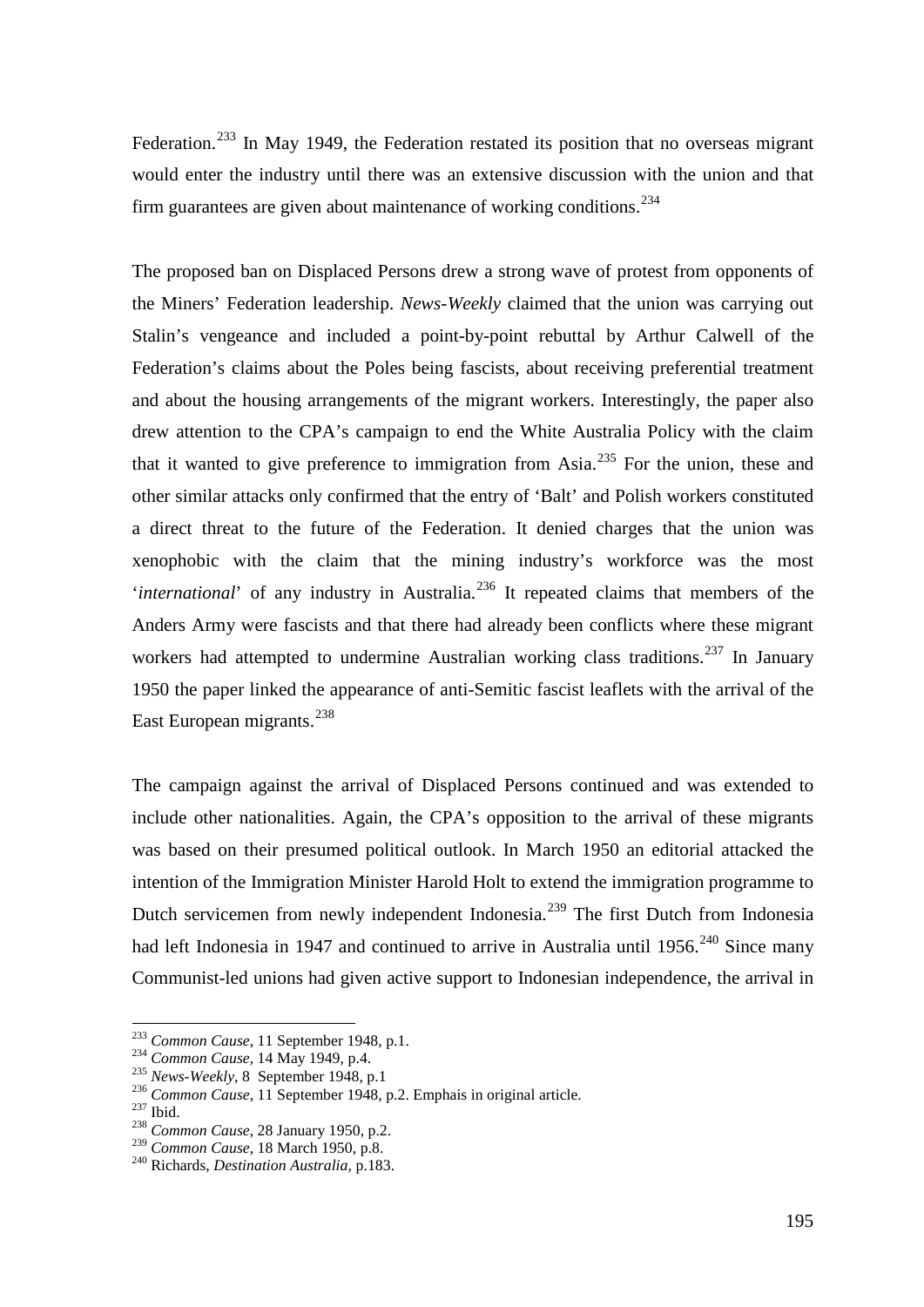Australia of some of those who had tried to suppress Indonesian independence would have confirmed for the CPA the reactionary nature of the mass immigration programme.<sup>[241](#page-36-0)</sup> The same also editorial claimed that among the 'hundreds of thousands' of 'Balts' there were large numbers of 'ardent fascists'.<sup>[242](#page-36-1)</sup> The editorial's claims were part of a campaign that often used exaggerated claims about the number of Displaced Persons arriving in Australia and on the political outlook of the majority of the Displaced Persons. By 1951 when the programme ended about 180,000 refugees from Eastern Europe had arrived in Australia.<sup>[243](#page-36-2)</sup> Ross's claims were clearly designed to appeal to working class fears that the arrival of large numbers of migrants posed a real threat to their living conditions. However, the union's campaign received a boost when an editorial in *Common Cause* was able to draw on the comments of Professor Julius Stone warning about the possible adverse affects of the mass immigration programme. $^{244}$  $^{244}$  $^{244}$ 

The long and sustained campaign against the introduction of Displaced Persons achieved most of its aims. The Chifley Government abandoned all attempts to introduce Displaced Persons into the black coal mines of NSW.<sup>[245](#page-36-4)</sup> This was despite Calwell saying in June 1949 that he hoped to enter discussions with the Miners' Federation about the employment of the migrants as a means of easing the acute coal shortage.<sup>[246](#page-36-5)</sup> Quite clearly, in the face of a looming coal strike, the Government was not prepared to confront the union on any issue that may have gained the Miners' Federation considerable support from the wider labour movement. As late as March 1950 *Common Cause* was able to claim that there were no Displaced Persons working in the industry.<sup>[247](#page-36-6)</sup> However, this claim did not reflect the real situation. Calwell had endorsed an agreement that saw migrants confined to surface jobs, the lowest paid jobs in the industry.<sup>[248](#page-36-7)</sup> At the time there was a severe shortage of labour with the NSW coalfields in mid-1948 being short of twelve hundred underground miners, and faced a constant drift of miners away from the industry to jobs with better working

<span id="page-36-0"></span><sup>&</sup>lt;sup>241</sup> See Chapter Two for the CPA role.<br><sup>242</sup> Common Cause, 18 March 1950, p.8.

<span id="page-36-1"></span>

<span id="page-36-2"></span><sup>&</sup>lt;sup>243</sup> Collins, *Migrant Hands in a Distinct Land*, pp. 23,57; Kirkby, *Of People and Place*, p.13; Wilson, *Immigration and Politics*, p.10.

<span id="page-36-5"></span><span id="page-36-4"></span>

<span id="page-36-3"></span><sup>&</sup>lt;sup>244</sup> Common Cause, 9 December 1950, p.4.<br><sup>245</sup> Markus, 'Labour and Immigration', p.90.<br><sup>246</sup> News-Weekly, 3 June 1949, p.3; Common Cause, 11 June 1949, p.4.<br><sup>247</sup> Common Cause, 18 March 1950, p.8.<br><sup>248</sup>Castles et al, *Mi* 

<span id="page-36-6"></span>

<span id="page-36-7"></span>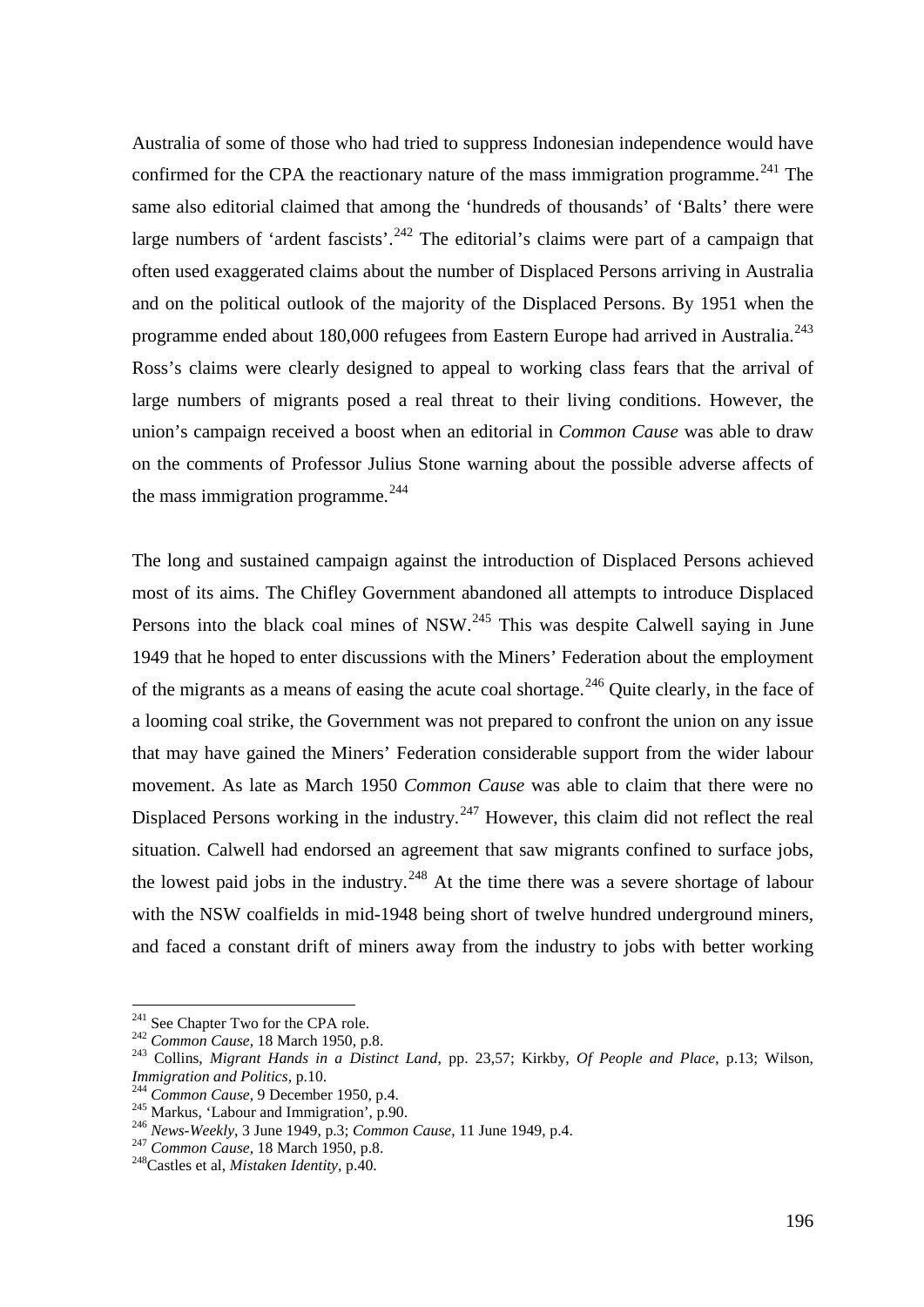conditions.<sup>[249](#page-37-0)</sup> The success of the Miners' Federation in preventing the employment of significant numbers of East Europeans in the industry against a background of labour shortages bears witness to its determination to pursue the issue despite its adverse impact on workers in the industry.

The Miners' Federation claim, along with other Communist-led unions, that the anti-Communism of the Displaced Persons made them inherently anti-union became difficult to sustain. Yet, it was a view that was shared by other non-Communist unions. Charlie Oliver, the NSW Branch secretary of the AWU believed that many migrants, such as those working on the Snowy Mountain scheme only joined the union because they were required to and were not particularly good unionists.<sup>[250](#page-37-1)</sup> Thus, the CPA position on the East European migrants opened up the possibility of establishing common ground with one of Australia's most conservative unions. The inherent danger of such a position became clear in 1950 when the AWU Annual Convention opposed a Federal Government plan to bring 40,000 British migrants to Australia, thus repeating the experiences of the 1920s. The CPA's objection to the arrival of East European migrants was based on political grounds, and not chauvinism, but it reinforced traditional Australian trade union objections to *all* migrants.

After a difficult period of adjustment to their new country, migrants showed that were prepared, on occasions, to adopt the strike weapon to pursue their economic claims. Against the general tide of anti-Displaced Persons articles, *Tribune* reported on a strike by 'Balt' workers at Glebe Island and cited it as an example for all migrants to follow.[251](#page-37-2) The first significant strike that involved large numbers of migrant workers including many East European migrants occurred in August 1964. For six months a united workforce confronted the Queensland government and the owners of Mount Isa mines in an ultimately unsuccessful six months dispute over contract rates.<sup>[252](#page-37-3)</sup> It was the precursor to a

<span id="page-37-0"></span> <sup>249</sup> Ross, *History of the Miners' Federation*, p.409; Sheridan, *Division of Labour*, p.206.

<span id="page-37-3"></span><span id="page-37-2"></span><span id="page-37-1"></span><sup>&</sup>lt;sup>251</sup> Tribune, 8 October 1949.<br><sup>252</sup> Margaret Bridson Cribb, 'The Mount Isa Strikes, 1961,1964,' in Murphy (ed.), *The Big Strikes*, pp.270-297; Brian Fitzpatrick & E.L. Wheelwright, *The Highest Bidder*, Melbourne, Lansdowne Press, 1965, p.162; Hearn & Knowles*, One Big Union*, pp.270-277; Pat Mackie with Elizabeth Vassilieff, *Mount Isa: The Story of a Dispute,* Hawthorn (Vic.), Hudson Publishing, 1989; McKinlay, *Documentary History*, pp.488-490.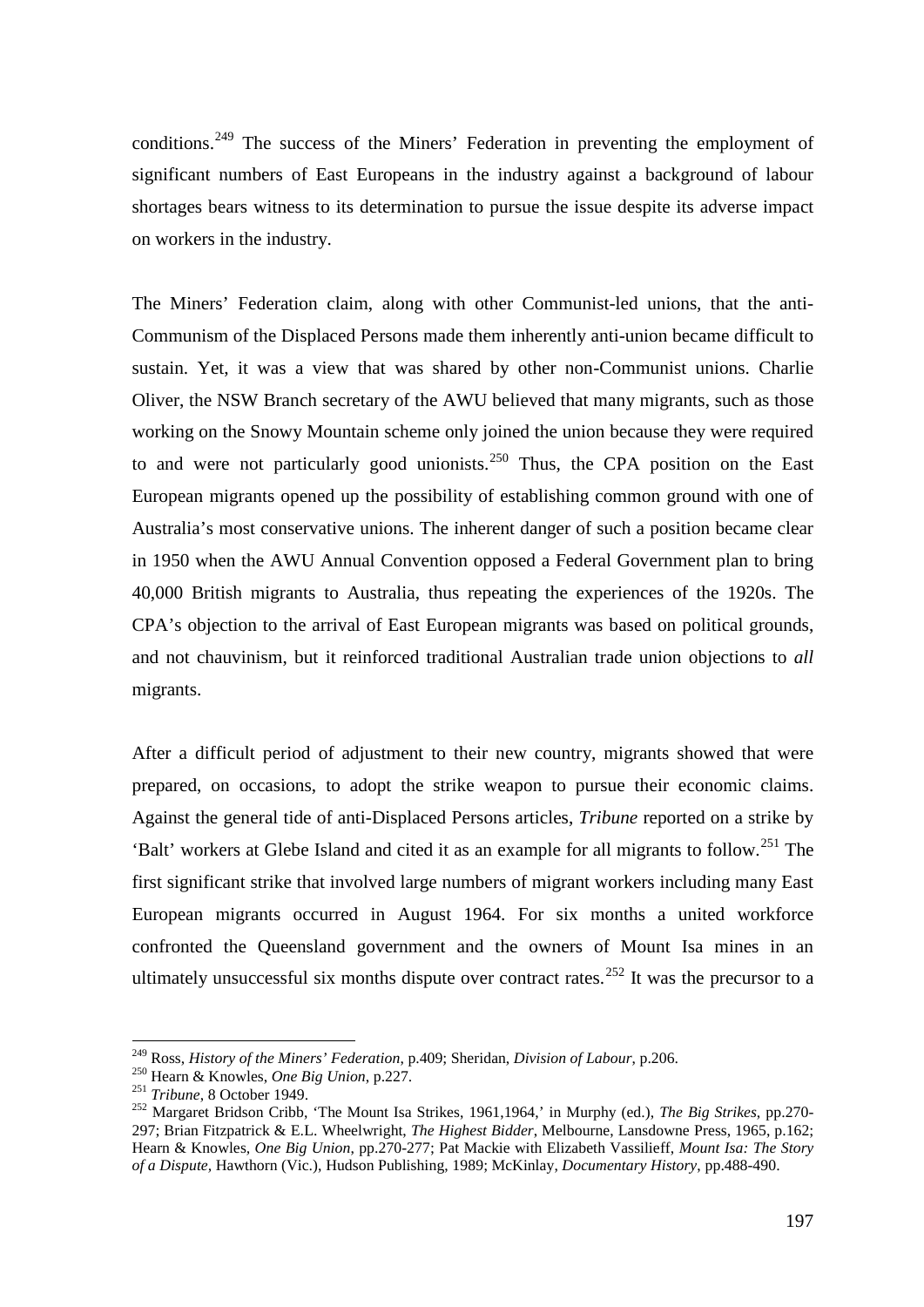wave of migrant involvement in strikes that was to transform the trade union movement from the 1960s onwards.

#### **The ARU and East European Migrants**

The Victorian ARU endorsed the ACTU support for the mass migration programme provided that all migrants would be guaranteed employment and adequate housing.<sup>[253](#page-38-0)</sup> However, when the East European refugees started to enter the Victorian Railways they received a hostile reception from J. J. Brown, the State Secretary of the ARU, who shared the CPA's outlook that they had fled from the task of building the new Communist societies.<sup>[254](#page-38-1)</sup> This hostility only deepened when they started to play an active role in the union supporting the Grouper opposition to the union leadership.<sup>[255](#page-38-2)</sup> At the time many conservative trade union leaders saw the arrival of the Displaced Persons as adding new forces in the struggle to remove Communist union officials.<sup>[256](#page-38-3)</sup> Some of these tensions started to ease after the 1955 ALP split, when refugee migrants in many unions, including the ARU, felt they had been manipulated by the Grouper forces.<sup>257</sup>

Unlike the situation where non-British migrants had to wait five years to gain citizenship and the vote, once migrants joined the union they had an immediate vote and could start to have an impact if they chose.<sup>[258](#page-38-5)</sup> The percentage of migrant workers in the railway workforce started to increase rapidly as the mass immigration programme proceeded. By 1956 one in five Victorian railway workers came from a non-British background.<sup>[259](#page-38-6)</sup> In NSW in April 1950 there were around four thousand migrant workers out of a total workforce of 60,000.<sup>[260](#page-38-7)</sup> In 1951, Perth's Midland Railway Workshop management

<span id="page-38-0"></span><sup>&</sup>lt;sup>253</sup> Railways Union Gazette, December 1948, p.8.<br><sup>254</sup> Butler-Bowden, In The Service?, p.143.

<span id="page-38-2"></span><span id="page-38-1"></span><sup>&</sup>lt;sup>255</sup> Ibid.; Lyn Richards, 'Displaced Politics: Refugee Migrants in the Australian Political Context' in James Jupp (ed.), *Ethnic Politics in Australia*, Sydney, George Allen & Unwin, 1984, p.150. <sup>256</sup> John Lack & Jacqueline Templeton (eds.), *Bold Experiment: A Documentary History of Australia's* 

<span id="page-38-3"></span>*Immigration Since 1945*, Melbourne, Oxford University Press, 1995, p.11; Markus, 'Labour and Immigration', pp.89-90.

<span id="page-38-5"></span><span id="page-38-4"></span><sup>&</sup>lt;sup>257</sup> Butler-Bowden, *In The Service?*, p.143; Martin, *The Migrant Presence*, pp.188-189.<br><sup>258</sup> Lyn Richards, 'Displaced Politics: Refugee Migrants in the Australian Political Context', in Jupp (ed.), *Ethnic Politics in Australia*, p.149.

<span id="page-38-6"></span><sup>259</sup> Wilton & Bosworth, *Old Worlds and New Australians*, 1984, p.85. <sup>260</sup> Hearn, *Working Lives*, p. 146.

<span id="page-38-7"></span>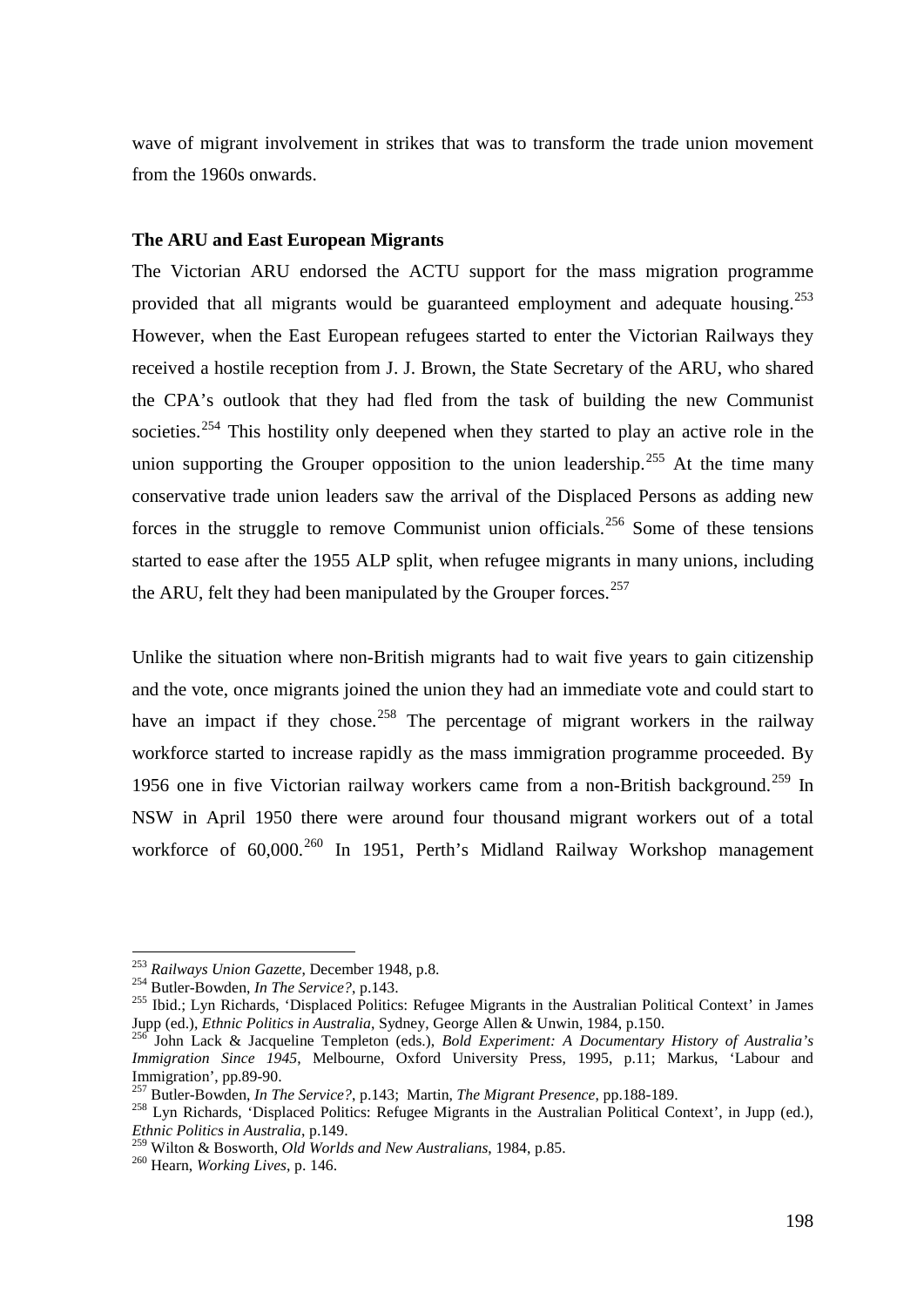attempted to recruit three hundred and fifty-five migrant workers but were generally unsuccessful and the workforce remained predominately of Australian background.<sup>[261](#page-39-0)</sup>

In Victoria the increasing numbers of migrants from countries such as Italy and Greece, who were often left-wing in outlook and consequently supported the union leadership, tended to counter the right-wing attitudes of the East European migrants.<sup>[262](#page-39-1)</sup> However, this did not prevent an often vocal and vehement opposition to the presence of East European migrants. In December 1947 at its monthly meeting the Wireless, Signals & Telegraph division repeated calls that had been made by other Communist-led unions that the 'Baltic' migrants be investigated from a 'workers' point of view'.[263](#page-39-2) The *Gazette* reported the claims of Mr Stern, the former head of the Jewish Repatriation and Rehabilitation Department in Frankfort-on-Main, that there was overwhelming evidence that the 'Balts' had worked for the Germans and had also betrayed Jewish people to the Germans.<sup>[264](#page-39-3)</sup> Alf Leno, a Communist ARU organiser, reported that, while some alien members of the union were being harassed and threatened with deportation, the Federal Government was allowing some 'very doubtful types' into the country.<sup>[265](#page-39-4)</sup> The State Branch Executive also endorsed a motion from the Rolling Stock Division calling on the officers of the Australian Council to lodge a protest against the proposed deportations.<sup>[266](#page-39-5)</sup> Once again CPA union activists had demonstrated their contradictory attitudes towards migrants. They were prepared to actively support those migrants they considered politically reliable, but to oppose those whose political outlook differed markedly from theirs.

A clear indication of the Communist activists attitude towards the Displaced Persons came on 23 March 1948 when the State Branch Executive congratulated the Czech workers for

<span id="page-39-3"></span><span id="page-39-2"></span>

<span id="page-39-4"></span>

<span id="page-39-1"></span><span id="page-39-0"></span><sup>&</sup>lt;sup>261</sup> Bertola & Oliver (eds.), *The Workshops*, p.84.<br>
<sup>262</sup> Butler-Bowden, *In The Service?*, p.144.<br>
<sup>263</sup> Railways Union Gazette, January 1948, p.12.<br>
<sup>264</sup> Railways Union Gazette, February 1949, p.4.<br>
<sup>265</sup> Railways U an Australian wife and children was ARU member Lorenzo Gamboa, a former US Army Sargent who was born in the Philippines. He was able to return to Australia on a limited number of times to visit his family. He waged a prolonged campaign with union support to win the right to permanent residence in Australia. See Kiernan, *Calwell,* pp.143-4, 147-8 & 153; Klaus Neumann, 'Guarding the Floodgates: the Removal of the Non-Europeans', in Martin Crotty & David Andrew Roberts (eds.), *The Great Mistakes of Australian History,* Sydney, University of New South Wales, 2006, pp.187, 189-190, & 193; Richards, *Destination* 

<span id="page-39-5"></span><sup>&</sup>lt;sup>266</sup> Australian Railways Union State Branch Executive 10 February 1948, Australian Railways Union, UMA, 88/131, Box 9 1/3/18.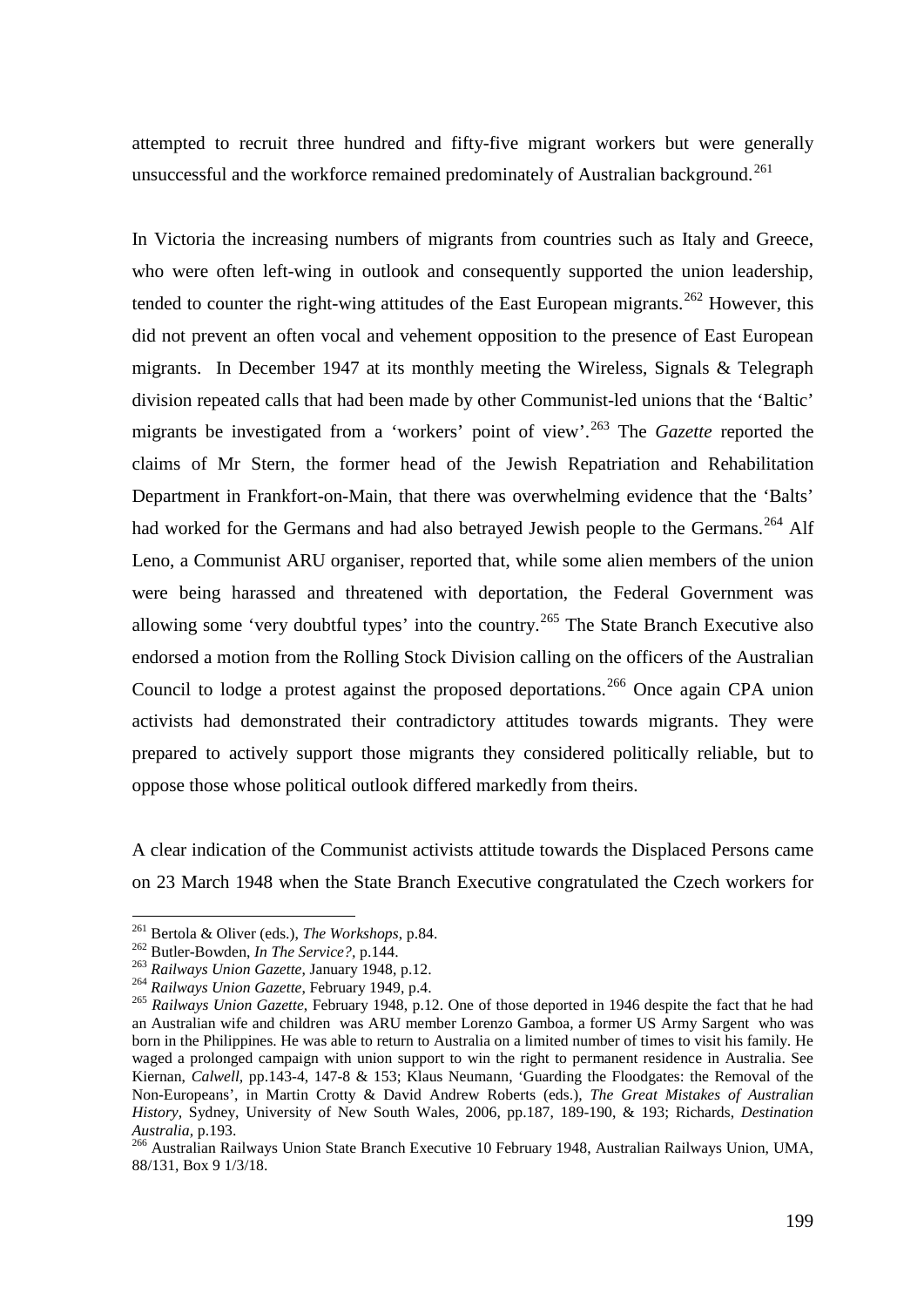the destruction of capitalist power.<sup>[267](#page-40-0)</sup> The Communist takeover in Czechoslovakia was one of the turning points in the unfolding Cold War and it saw a considerable erosion of support for the Soviet Union in the West.<sup>[268](#page-40-1)</sup> The motion can be seen as a clear indication of support for the new regimes of Eastern Europe and a rejection of all those who did not share their views. In March 1949 the ARU declared that it would welcome 'good sons of the English working class in preference to pro-fascist displaced persons who are being brought to this country'.<sup>[269](#page-40-2)</sup>

A few months later Brown supported a call for the ending of all 'Balt' migration and a demand that no further 'Balts be employed by the Railways Department.<sup>[270](#page-40-3)</sup> The campaign continued. Brown claimed in December 1949 for example, that Displaced Persons were receiving better treatment than other workers.<sup>[271](#page-40-4)</sup> Despite these pressures the Department continued to hire refugee migrants. The union changed its tactics and opened negotiations with the Department to establish the conditions under which refugee migrants could enter the industry. When agreement was reached in January 1950, it included provisions for the removal from the workplace of any Displaced Person who upset any other worker and that no union member be forced to share sleeping accommodation with a Displaced Person at worksites if they had reasonable grounds for doing so.<sup>[272](#page-40-5)</sup> Under any circumstances the agreement was a display of blatant chauvinism and clearly shows the deep-seated hostility of the union leadership to the arrival of the East European migrants. There was no suggestion that the agreement be extended to cover other migrant groups, such as the British who were arriving at the same time. The agreement also required migrants to join the union within a month of starting work.<sup>[273](#page-40-6)</sup> However, the agreement clearly established two classes of membership – one in which one member could decline to work/share accommodation with another worker simply on the basis of their ethnic origin. It thus established too classes of membership.

<span id="page-40-1"></span><span id="page-40-0"></span><sup>&</sup>lt;sup>267</sup> Ibid.<br><sup>268</sup> Paul Kennedy, *The Rise and Fall of the Great Powers: Economic Change and Military Conflict from 1500* to 2000, London, HarperCollins Publishers, 1989, p.469.<br><sup>269</sup> Railways Union Gazette, March 1949, p.3.

<span id="page-40-3"></span><span id="page-40-2"></span><sup>&</sup>lt;sup>270</sup> Australian Railways Union State Branch Executive, UMA 88/131 Box 9 1/3/18.<br><sup>271</sup> Railways Union Gazette, December 1949, p.8.<br><sup>272</sup> Railways Union Gazette, January 1950, p.14.<br><sup>273</sup> Ibid.

<span id="page-40-4"></span>

<span id="page-40-5"></span>

<span id="page-40-6"></span>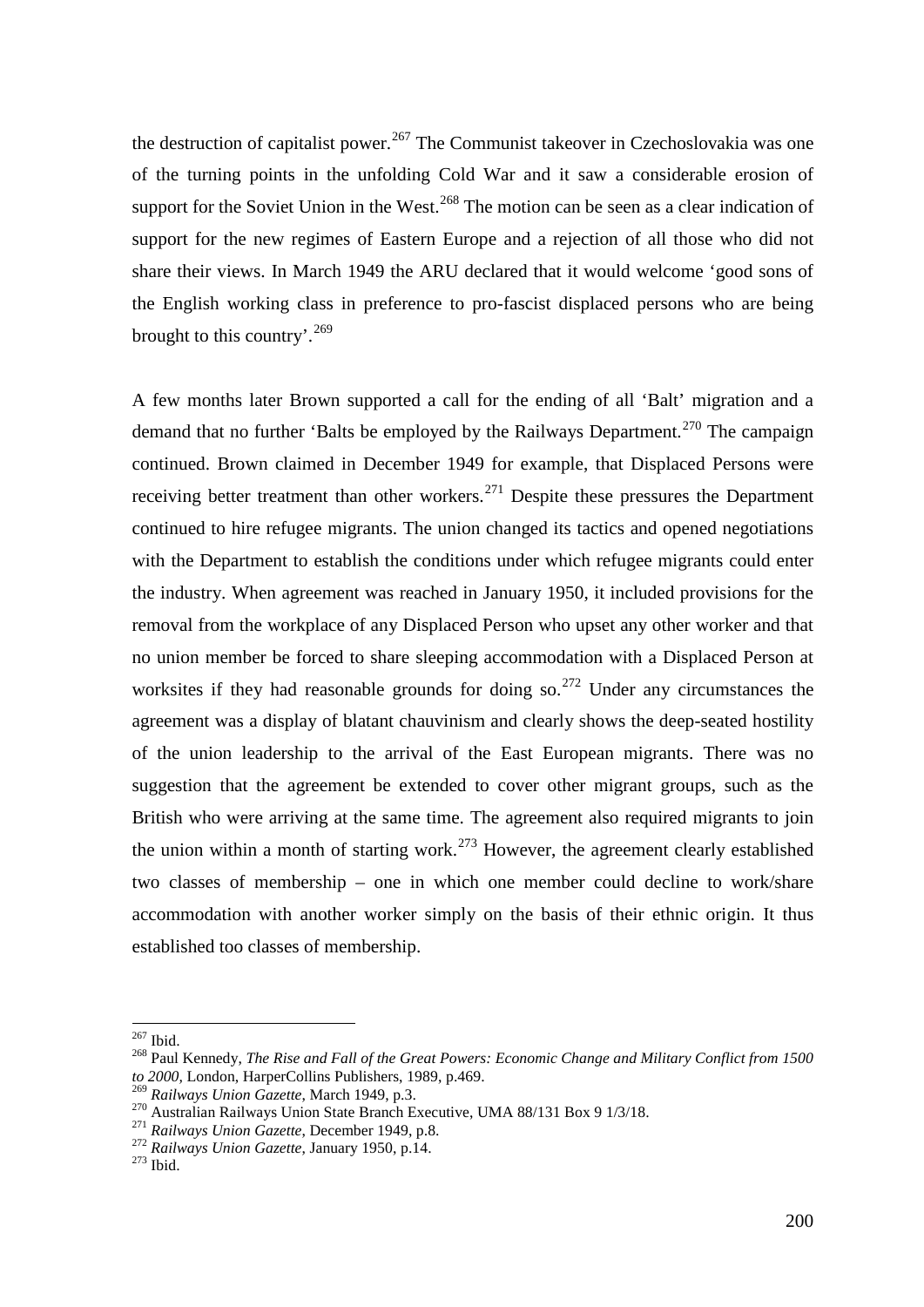# **The FIA and East European Migrants**

The *Maritime Worker* reported the FIA National Council's call for all Displaced Persons arriving in Australia to have 'clean union and anti-fascist records'.<sup>[274](#page-41-0)</sup> It was the same demand that other Communist-led unions had made and indicates the determination of the CPA to implement an anti-Displaced Persons policy wherever possible. The leadership of the FIA was dominated by the CPA with all but two officials being members of the CPA. This gave the CPA its biggest opportunity to carry out its aim of limiting the entry of the new migrants into the steelworks.<sup>[275](#page-41-1)</sup> This situation continued until the end of 1952 by which time every CPA union official had been removed from office.<sup>[276](#page-41-2)</sup>

At its National Conference in 1947 the FIA had given support to the mass immigration programme as long as the living standards of Australian workers were maintained.<sup>[277](#page-41-3)</sup> However, in common with other Communist-led unions such as the Miners' Federation and the Victorian ARU, once the Chifley Government proposed to introduce Displaced Persons into the steelworks it met mounting opposition from the union. In a letter to Arthur Calwell, Thornton outlined what the union policy was in regard to the entry of the Displaced Persons into the steelworks. These included that migrants were not to be housed in hostels, they integrate into the Australian community and that must have anti-fascist and pro union views.<sup>[278](#page-41-4)</sup> After an alleged assault by seven East European migrants on a former prisoner-of-war, Bert Flanagan at the Yallourn Power Station called for the removal of all 'Balts' from the workplace. Flanagan also claimed that their arrogant behaviour at local dances was provoking brawls and that British-born workers were planning to 'clean-up' the "Balts" if they remained in the area.<sup>[279](#page-41-5)</sup>

The CPA campaign against the arrival of Displaced Persons carried the danger of triggering a virulent chauvinistic campaign that went beyond the ranks of the CPA. This became increasingly clear as the migrants started to enter the workforce. In February 1948 a meeting of North Queensland canecutters called on the Federal Government to cease

<span id="page-41-1"></span>

<span id="page-41-3"></span><span id="page-41-2"></span>

<span id="page-41-0"></span><sup>&</sup>lt;sup>274</sup> Maritime Worker, 17 March 1948, p.2.<br><sup>275</sup> Thornton, 'Unions and the Party', pp.207-208.<br><sup>276</sup> Murray & White, *The Ironworkers*, pp.198-229.<br><sup>277</sup> Lever-Tracy & Quinlan, *A Divided Working Class*, p.170.<br><sup>278</sup> Guar

<span id="page-41-4"></span>

<span id="page-41-5"></span><sup>279</sup> *Tribune*, 10 July 1948, p.1.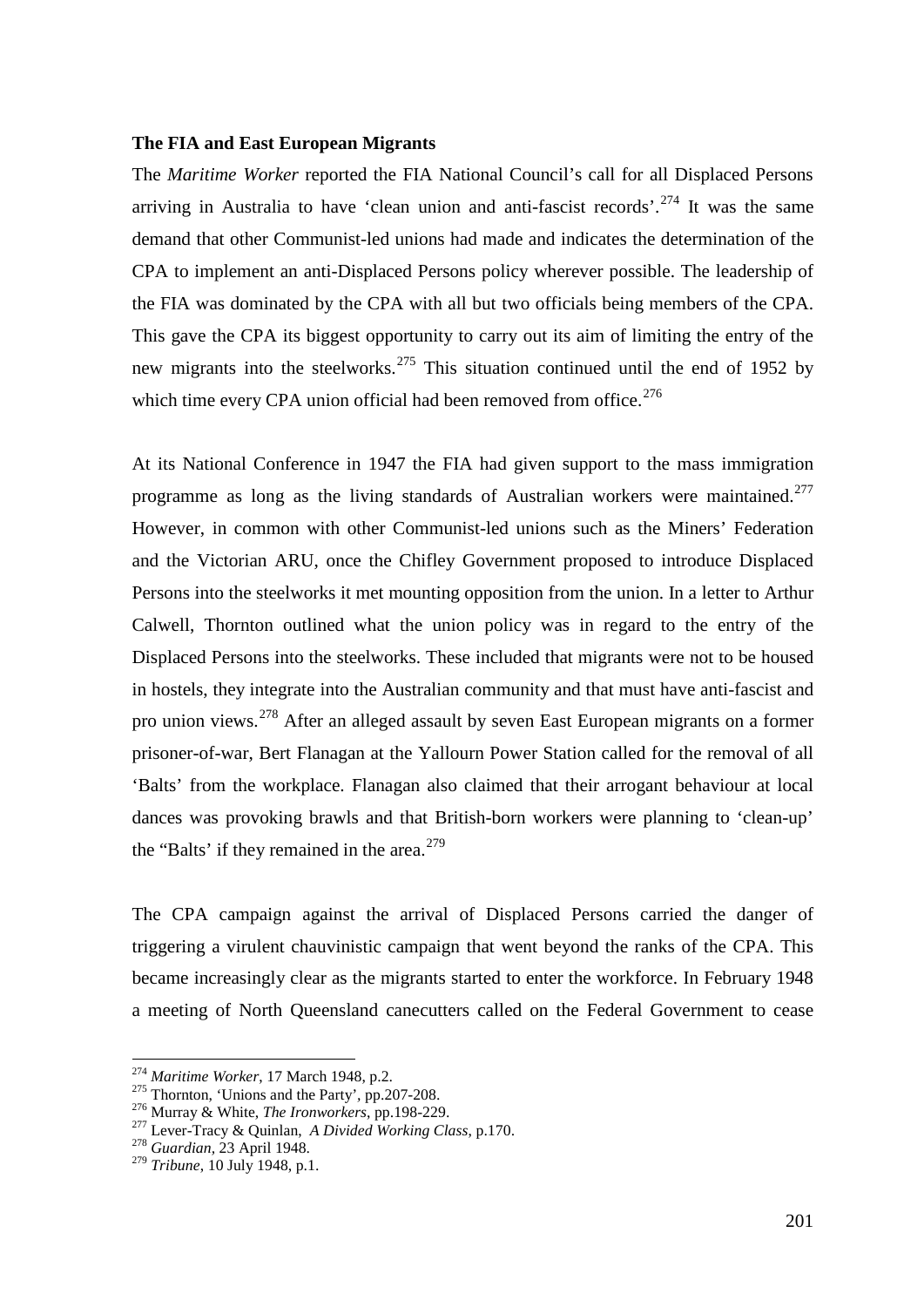allocating migrant workers to the industry as there was already an oversupply of labour and wages and conditions would be threatened.<sup>[280](#page-42-0)</sup> A few months later it was claimed that the vast majority of migrants were pro-fascist and were being used to undermine long-standing conditions.[281](#page-42-1) In February 1950, a meeting of eighty workers at Metal Manufactures in Port Kembla voted unanimously against the Menzies Government's immigration policy.<sup>[282](#page-42-2)</sup>

While there is need for some caution in accepting such reports, six months earlier there had been an intense debate in the FIA over an agreement reached between the union leadership and Arthur Calwell. In June 1949 the BHP FIA sub-branch rejected the agreement citing the lack of housing for workers' families and went on to demand that BHP improve wages and working conditions as a means of overcoming the labour shortage.<sup>[283](#page-42-3)</sup> Two additional meetings of Newcastle FIA members endorsed similar motions.[284](#page-42-4) Within the Newcastle FIA branch CPA supporters were a minority and it is clear that the CPA anti-Displaced Persons campaign had appealed to the latent racism of Australian workers.

Under pressure from Calwell, BHP agreed to make further concessions in order to weaken the opposition to the entry of Displaced Person into the steelworks. These included Displaced Persons being employed in the least attractive jobs, compulsory union membership being enforced, barring promotion to non-naturalised migrants and to establishing a tripartite committee to discuss any issues associated with the introduction of migrant labour.<sup>[285](#page-42-5)</sup> It replicated many of the features of the Victorian ARU agreement that confined Displaced Persons to jobs that Australian workers had rejected and then placed barriers to their future advancement. In November 1950 the union broke off discussions with the Federal Government over the entry of migrant workers into the metal industry claiming that it was not honouring the agreement. It stated that in future individual workshops would regulate how and when migrants would enter their workplaces.<sup>[286](#page-42-6)</sup>

<span id="page-42-2"></span>

<span id="page-42-3"></span>

<span id="page-42-1"></span><span id="page-42-0"></span><sup>&</sup>lt;sup>280</sup> Tribune, 8 February 1948, p.6.<br>
<sup>281</sup> Tribune. 29 September, 1948, p.6.<br>
<sup>282</sup> Tribune, 22 February 1950, p.8.<br>
<sup>283</sup> Labor News, 8 June 1949, p.3.<br>
<sup>284</sup> Lever-Tracy & Quinlan, *A Divided Working Class*, p.172.<br>
<sup>2</sup>

<span id="page-42-6"></span><span id="page-42-5"></span><span id="page-42-4"></span>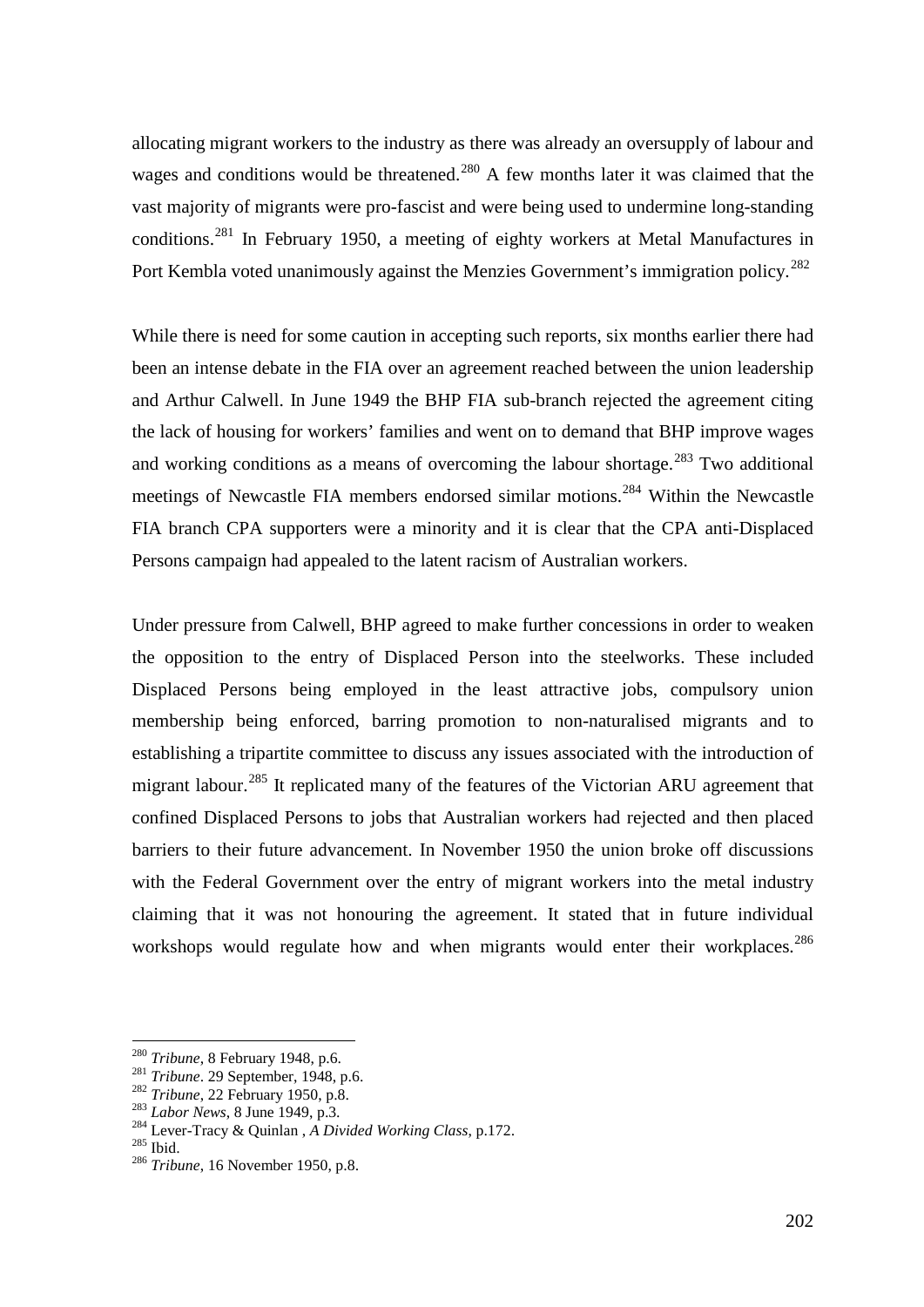Already in Victoria some workplaces insisted that no new migrants be hired until all existing workers could speak English.<sup>[287](#page-43-0)</sup>

The hostility of the FIA towards the entry of the East Europeans into the workplace was based on its realisation that they would join with the existing anti-Communist forces in the struggle to remove all Communists from their union positions. The revolt against the almost total CPA domination of the union commenced in 1944 and was well under way before the new migrants started to enter the steel industry.<sup>[288](#page-43-1)</sup> In the end the new migrants were an important, but not decisive factor, in the defeat of the Communist leadership. However, as their weight increased in the union they became an integral part of the support base of the new anti-Communist union leadership.<sup>[289](#page-43-2)</sup> Between 1947 and 1953 almost ten thousand Lithuanian refugees arrived in Australia; with the peak year being 1949 when 5,972 arrived.<sup>[290](#page-43-3)</sup> Four hundred of these migrants were sent to work in the Port Kembla and Newcastle steelworks where there was a severe labour shortage. Some BHP workers claimed that senior staff were saying to them, 'wait until the Balts come here, we will fix you', which can only be understood as a reference to their anti-Communist outlook.<sup>[291](#page-43-4)</sup> In common with other refugees, they were threatened with deportation if they failed to honour their two year work contracts. $292$ 

The new anti-Communist leadership under Laurie Short saw the East European migrants as potential allies in the fight against Communism and encouraged them to participate in the union.<sup>[293](#page-43-6)</sup> In the 1951 union elections the anti-Communist candidates issued campaign material in German in a successful attempt to win the support of migrant workers.<sup>[294](#page-43-7)</sup> However, a number of the migrants were not only anti-Communist but they were also antiunion. For example, out of the 774 migrants employed at the Newcastle steelworks 221

 <sup>287</sup> *Labor News*, 9 November 1949.

<span id="page-43-1"></span><span id="page-43-0"></span><sup>288</sup> Greenland, *Red Hot*, pp.122-176; Gollan, 'Balmain ironworker battles' in Curthoys & Merrit (eds.), *Better Dead Than Red*, pp.18-57; Murray & White, *The Ironworkers*, pp. 129-155; Short, *Laurie Short*, pp.66-89.

<span id="page-43-2"></span><sup>289</sup> Murray, *The Split*, p.21; Murray & White, *The Ironworkers*, p.184; Lyn Richards, 'Displaced Politics: Refugee Migrants in The Australian Political Context', p.149; Short, *Laurie Short*, pp.98-99.

<span id="page-43-3"></span><sup>290</sup> Betty & Antanas Birskys, 'The Lithuanians in Australia' in Birskys, Putnins, & Salsoo, *The Baltic People*, p.17.

<sup>291</sup> Lever-Tracy, & Quinlan, *A Divided Working Class*, p.172.

<span id="page-43-5"></span><span id="page-43-4"></span> $^{292}$  Ibid., p.21.

<span id="page-43-6"></span><sup>293</sup> Hughes, *The Australian Iron and Steel Industry*, p.170; Murray & White, *The Ironworkers*, p.210.

<span id="page-43-7"></span><sup>294</sup> Hughes, *Australian Iron and Steel Industry*, p.170.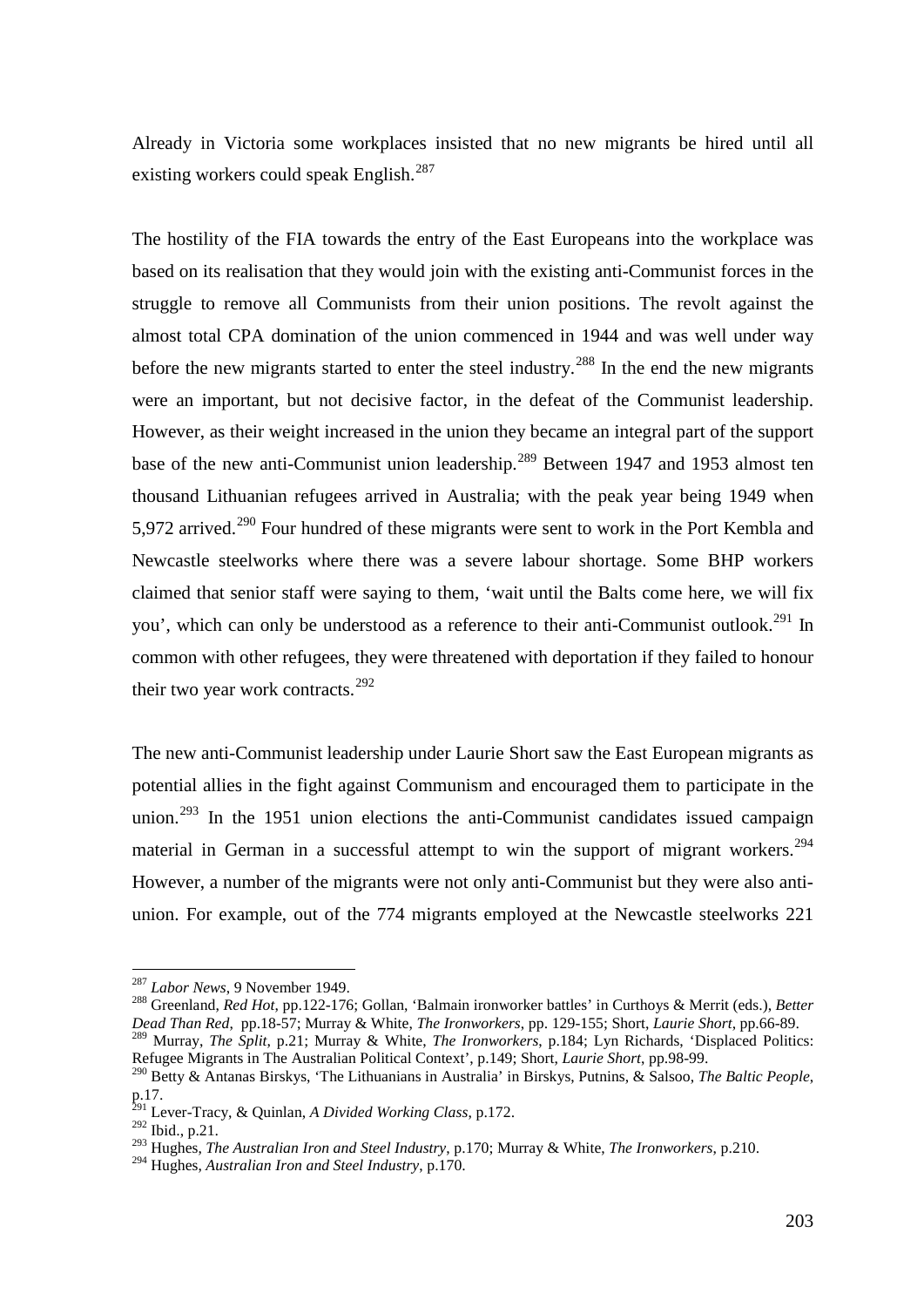were non-union and 301 were unfinancial.<sup>[295](#page-44-0)</sup> Such an outlook would have alienated the East European migrants not only from the Communist union activists, but the majority of other Australian workers who were supportive of trade unions.

In 1959 attempts by mainly East European migrants to establish the New Citizens' Council to represent migrant workers was rejected by the NSW Railways Department. The organisation was banned by the NSW Labour Council and condemned by the FIA.<sup>296</sup> At the time, both the Labour Council and the FIA were under the control of conservative union leaders. On this issue there was common ground between the CPA and its union opponents. The union movement as a whole was completely opposed to any attempts by migrants to organise outside the existing union structures. After gaining registration as a trade union in NSW the organisation collapsed after five months almost certainly due to the opposition from a unified union movement.<sup>[297](#page-44-2)</sup> If migrants wanted representation they had to achieve it by conducting their campaigns within existing unions.

# **Communists Rethink the anti-East European Migrant Campaign**

A number of Communist union activists later acknowledged that the campaign against the East European migrants was misdirected. An early challenge to the blanket condemnation to the presence East European migrants in the workplace came in the Victorian Painters' Union in early 1950 when Don Thomson, the Federal Secretary, attempted to modify the harsh approach. His attempt was rejected at a Special General meeting where the opposition was led by other Communist activists in the union. The union maintained its hardline stance through the early  $1950s^{298}$  $1950s^{298}$  $1950s^{298}$  Don Thomson's action was part of a pattern which saw the Victorian State Executive, led by Ted Hill, organise a sustained campaign to drive him out of the Party by  $1951$ .<sup>[299](#page-44-4)</sup> Ken Mooney recalled his father, Mal, a BWIU country organiser, being instructed by the CPA hierarchy in the early 1950s not to recruit any more migrants, a demand he refused to act on.<sup>[300](#page-44-5)</sup> Jack Mundey's role as a union delegate in the SMWU and his active support for the peace movement, led him to reject his

<span id="page-44-0"></span> <sup>295</sup> Lever-Tracy & Quinlan, *A Divided Working Class*, 1988, p.174.

<span id="page-44-1"></span><sup>296</sup> *Newcastle Morning Herald*, 7 November 1959, p.3.

<span id="page-44-2"></span><sup>297</sup> Ross M. Martin, *Trade Unions in Australia*, Ringwood (Vic.), Penguin Books, l976, p.65.

<span id="page-44-3"></span><sup>&</sup>lt;sup>298</sup> Spierings, *A Brush With History*, pp.37-38, <sup>299</sup> McDonald, *Australia At Stake*, pp.106-108.

<span id="page-44-5"></span><span id="page-44-4"></span><sup>&</sup>lt;sup>300</sup> Personal conversation with Ken Mooney 10 March 2008.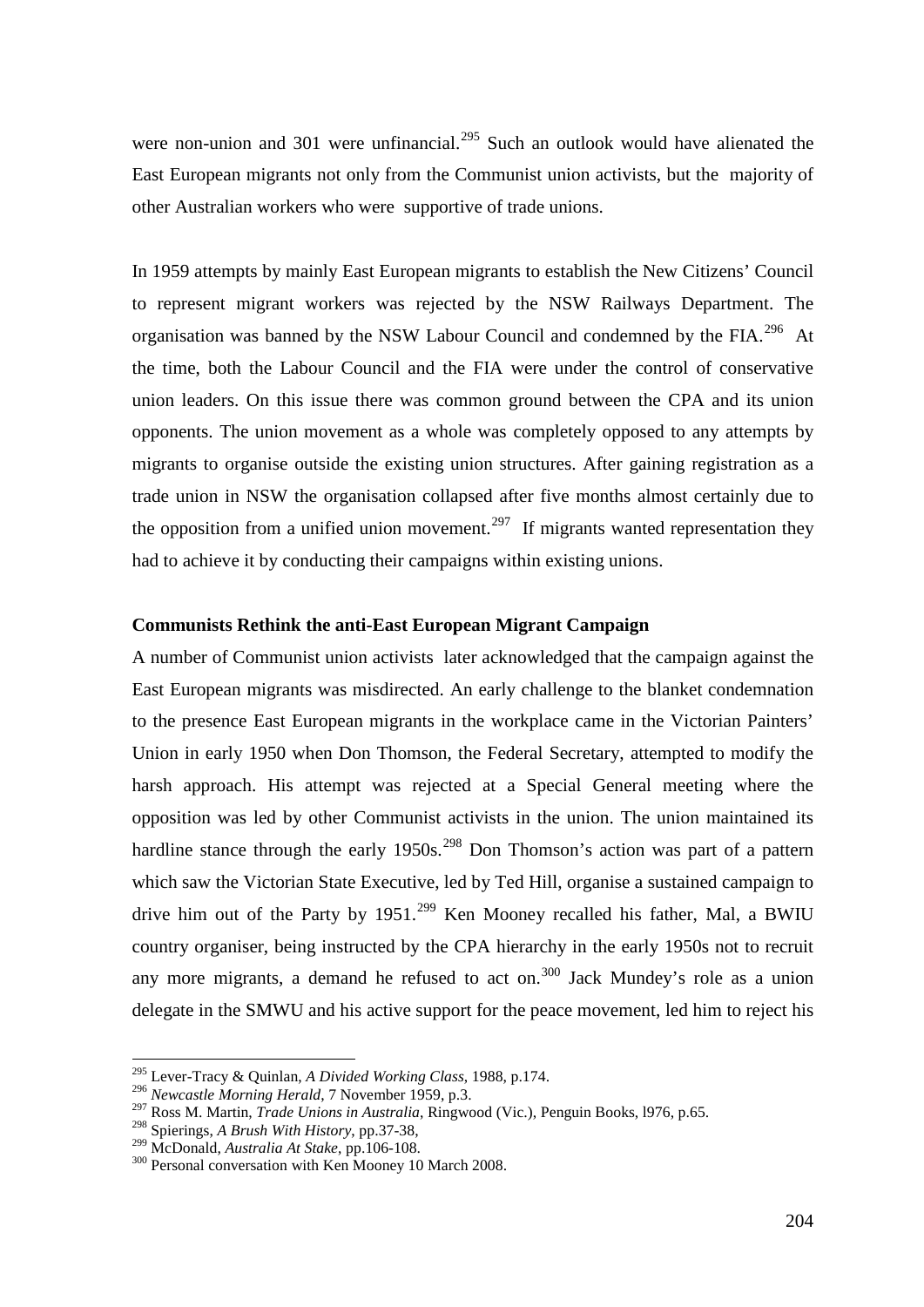Catholicism and ALP roots and join the CPA in  $1955$ .<sup>[301](#page-45-0)</sup> At one stage working in a factory alongside East European migrants, he came to understand that the CPA claim they were all 'fascists' was wrong, as some of them had suffered badly without justification under the regimes that had been imposed by the Soviet Union at the end of the war.<sup>[302](#page-45-1)</sup>

Similarly, in 1950 Audrey Blake was conducting a factory-gate meeting outside *Radio Manco,* a Richmond factory where many migrants worked. When challenged by an angry crowd about her claim that only fascist collaborators were imprisoned, Blake simply denied reality. It was not until more than a decade later that Blake conceded that one of her most persistent questioners, a woman who had spent three years in a Stalinist camp, was correct in her denials of being a fascist collaborator.<sup>[303](#page-45-2)</sup> In the Midlands railway workshops John Gandini, a Communist activist in the Electrical Trades Union, agreed with the characterisation of the Eastern European migrants as 'people who have escaped justice at the hands of the socialist countries'. Despite this hostility towards East European migrants, Gandini convinced Western Australian Communists to support the campaign against the hanging of Karol Tapci, a Czech migrant.<sup>[304](#page-45-3)</sup> It was not until he left the CPA that he was prepared to concede that many of the migrants had legitimate grounds to complain at their treatment by Soviet authorities.<sup>[305](#page-45-4)</sup>

When Geoff McDonald joined the Eureka Youth League in August 1948 he attended a series of lectures on why the East European 'fascists' should never be allowed into Australia.[306](#page-45-5) At the time, McDonald was working as a carpenter helping to build temporary hostels at Williamstown for the expected arrival of the refugees.<sup>[307](#page-45-6)</sup> When they arrived on a bus McDonald stood and watched a group of people who were 'clearly workers like ourselves'. When McDonald tried to raise the issue with a Party functionary his views were ignored.<sup>[308](#page-45-7)</sup> From 1948 onwards almost every building site in Melbourne employed a number of East European refugees. As a BWIU organiser from 1950 onwards, McDonald

<span id="page-45-0"></span><sup>&</sup>lt;sup>301</sup> Ibid., pp.20-21.<br><sup>302</sup>Jack Mundey, Green *Bans and Beyond*, Sydney, Angus & Robertson, p.21.

<span id="page-45-3"></span><span id="page-45-2"></span>

<span id="page-45-1"></span><sup>&</sup>lt;sup>303</sup> Blake, *A Proletarian Life*, pp. 52-57.<br><sup>304</sup> Williams, *Anger & Love*, p. 145. Despte public protests Tapci was hanged in June 1952. See *Mercury*, 7<br>June 1952, p.3; *Sydney Morning Herald*, 24 June 1952, p.1.

<span id="page-45-5"></span>

<span id="page-45-4"></span><sup>&</sup>lt;sup>305</sup> *Marksy*, p.102.<br><sup>306</sup> Geoff McDonald, *Red over Black*, Western Australia, Veritas, 1982, p.100.<br><sup>307</sup> Ibid., pp.100-101.

<span id="page-45-6"></span>

<span id="page-45-7"></span>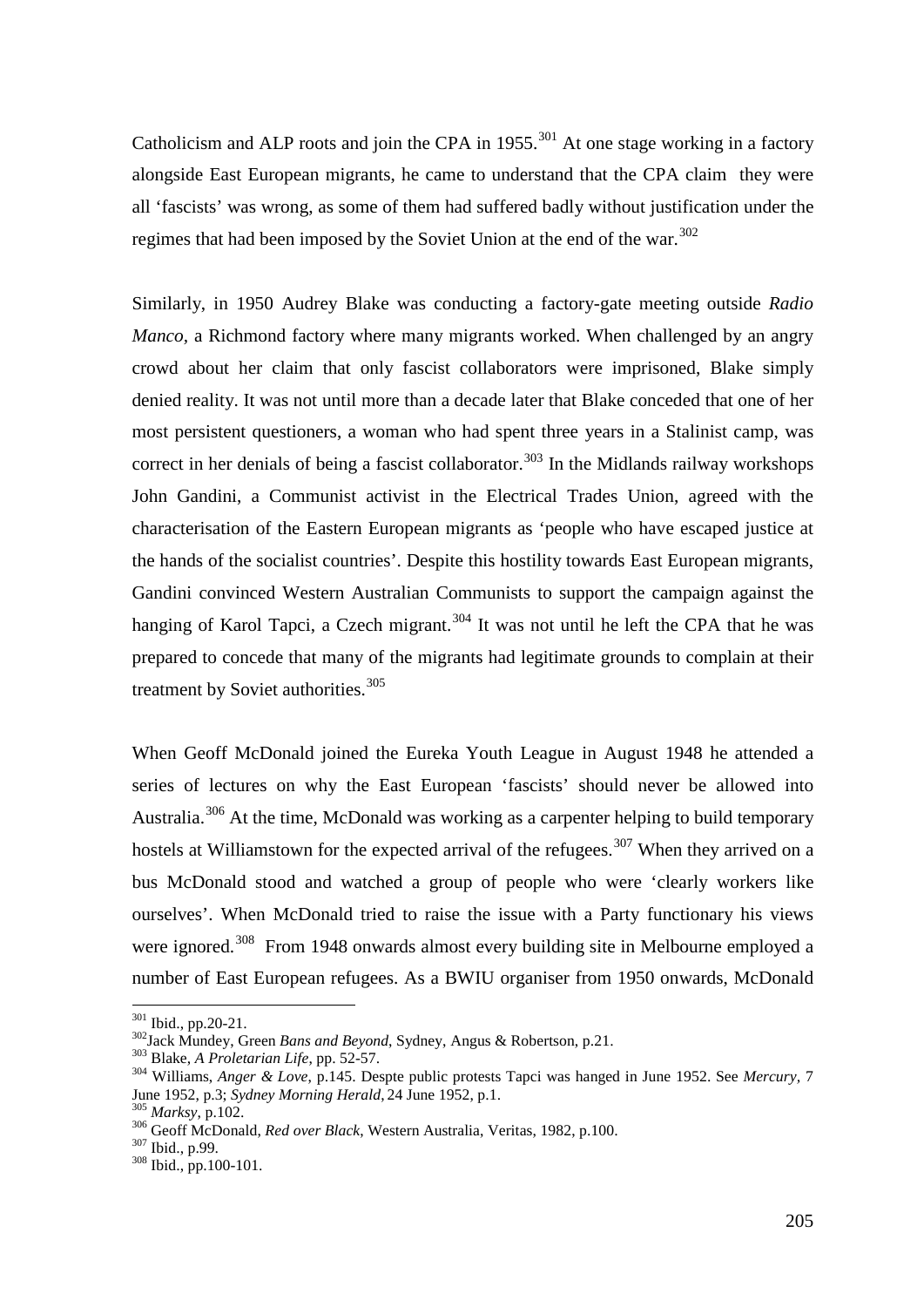witnessed their hostile reaction when delegations who had been to Eastern Europe presented favourable reports about conditions there at workplace meetings.<sup>[309](#page-46-0)</sup> McDonald was on a political trajectory that was to take him out of the CPA and into the ranks of anti-Communist trade union officialdom.

Barrie Blears, an EYL member in 1953, later conceded that the anti-migrant campaign had the inherent danger of being misunderstood as anti-migrant, thus perpetuating the long historically labour movement tradition of hostility towards migrants.<sup>[310](#page-46-1)</sup> As a result of his experiences during the Depression and his admiration of the resistance of the Soviet Army to the German invasion, Arthur Pauly joined the CPA in South Australia in 1942.<sup>[311](#page-46-2)</sup> As an activist in the AWU just after the war he rejected the offer from Clyde Cameron of a union job and later, a seat in Parliament if he resigned from the CPA.<sup>312</sup> After he started work in a boiler shop and became a shop steward in the FIA he recruited East European migrants to the union.

Despite the contrast in political outlook between the Communist leadership of the union and its new members, the union addressed the problems faced by the migrants, and was able over time to win significant improvements in their conditions.<sup>[313](#page-46-4)</sup> Many of the Polish migrants explained that, as a result of their experiences with the Soviet Union they were anti-Stalin, not anti-Russian. This attitude had a strong historical basis. For example, during the Stalinist terror of the 1930s, 144,000 Poles in the Soviet Union had been arrested, and of these  $111,000$  had been executed.<sup>[314](#page-46-5)</sup> These murders virtually wiped out the Polish Communist Party.<sup>[315](#page-46-6)</sup> Those who survived the experience became committed anti-Stalinists. However, in common with other Communist union activists it was not until

<span id="page-46-0"></span> <sup>309</sup> McDonald, *Australia at Stake*, p.111.

<span id="page-46-2"></span><span id="page-46-1"></span><sup>&</sup>lt;sup>311</sup> Roy Kriegler & Grant Stendal, *At Work: Australian Experiences*, North Sydney, George Allen & Unwin, 1984, p.60.<br><sup>312</sup> Ibid., p.61.

<span id="page-46-5"></span>

<span id="page-46-4"></span><span id="page-46-3"></span><sup>&</sup>lt;sup>313</sup> Ibid., pp.61-62.<br><sup>314</sup> Tim Tzouliadis, *The Forsaken, From the Great Depression to the Gulags: Hope and Betrayal in Stalin's Russia, Great Britain, Abacus, 2008, p.91.* 

<span id="page-46-6"></span><sup>&</sup>lt;sup>315</sup> Margarete Buber-Neumann, Under *Two Dictators: Prisoner of Stalin and Hitler*, London, Pimlico, 2008, p.8.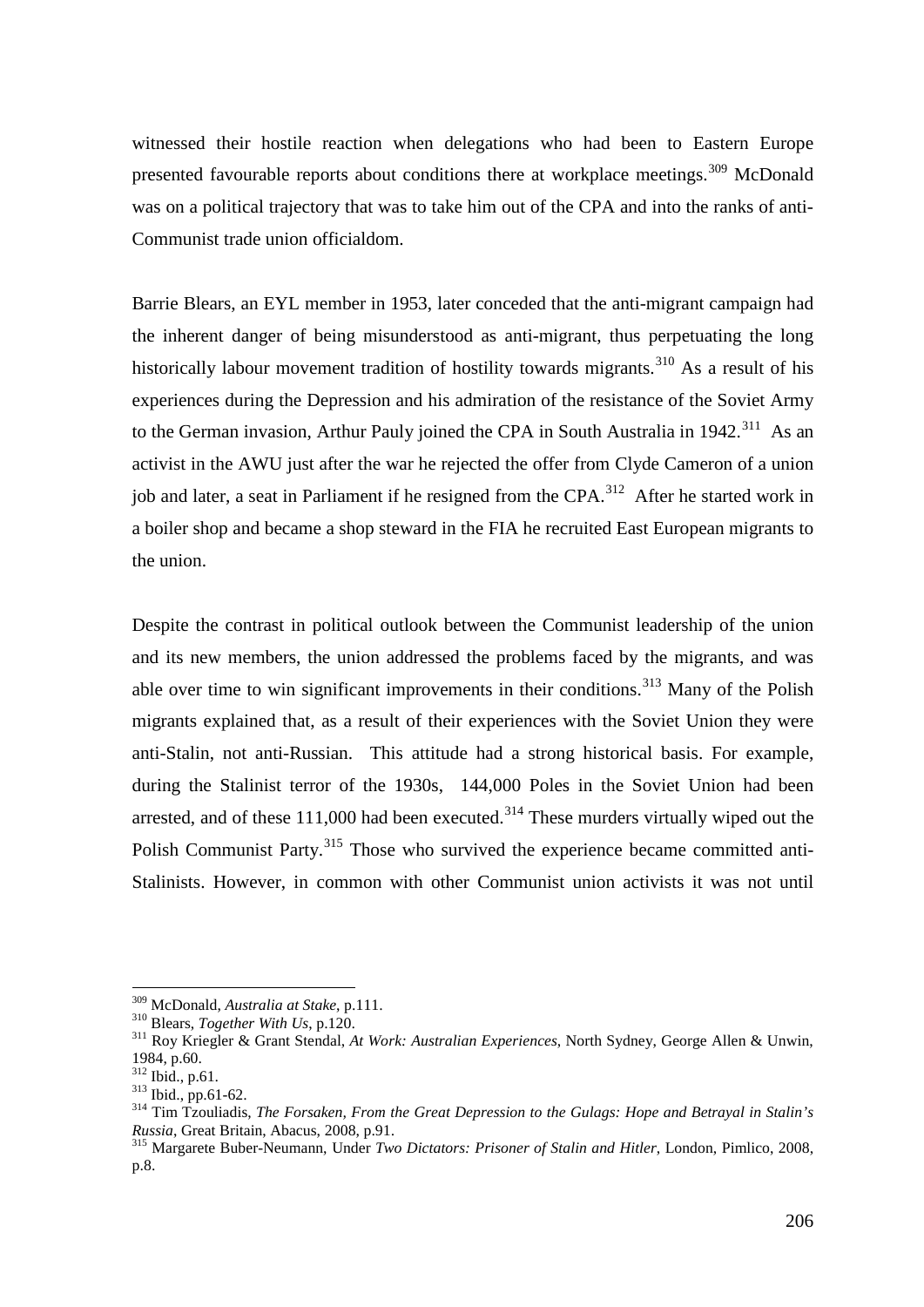years afterwards, that Pauly finally understood that what the Polish migrants had said their experiences was correct.<sup>[316](#page-47-0)</sup>

## **Yugoslav Migrants and the CPA**

In 1947 *Tribune* reported that between fifty and sixty Yugoslavs had returned home to assist in the construction of the new socialist society. Their return was also prompted by a growing 'hate aliens' campaign being driven by politicians and newspapers.<sup>[317](#page-47-1)</sup> The following January *Tribune* reported that Australia had lost eight hundred of its finest migrant citizens who were returning home to Yugoslavia to help rebuild its shattered economy. The article included many of the returning migrants' favourable comments about the Tito leadership and their rejection of Cold War propaganda about an alleged dictatorship that was supposed to exist in Yugoslavia. Also included in the group were about a hundred young people going to work on the Youth Railway project.<sup>[318](#page-47-2)</sup> One Australian who had worked on the railway in 1947 was Chas Bresland, the Western Australian President of the EYL. He had raised the necessary money through his strong links to the Yugoslav community.<sup>[319](#page-47-3)</sup> Also of assistance would have been Paddy Troy, secretary of the CDRHWU, who had his own links to the Yugoslav community and was also a strong supporter of the  $EYL$ .<sup>[320](#page-47-4)</sup> The Yugoslav community both in Western Australia and in Melbourne had supported other Communist-led campaigns including raising substantial funds to send the Graeme Bell Jazz Band to the 1947 Youth Festival in Prague.<sup>[321](#page-47-5)</sup>

For the CPA, East European migrants who returned to their various homelands could be contrasted with those migrants who had consciously abandoned the task of building the new socialist societies that were starting to emerge in Eastern Europe. On occasions the CPA would publicise the stories of migrants who had chosen to reject life in capitalist Australia and return home.<sup>[322](#page-47-6)</sup> In 1954 the Soviet-backed regimes of Eastern Europe offered

<span id="page-47-0"></span> <sup>316</sup> Krielger & Stendal, *At Work*, p.62.

<span id="page-47-2"></span><span id="page-47-1"></span><sup>&</sup>lt;sup>318</sup> *Tribune*, 17 January 1948, p.6.<br><sup>319</sup> Blears, *Together With Us*, p.158.

<span id="page-47-5"></span><span id="page-47-4"></span><span id="page-47-3"></span><sup>&</sup>lt;sup>320</sup> Macintyre, *Militant*, pp.100, 112, & 193.<br><sup>321</sup> Blears, *Together With Us*, p.158; Harry Stein, *A Glance Over an Old Left Shoulder*, Marrickville (NSW), Hale & Iremonger, 1994, p.87.

<span id="page-47-6"></span><sup>&</sup>lt;sup>322</sup> *Tribune*, 2 April 2952, p.7; 9 April 1952, p.9; 3 December 1952, p.4.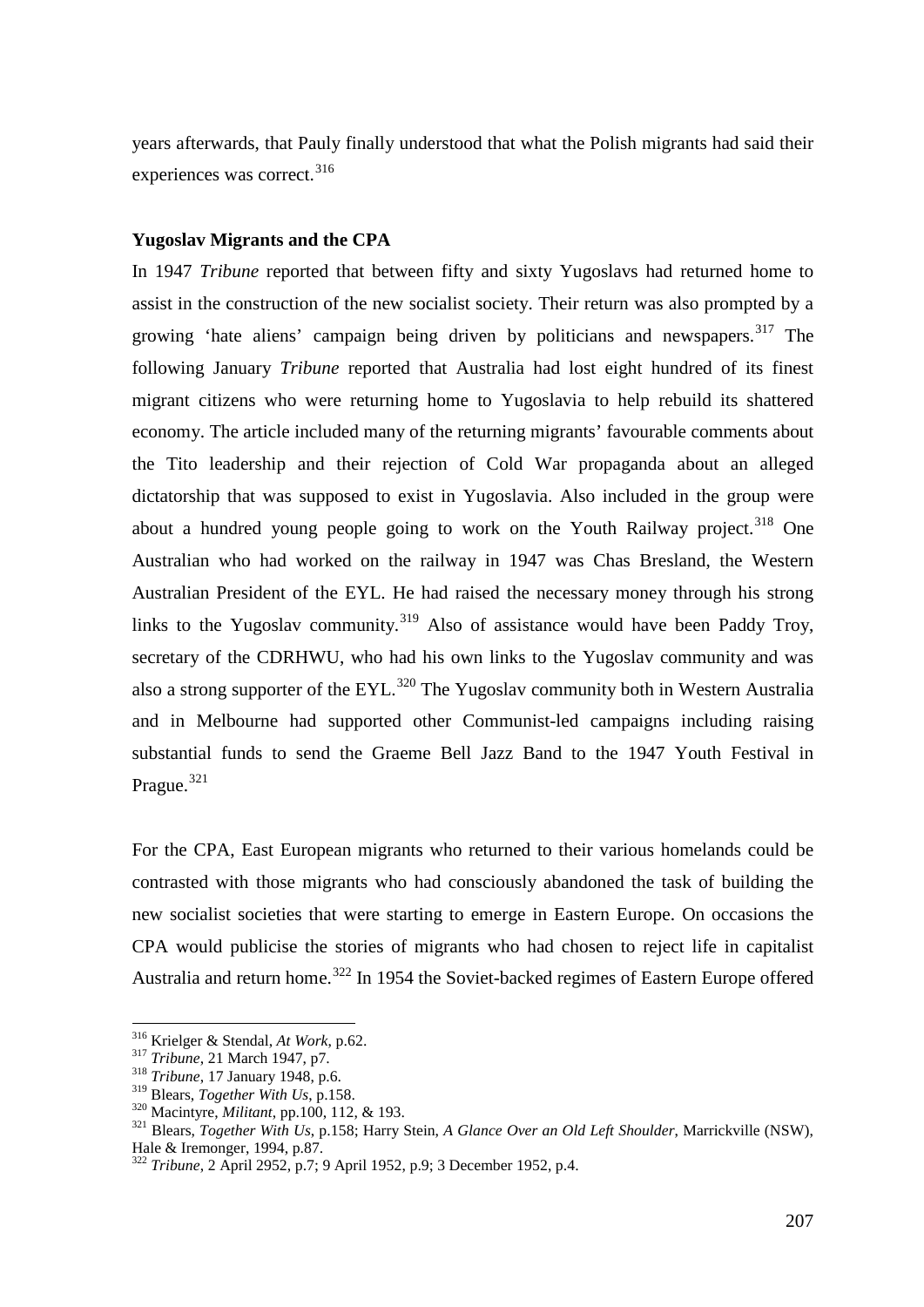an amnesty to the refugees and called on them to return home to help build socialism in their home countries. The campaign relied on statements from those who had already returned about their harrowing experiences in the capitalist countries and how much better life was now they had returned home. $323$ 

Yet few migrants responded to the call to return to their homelands. Out of the more than 12,000 Czech migrants in Australia only forty-three accepted the invitation to return.<sup>[324](#page-48-1)</sup> This almost total rejection of the amnesty would have confirmed the CPA's view that the migrants were incorrigible anti-Communists. Among those to return were the Russian émigré parents of Boris Frankel who had been working class Communist activists between 1937 and 1956.When the family arrived in the Soviet Union it was not the socialist utopia of their dreams and within four years had returned to Australia. Despite this experience they remained opponents of conservatism, but critical of the CPA for its failure to understand the nature of Stalinism.<sup>325</sup> Their experience was mirrored by many of the Yugoslav migrants who also quickly returned to Australia disillusioned at what they found in Yugoslavia.<sup>[326](#page-48-3)</sup> Their disillusionment with not just Tito's Communism but Communism in general, would have opened up a deep divide between them and the CPA.

In June 1948, after differences between the Tito regime and the Soviet Union intensified, Yugoslavia was expelled from the Cominform.<sup>327</sup> It was the first of the post-war splits in the international Communist movement, a harbinger of the split between China and the Soviet Union in the 1960s. Its impact was quickly felt in Australia where the CPA leadership adopted the Soviet position. In comments to the July 1950 Central Committee meeting Dixon argued that the Tito Government had become a 'war base of American imperialism' and was now 'a grave menace to the peace of the world'.<sup>[328](#page-48-5)</sup> At the time the

<span id="page-48-0"></span> <sup>323</sup> Jean Martin, *Community and Identity: Refugee Groups in Adelaide*, Canberra, Australian National University Press, 1970, p.16.<br><sup>324</sup> Cigler, *The Czechs in Australia*, p.67.

<span id="page-48-1"></span>

<span id="page-48-2"></span><sup>&</sup>lt;sup>325</sup> Boris Frankel, *From the Prophets Deserts Come: The Struggle to Reshape Australian Political Culture*, Melbourne, Boris Frankel and Arena Publishing, 1992, pp.22-23. While the majority of the family was allowed to return to Australia Frankel's father had to fight a three year campaign against the Menzies government's refusal to grant him a visa.<br><sup>326</sup> Sutalso, *Croatians in Australia*, p.207; Tkalcevic, *Croats in Australia*, p.27

<span id="page-48-3"></span>

<span id="page-48-4"></span><sup>&</sup>lt;sup>327</sup> Hobsbawm, *Age of Extremes*, p.238; George W.Hoffman & Fred Warner Neal, *Yugoslavia and the New Communism*, New York, Twentieth Century Fund, 1962, pp.113-151; Birchall, *Workers Against the* 

<span id="page-48-5"></span>*Monolith,* pp.47-52. <sup>328</sup> *Communist Review*, September 1950, p.653.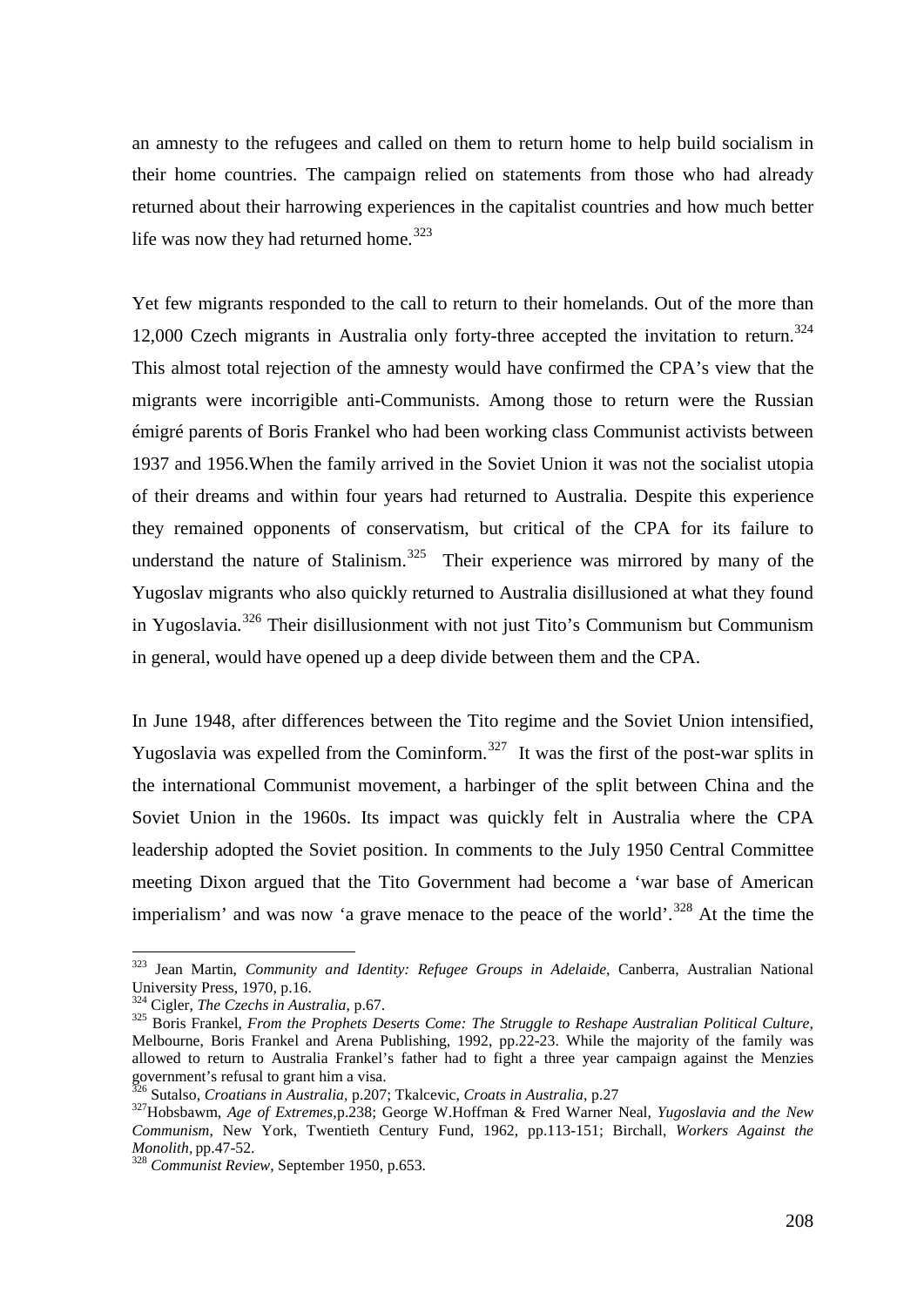peace movement was a priority for the CPA and Dixon's comments are an indication of the extent to which the CPA was prepared to tailor its policies in accordance with those of the Soviet Union.<sup>[329](#page-49-0)</sup> Dixon went on to demand that the CPA 'destroy every nest of Titoism, expose every Tito spy' and that a failure to do this would 'weaken the fight for peace'.<sup>[330](#page-49-1)</sup> In October 1949, at a meeting of the Permanent Committee of the Partisans For Peace, Yugoslavia was expelled from the organisation after Alexander Fadeyev, the leader of the Soviet delegation, claimed that 'Tito and all his clique are hirelings in the hands of the warmongers'.<sup>[331](#page-49-2)</sup> It was a clear signal that the Soviet leadership expected other Communist parties to follow its leadership.

In July 1948 the Political Committee endorsed the Cominform expulsion of Yugoslavia and condemned the opportunist errors of the Yugoslav leadership.<sup>[332](#page-49-3)</sup> It was not until years later that some CPA leaders conceded that the Soviet charges against the Yugoslav leadership were baseless.<sup>[333](#page-49-4)</sup> The dispute had a particular resonance in Australia due to the relatively high numbers of pre-war Yugoslav migrants and the often close contacts between them and the CPA. As tensions in the international Communist movement escalated, many European Communist parties expelled members who were considered to be Tito supporters.<sup>[334](#page-49-5)</sup> In Australia, the previous close connection between Communists and the Yugoslav community started to break down as Communist activists sought to take their distance from their previous support of the Yugoslav regime. In June 1950, members of the EYL returned the medals they had been awarded for their help in the construction of the Youth Railway project in Yugoslavia in 1948.<sup>[335](#page-49-6)</sup> The construction of the railway was part of an international campaign of solidarity with Yugoslavia which saw volunteers from many countries, including hundreds of young Britains work on the project.<sup>336</sup> The return of the medals was a clear sign of the enmity that Communists were now expected to show to their former comrades.

<span id="page-49-2"></span><span id="page-49-1"></span>

<span id="page-49-0"></span><sup>&</sup>lt;sup>329</sup> See Chapter Three for an overall analysis for the CPA's role in the peace movement.<br><sup>330</sup> Communist Review, September 1950, p.653.<br><sup>331</sup> Lawrence S. Wittner, *One World Or None: A History of the World Nuclear Disarm* 

<span id="page-49-3"></span>

<span id="page-49-4"></span>

<span id="page-49-5"></span>

<span id="page-49-7"></span><span id="page-49-6"></span>

<sup>&</sup>lt;sup>332</sup> 'Declaration on Yugoslavia', *Communist Review*, August 1948, p.234.<br><sup>333</sup> Gibson, *The Fight Goes On*, p.203.<br><sup>334</sup> Birchall, *Workers Against the Monolith*, p.50.<br><sup>335</sup> Blears, *Together with Us*, p.52.<br><sup>336</sup> Eric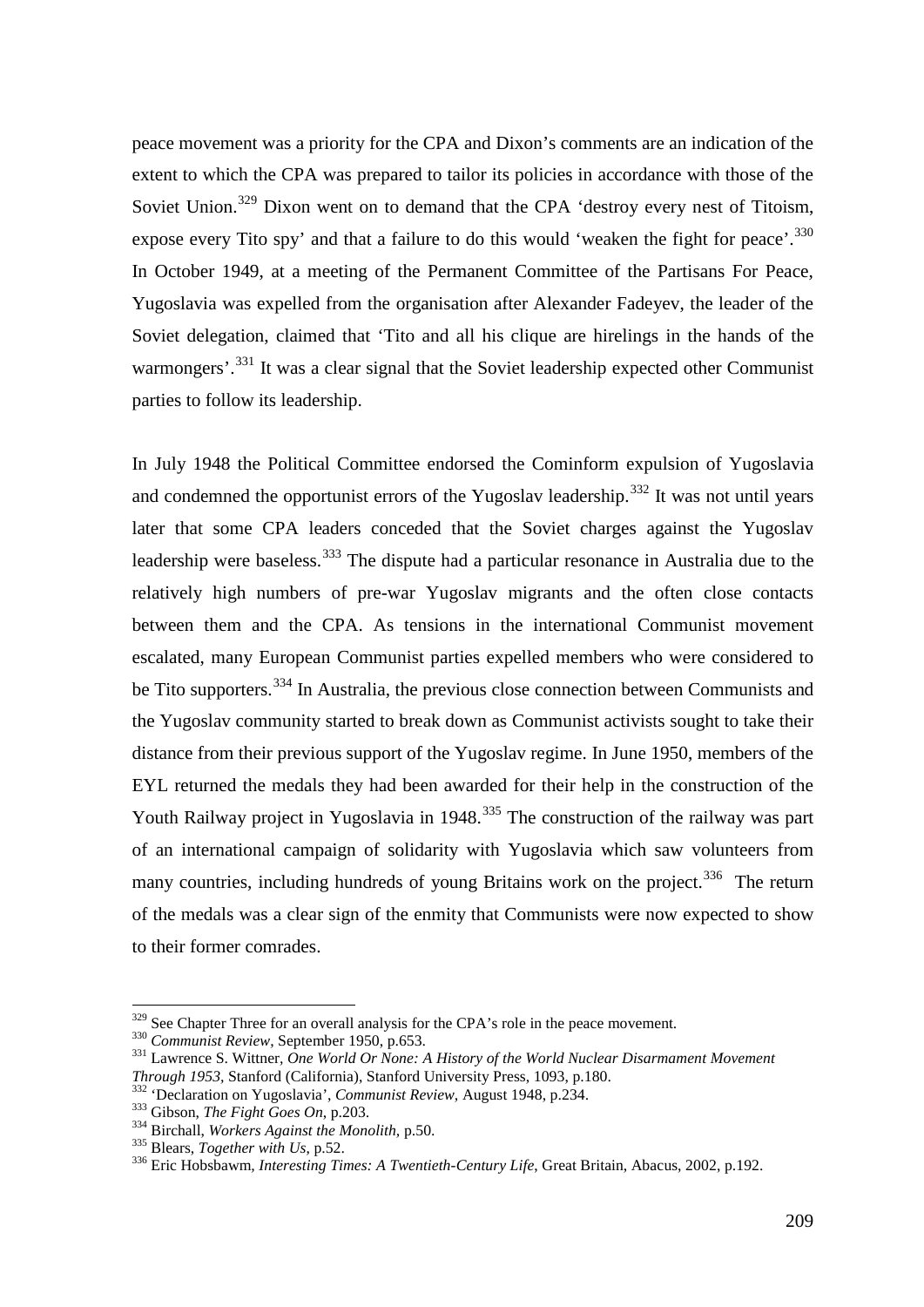## **The Campaign against German Migrants**

The campaign against the East European migrants helped to establish the precedent for a similar campaign against the arrival of German refugees from 1952 onwards. However, the campaign was one of rhetoric, which meant it was often based on public meetings and distribution of anti-German migration propaganda, and not union action aimed at preventing their entry into the workplace.<sup>[337](#page-50-0)</sup> The election of the Menzies government, which was determined to suppress the CPA, also made it more difficult for Communist-led unions to pursue political issues as they had under the previous Labor government. Moreover, the numbers of German migrants involved was considerably fewer than those from Eastern Europe. Between 1952 and 1957 37,071 German migrants arrived in Australia.<sup>[338](#page-50-1)</sup> The government assured ex-servicemen's organisations that German migrants would be carefully screened to exclude former Nazis, which helped to eliminate a major source of potential opposition to its policy.<sup>[339](#page-50-2)</sup> This became clear when the Federal Executive of the Returned Soldiers' League (RSL) overruled a decision of the 1950 NSW State RSL Congress to oppose the government's plans.<sup>[340](#page-50-3)</sup> In 1953, as German migrants started to arrive, sixty-five per cent of those polled were in favour of German migration, a rate considerably higher than the support for other migrants.<sup>[341](#page-50-4)</sup> The campaign was also undermined when the Jewish Returned Servicemen opposed any attempt to prevent the entry of German migrants.<sup>[342](#page-50-5)</sup> Some of these veterans would have been former members the Anders Army, which helps to explain the CPA's repeated false claims that they were profascist.

The main vehicle through which the CPA pursued the anti-German migrant campaign was the Jewish Council to Combat Fascism and Anti-Semitism (JCCFAS). The Council had been established in May 1942 to contribute to Australia's war effort and to oppose any

<span id="page-50-0"></span> $337$  Michael Blakenay, 'The Australian Jewish Community and Post-War Mass Immigration From Europe' in W.D. Rubinstein (ed.), *Jews in the Sixth Continent*, North Sydney, Allan & Unwin, 1987, p.332.

<span id="page-50-1"></span><sup>&</sup>lt;sup>338</sup> W.D. Rubinstein, *The Jews in Australia: A Thematic History, Volume Two 1945 to the Present*, Port Melbourne, William Heinemann, 1991, p.411.<br><sup>339</sup> Haebich, *Spinning the Dream*, p.167.

<span id="page-50-2"></span>

<span id="page-50-3"></span><sup>&</sup>lt;sup>340</sup> Julius Stone, 'Mass German Immigration and Australia's Future', *Australian Quarterly*, Vol. XXIII, no.2, June 1951, p, 18; Angelika Sauer, 'Model Workers or Hardened Nazis? The Australian Debate about Admitting German Migrants', *Australian Journal of Politics and History,* Volume 45, Number 3, 1999, p.428.

<span id="page-50-5"></span><span id="page-50-4"></span><sup>341</sup> Richards, *Destination Australia*, pp.190-191. <sup>342</sup> *Jewish Herald*, 13 October 1950.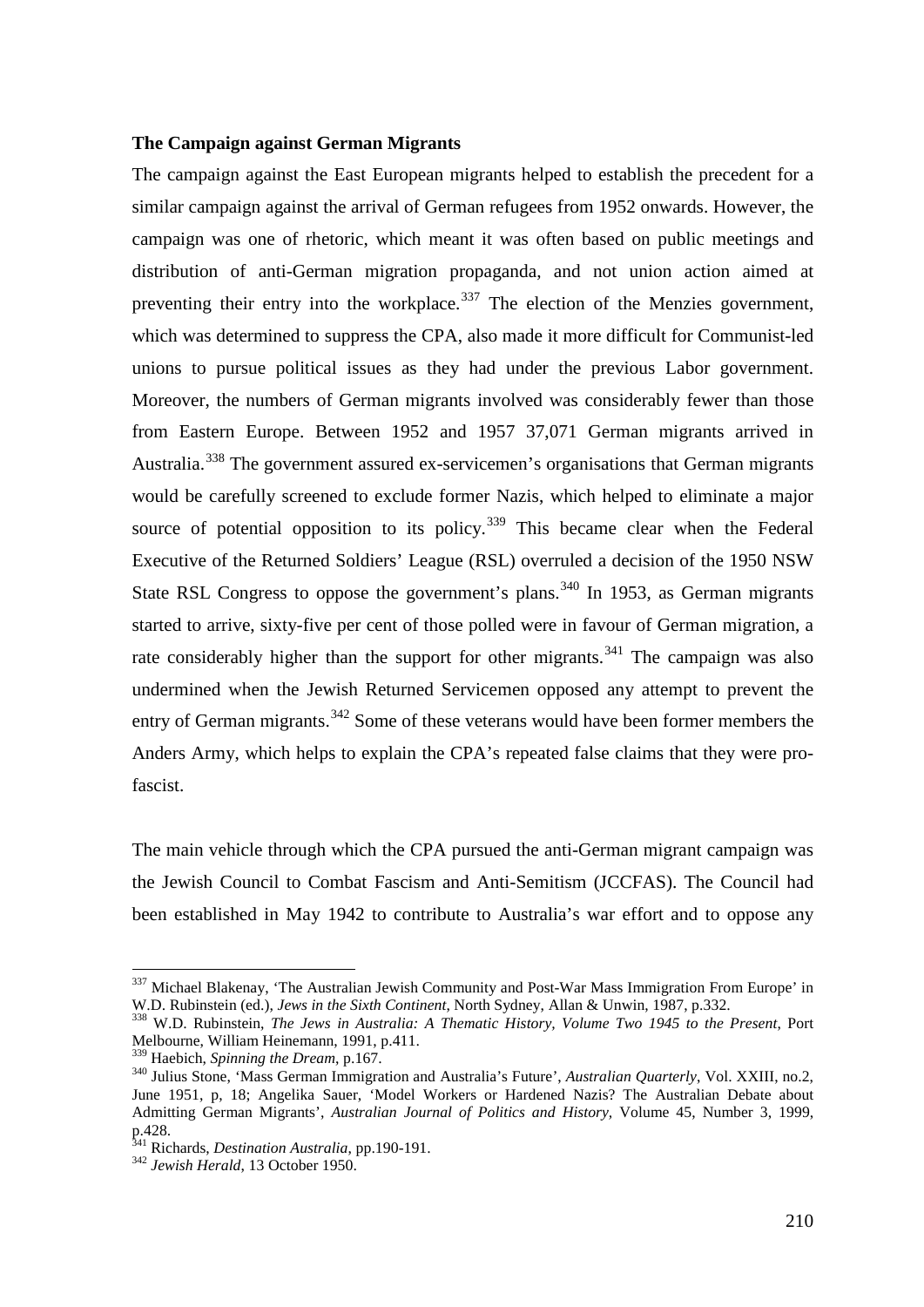expression of anti-Semitism in the Australian community.<sup>[343](#page-51-0)</sup> It was established as a broadleft wing organisation whose wide support continued into the immediate post-war period.<sup>[344](#page-51-1)</sup> Such support was largely based on the role the Soviet Union had played in the defeat of German fascism, but it started to erode rapidly as the Cold War atmosphere intensified. The process was assisted by the arrival of large numbers of Polish Jewish refugees, supporters of the Polish Bund, a social democratic organisation, who as virulent anti-Communists worked actively to destroy the CPA's influence in the Jewish community.<sup>345</sup> Their actions would have fuelled the already deep seated hostility of the CPA to their arrival.

At the end of the war eleven million ethnic Germans were expelled from centuries old colonies in Eastern Europe. It included five million Germans from the Polish-occupied areas and three million Sudeten Germans from Czechoslovakia.<sup>[346](#page-51-3)</sup> The expulsions rook place despite an agreement at the Potsdam Conference that any removal of the longestablished German populations be carried out 'in an orderly and humane manner' – which was ignored by the Soviet imposed regimes in Eastern Europe.<sup>[347](#page-51-4)</sup> The expulsion was a savage response to the widespread support that many German communities in Eastern Europe had given to reunification with Germany in the 1930s. It was also the direct product of the new Oder-Neisse frontier for Poland which had the support of the Allied powers.[348](#page-51-5) It was from this large pool of ethnic Germans that Australia recruited many of its migrants. In 1950 the Menzies Government announced its intention of allowing 20,000 Germans to migrate to Australia.<sup>[349](#page-51-6)</sup> The Menzies Government was responding to pressure from the United States to accept significant numbers of German and Italian migrants as a way of reducing unemployment in these countries, which could have led to increased

<span id="page-51-0"></span> <sup>343</sup> Norman Rothfield, *Many Paths to Peace: The Political Memoirs of Norman Rothfield*, Melbourne, Yarraford Publications, 1997, p.15; W.D. Rubinstein, *The Jews in Australia*, pp.12, 402.

<span id="page-51-1"></span><sup>344</sup> Gust, *Such was Life*, pp.210; Philip Mendes, 'Jews and the Left' in Geoffrey Brahm Levey & Philip Mendes (eds.), *Jews and Australian Politics*, Great Britain, Sussex Academic Press, 2004, p.72; W.D.

<span id="page-51-4"></span><span id="page-51-3"></span>

<span id="page-51-2"></span><sup>&</sup>lt;sup>345</sup> Mendes, 'Jews and the Left', pp.74-75.<br><sup>346</sup> Shephard, *The Long Road Home*, pp.118-125.<br><sup>347</sup> Frederick Taylor, *The Berlin Wall: A World Divided, 1961-1989*, New York, HarperCollins, 2006, p.45.<br><sup>348</sup> Mandel, *The* 

<span id="page-51-6"></span><span id="page-51-5"></span><sup>349</sup> Rothfield, *Many Paths to Peace,* p.32.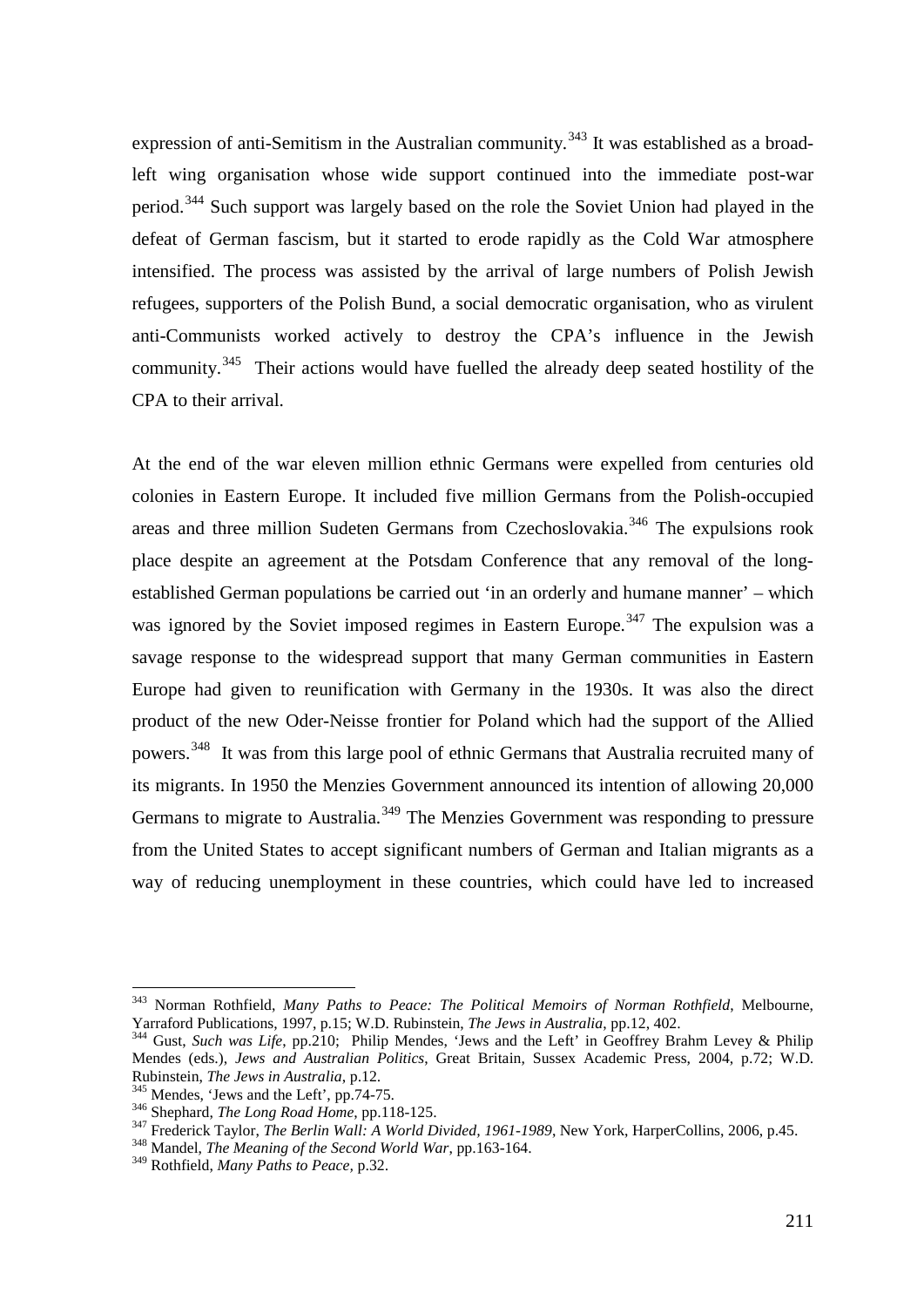support for communist parties.  $350$  Again, it is possible to place Australia's mass immigration policy in the context of Australian support for the Western alliance against the Soviet Union.

The CPA viewed the German migrants as unrepentant fascists, particularly those who had fought in the German Army during the war. The reality was somewhat different from these claims. The anti-Communist Isi Leibler acknowledges that the majority of war criminals and former Nazis who were able to emigrate to Australia were not German, but were from Eastern Europe.<sup>[351](#page-52-1)</sup> Helen Rubinstein, the historian of the Victorian Jewish community, also rejects the view that the majority of German migrants were anti-Semitic.<sup>352</sup> The CPA's blanket condemnation of the German migrants as fascists ignored many aspects of German history. In the November 1932 election, the last before Hitler assumed total power and crushed all opposition, the combined vote of the Social Democrats and the Communist Party was greater than that of the National Socialists.<sup>[353](#page-52-3)</sup> Since Communists were excluded from migrating to Australia, it is almost certain that at least some of Australia's post-war migrants came from former Social Democrat voters and were therefore, anti-fascist.

Some Germans later came to regret their support for Hitler. As a young boy growing up in a small German town in the 1920s and 1930s, Rick Holz joined the Hitler Youth aged ten and saw Hitler as the saviour of the German people. Holz willingly joined the German Army aged seventeen in 1941 to help defeat those whom he believed threatened Germany's existence. However, his experiences in the war destroyed his faith in Hitler and Nazism and at the end of the war he committed to live the rest of his life without hatred and prejudice. $354$  In the prisoner-of-war camps Holz conceded that there were many Germans who were willing to fight another war.<sup>[355](#page-52-5)</sup> Holz was to emigrate to Australia in the 1950s.<sup>[356](#page-52-6)</sup> Similarly, as a young teenager, Fred Frese survived the Allied bombing of Hamburg. After his arrival in Australia in the 1950s, he eventually became an active

<span id="page-52-0"></span> <sup>350</sup> Rosario Lampugnani, 'Post-war Migration Policies With Particular Reference to Italian Migration to Australia', *Australian Journal of Politics and History*, Vol.33, no.3, 1987, p.203; Sauer, 'Model Workers or Hardened Nazis?', p.427.<br><sup>351</sup> Aarons, *Sanctuary*, p.xiv.

<span id="page-52-1"></span>

<span id="page-52-2"></span><sup>&</sup>lt;sup>352</sup> Helen Rubinstein, *The Jews in Victoria 1835-1985*, North Sydney, George Allen & Unwin, 1986, p.200.<br><sup>353</sup> J. R. P. McKenzie, *Weimar Germany*, London, Blandford Press, 1971, p.239.<br><sup>354</sup> Rick Holz, *Too Young To Be* 

<span id="page-52-3"></span>

<span id="page-52-4"></span>

<span id="page-52-5"></span>

<span id="page-52-6"></span>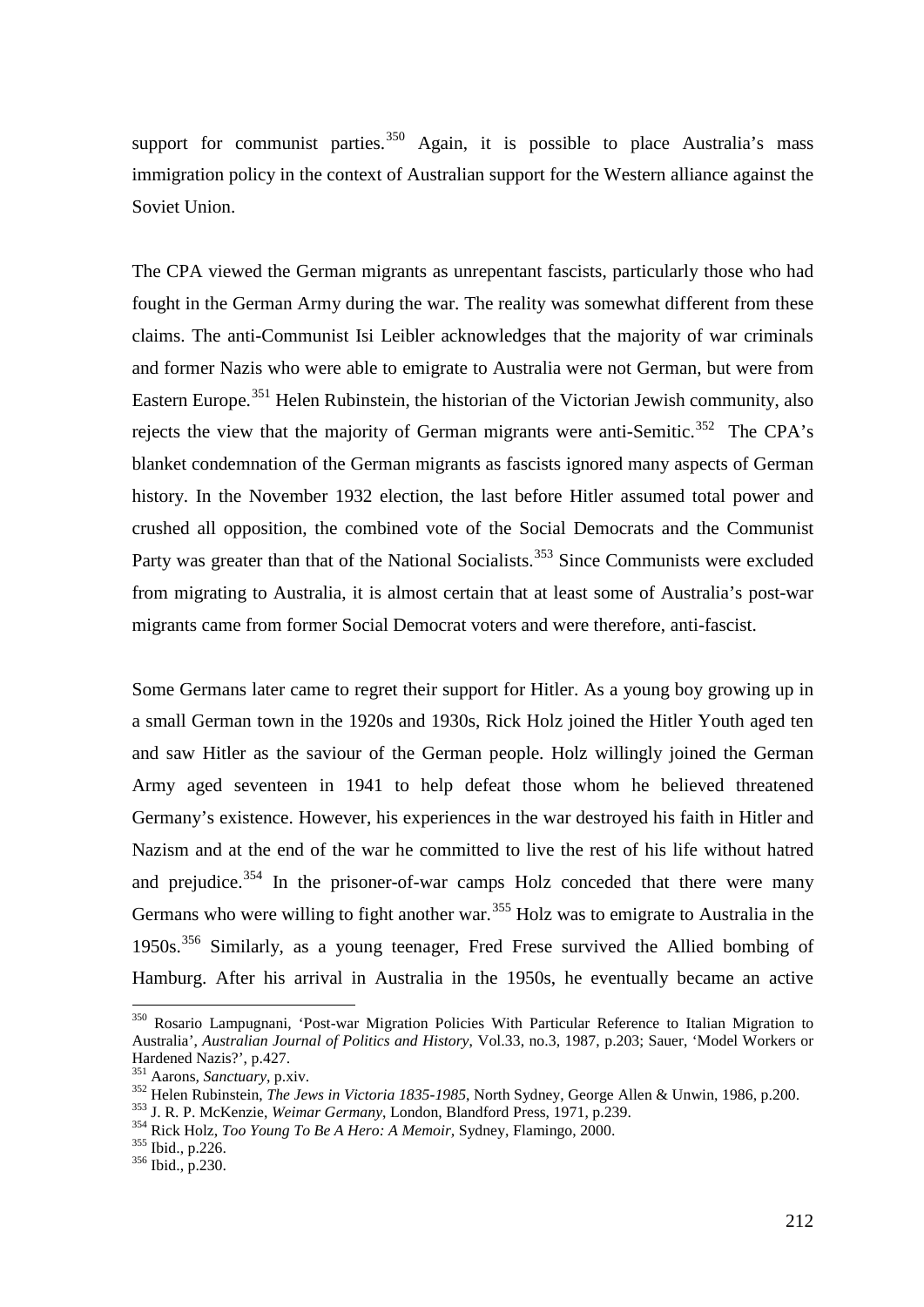member of the Seamen's Union after coming into contact with many of the Communists who were active in the union.<sup>[357](#page-53-0)</sup> His acceptance shows that many Communist union activists were not necessarily bound by the CPA's rigid definition of German migrants as pro-fascist. However, such characterisations would have created many barriers to the CPA reaching large numbers of German migrants.

During his visit to Europe in 1947 Calwell rejected an approach from the French government to include German refugees as part of the mass immigration programme. At a time when public support for the policy was uncertain, the Labor government was not willing to risk the success of the policy by including former enemy aliens.<sup>[358](#page-53-1)</sup> However, there was support for German migration. As early as 1948 H. H. Gullett, a Liberal Member of Parliament, called for the mass immigration programme to include Germans and Austrians. [359](#page-53-2) Gullet had a history of anti-Semitic views and his call would have helped convince the CPA that its assessment of the German migrants was correct.<sup>360</sup> In February 1949 General Callaghan, the head of the Australian military mission in Berlin, also called for German migration to Australia.<sup>[361](#page-53-4)</sup> After the defeat of the Chifley government, the new Prime Minister Robert Menzies and Harold Holt, the Minister of Immigration, spoke strongly in favour of German migration.<sup>[362](#page-53-5)</sup> Not surprisingly Holt denounced the anti-German migration campaign as Communist inspired.<sup>[363](#page-53-6)</sup>

Despite Holt's assurances that there would be screening of German migrants to exclude former members of the Nazi Party, there was considerable doubt about the effectiveness of the process.[364](#page-53-7) However, a challenge by *Guardian* for him to deny that the Menzies government intended to use German migrants as a potential military force appears not to have been answered.<sup>[365](#page-53-8)</sup> During the 1930s Dr Johannes Becker established branches of the Nazi Party in the Barossa Valley and Adelaide, areas where many ethnic Germans lived. At the end of the war the Chifley government deported back to Germany many of those

<span id="page-53-0"></span> <sup>357</sup> Borke, *In and Out of Port*, pp. 206-224.

<span id="page-53-1"></span><sup>&</sup>lt;sup>358</sup> Rothfield, *Many Paths to Peace*, p.32; Sauer, 'Model Workers or Hardened Nazis?'. p.427.<br><sup>359</sup> Michael Blakenay, 'Australian Jewish Community and Post-War Immigration', p.327.

<span id="page-53-5"></span>

<span id="page-53-7"></span><span id="page-53-6"></span>

<span id="page-53-4"></span><span id="page-53-3"></span><span id="page-53-2"></span><sup>&</sup>lt;sup>360</sup> Gollan, *Revolutionaries and Reformists*, p.159.<br><sup>361</sup> Rubinstein, *Jews in Australia*, p.411.<br><sup>362</sup> Richards, *Destination Australia*, pp.192-193; Aarons, *Sanctuary*, p.126.<br><sup>363</sup> Rubinstein, *The Jews in Victoria* 

<span id="page-53-8"></span>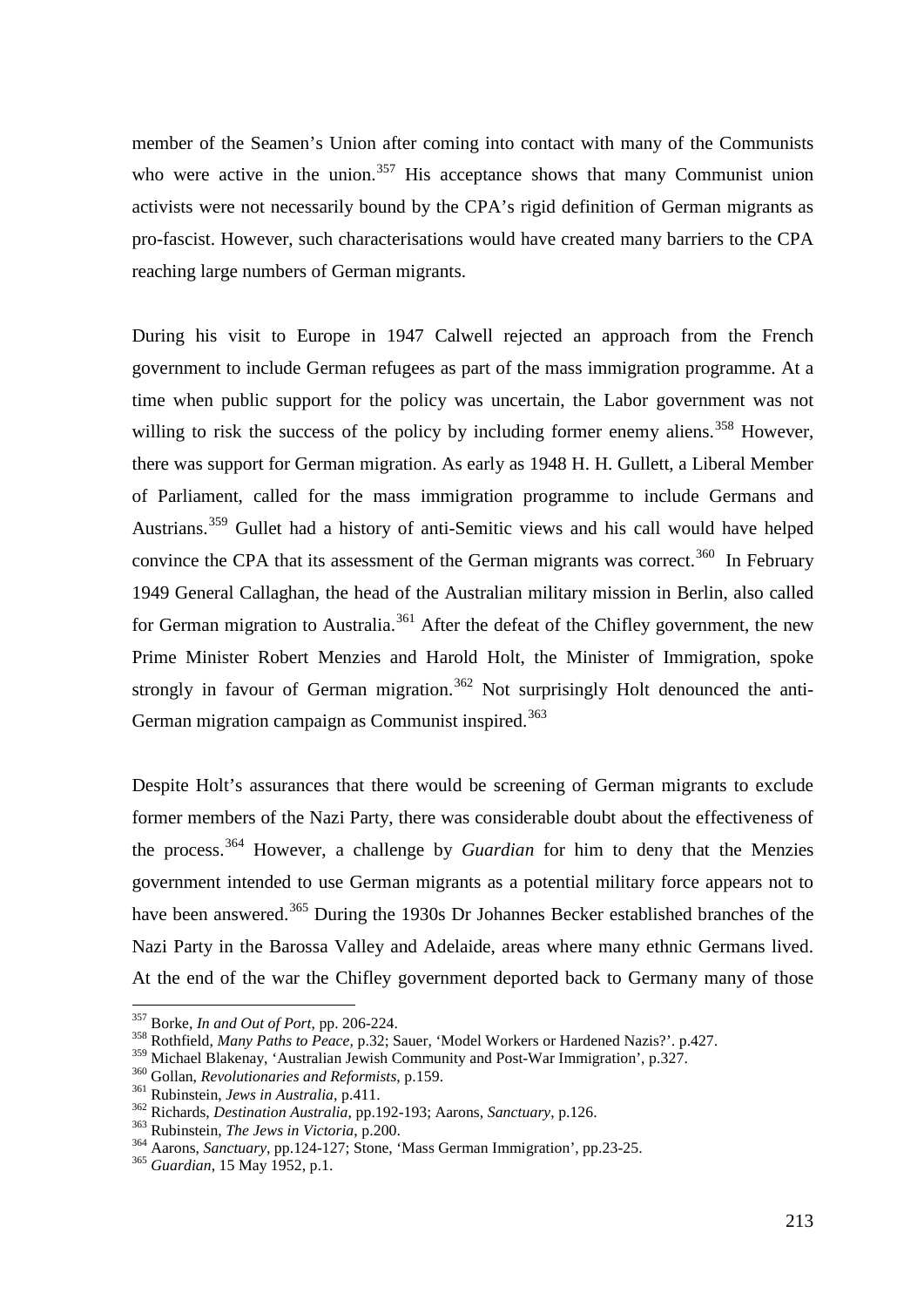who had been interned during the war.<sup>[366](#page-54-0)</sup> While the numbers involved were only a small proportion of the ethnic German population, the situation allowed opponents of German migration to argue that, just as they had been in Eastern Europe, ethnic Germans were an inherent threat to national unity.<sup>[367](#page-54-1)</sup> It was for this reason that during the May 1951 Federal election Calwell pledged that a Labor government would not permit any large scale German migration.<sup>[368](#page-54-2)</sup> Opponents of German migration also argued that since the majority of proposed migrants had grown up during fascism, the relentless indoctrination they had received had permanently turned them into virulent enemies of democracy.<sup>[369](#page-54-3)</sup>

In Victoria, the campaign committee produced a 100,000 pamphlets explaining why German immigration should be opposed. One of the ways in which they were distributed was through the trade union movement.<sup>[370](#page-54-4)</sup> In November 1950, three thousand people attended a protest meeting against the proposed the Menzies government's policy.<sup>[371](#page-54-5)</sup> One of the key note speakers was the Australian journalist Wilfred Burchett.<sup>[372](#page-54-6)</sup> As well as opposition to German migration, Burchett shared several other political positions with the CPA. In particular, Burchett wrote articles in support of the new regimes in Eastern Europe and later was to support the jailing of the Hungarian, Cardinal Mindszenty, who was a vocal critic of communism.[373](#page-54-7) His articles would have provided invaluable propaganda for the CPA and its attempts to convince East European migrants to return to their homelands. Burchett also had direct links to Communist-led unions through his brother, Clive, who was both a CPA member and an activist in the BWIU.<sup>[374](#page-54-8)</sup> Burchett had returned to Australia in September 1950 after receiving an invitation from the APC and the DRC, to speak on peace-related issues and the threats to civil liberties by the Cold War hysteria that was rapidly escalating. Over the next four months he addressed many meetings, including

214

<span id="page-54-0"></span> <sup>366</sup> Glenn Nicholls, *Deported: A History of Forced Departures From Australia*, Sydney, University of New South Wales, 2007, pp. 74-75.

<span id="page-54-1"></span><sup>&</sup>lt;sup>367</sup> Philip Mendes, 'Jews, Nazis and Communists Down Under: The Jewish Council's Controversial Campaign Against German Immigration', *Australian Historical Studies*, Number 119, 2002, p.84.<br><sup>368</sup> *Sydney Morning Herald*, 11 April 1951.<br><sup>369</sup> Stone, 'Mass German Immigration', pp.25-26.

<span id="page-54-2"></span>

<span id="page-54-8"></span><span id="page-54-7"></span><span id="page-54-6"></span>

<span id="page-54-5"></span><span id="page-54-4"></span><span id="page-54-3"></span><sup>&</sup>lt;sup>370</sup> Mendes, 'Jews, Nazis and Communists Down Under', p.84.<br><sup>371</sup>McGillick, *Comrade No More*, p.240; Rubinstein, *Jews in Australia*, p.411.<br><sup>372</sup>Rubinstein, *Jews in Australia*, .p.411.<br><sup>373</sup>George Burchett & Nick Shim Cambridge University Press, 2007, pp.31-50; Heenan, *From Traveller to Traitor*, pp.83-86; Roland Perry, *The Exile Burchett Reporter of Conflict*, Richmond (Vic.), William Heinemann Australia, 1988, pp.99-100. <sup>374</sup> Heenan, *From Traveller to Traitor*, pp.93, 257.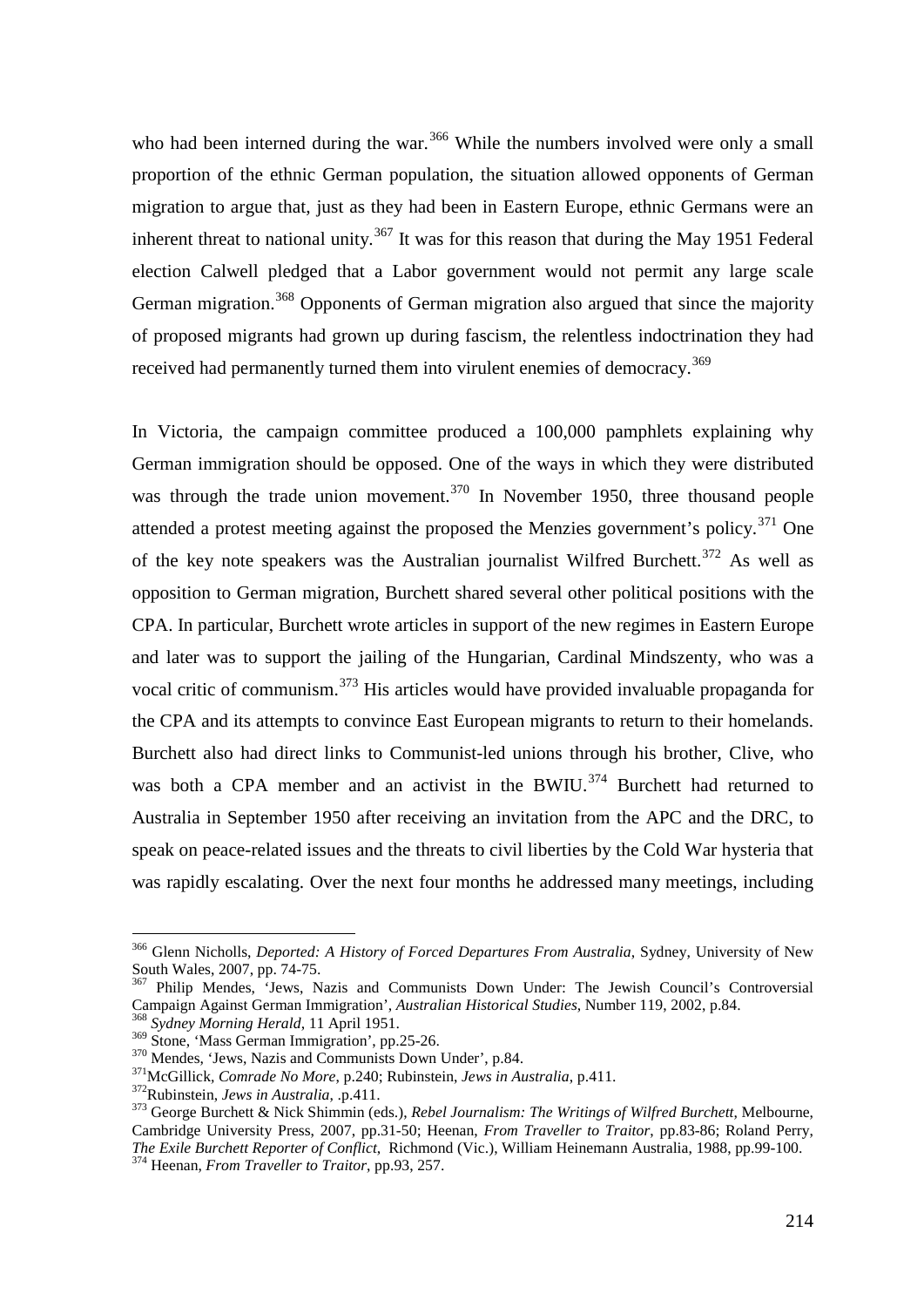many outside factory-gates.<sup>[375](#page-55-0)</sup> Given his prominent role in the Melbourne public meeting opposing German migration, it is certain that Burchett would have raised the issue at many of these meetings and sought support for the campaign.

At the Sydney anti-German migration meeting on 26 February 1951 Margaret Kent-Hughes, an activist in the NSW Teachers' Federation, was one of the speakers.<sup>[376](#page-55-1)</sup> She remarked that the smearing of the meeting as a Communist front was similar to the events she had witnessed in Germany when she had worked there in  $1936-37$ .<sup>[377](#page-55-2)</sup> Her comments certainly indicate sympathy or support for the CPA and its polices. At the time the Teachers' Federation leadership had a strong Communist presence, with Sam Lewis being elected President at the head of a Communist aligned ticket in  $1945$ .<sup>[378](#page-55-3)</sup> However, the majority of the union membership started to voice their opposition to Lewis and the union's active support for political issues that had no direct connection with teachers' conditions.<sup>[379](#page-55-4)</sup> This was to lead to the defeat of Lewis, but not all of his supporters, in the Federation's 1952 elections.<sup>[380](#page-55-5)</sup> While the active support of the Federation leadership support for the 'No' case in the 1951 referendum to ban the CPA was the prime factor in the Lewis defeat, the Federation's de facto involvement in the anti-German migration campaign would have formed part of the background.<sup>[381](#page-55-6)</sup>

An important feature of the anti-German migration campaign was its endorsement by leading ALP activists. Around the country ALP politicians either spoke at public meetings in opposition to the Menzies government's plans or otherwise indicated their opposition. Their involvement broadened the appeal of the campaign beyond the ranks of the CPA and the Jewish community. Kim Beasley, the Member for Fremantle, spoke at the meeting of eighteen hundred in Perth in January 1951.<sup>[382](#page-55-7)</sup> At the Sydney meeting of six thousand at the

<span id="page-55-0"></span> <sup>375</sup> Burchett, Passport, pp.181-183; Heenan, *From Traveller to Traitor*, pp.93-94.

<span id="page-55-1"></span>

<span id="page-55-3"></span>

<span id="page-55-2"></span><sup>&</sup>lt;sup>377</sup> Tribune, 2 March 1951.<br><sup>378</sup> Davidson, *Communist Party of Australia*, p.90; Bruce Mitchell, *Teachers*, *Education and Politics: A History of Organization of Public School Teachers in New South Wales*, St. Lucia (Qld.), University of Queensland Press, 1975, p.145.

<span id="page-55-4"></span><sup>379</sup> John O'Brien, *A Divided Unity! Politics of NSW Teacher Militancy Since 1945*, North Sydney, Allen & Unwin, 1987, p.6; Mitchell, *Teachers, Education, and Politics, pp.* 163-175.<br><sup>380</sup> O'Brien, *A Divided Unity!*, p.6. Mitchell, *Teachers, Education, and Politics*, p.175.<br><sup>381</sup> Mitchell, *Teachers, Education, Politics*, p

<span id="page-55-5"></span>

<span id="page-55-6"></span>

<span id="page-55-7"></span>Under', pp.83, 84.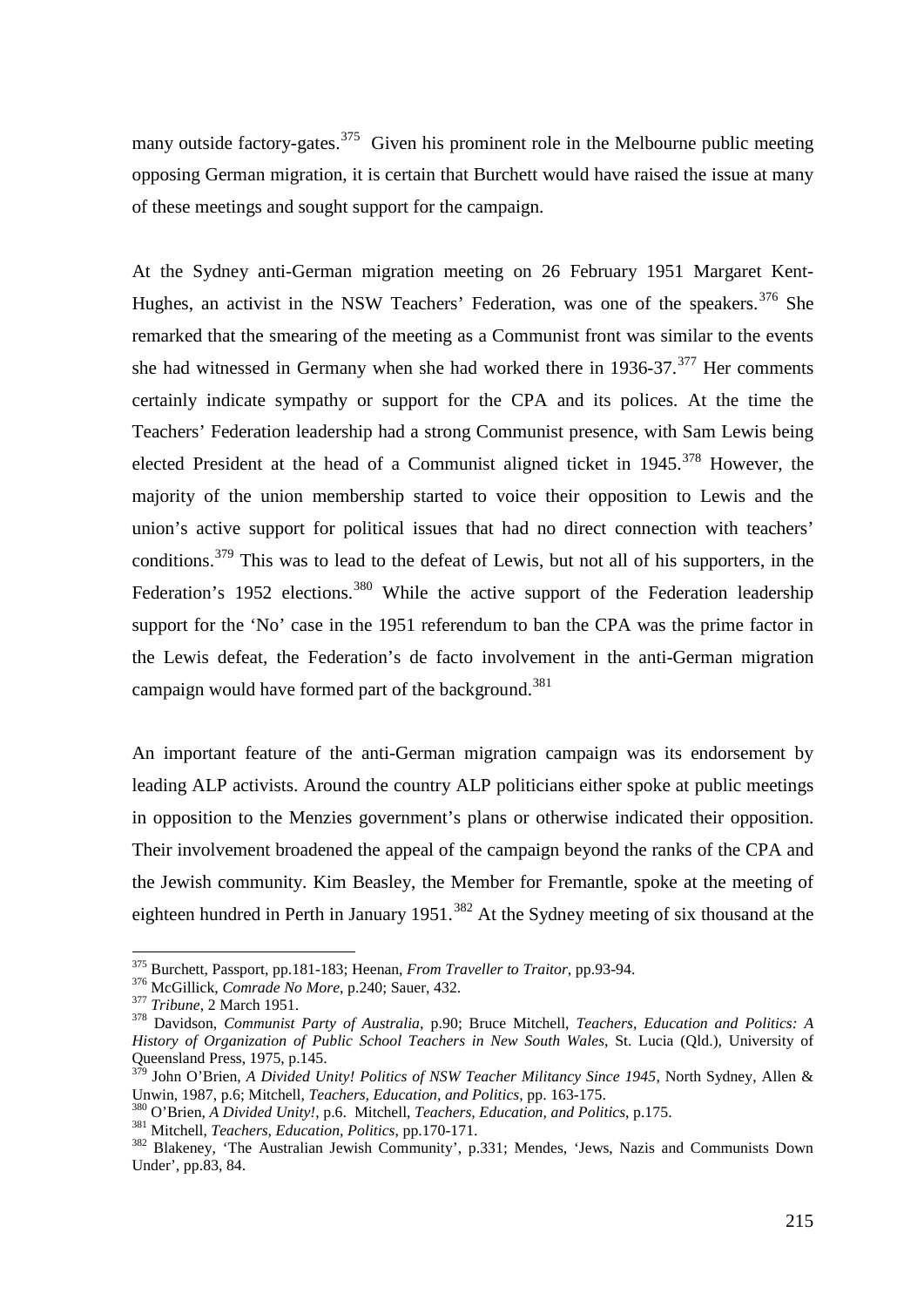Sydney Town Hall, Dr. H.V. Evatt was one of the key speakers.<sup>[383](#page-56-0)</sup> Evatt would later claim that German migrants would establish 'anti-democratic and subversive colonies' as well as introduce the ideas of 'racial superiority'.<sup>[384](#page-56-1)</sup> Evatt's views were consistent with the chauvinistic views he had expressed in the 1920s when he spoke out against Southern European migrants.<sup>[385](#page-56-2)</sup> His comments showed the inherent danger that the CPA campaign against both German and East European migration could exacerbate working class racist sentiments, which was not their intention.

The presence of leading ALP figures at the public meetings limited the ability of leading CPA union activists to take a leading role in the campaign. The period was marked by the intense battles between the CPA and the ALP-sponsored Industrial Groups for leadership positions in the trade unions. This made it very difficult for ALP leaders and major CPA union officials to speak from the same platform, despite the apparent common ground. The battle between the two parties was often intense and bitter that often went beyond the initial battleground of the trade unions. For example, Paddy Troy, the Communist secretary of the CDRHWU, constantly attempted to use his influence in Fremantle's trade unions to defeat Kim Beazley in pre-selection ballots.<sup>[386](#page-56-3)</sup> Under these circumstances the two political opponents could not speak from a shared platform.

However, there were signs that some of the enmity between the two organisations was starting to fade. In his role as the legal representative of Communist-led unions in the legal challenge to the Menzies Act to ban the CPA, Evatt was in frequent contact with many Communist union officials, including Jim Healy from the WWF and Jack McPhillips from the FIA.<sup>[387](#page-56-4)</sup> At the same time it can be presumed that Evatt was also often in contact with Ted Hill, the Victorian State secretary of the CPA, as well as being a leading barrister. It is seems highly plausible that at some of their meetings broader political questions, such as the campaign against German migration, may have been discussed. Within the ALP there was also the first sign of concern at the growing strength of the Industrial Groups,

<span id="page-56-0"></span><sup>&</sup>lt;sup>383</sup> McGillick, *Comrade No More*, p.240; Mendes, 'Jews, Nazis, and Communists Down Under', p.83.<br><sup>384</sup> Sauer, 'Model Workers or Hardened Nazis?', p.433.

<span id="page-56-1"></span>

<span id="page-56-3"></span>

<span id="page-56-2"></span><sup>385</sup> See page 6.<br><sup>385</sup> See page 6. *Sauer, Father of the House*, Fremantle Press, 2009, p.121; Macintyre, *Militant*, p.128.<br><sup>387</sup> Tennant, *Evatt*, p.262.

<span id="page-56-4"></span>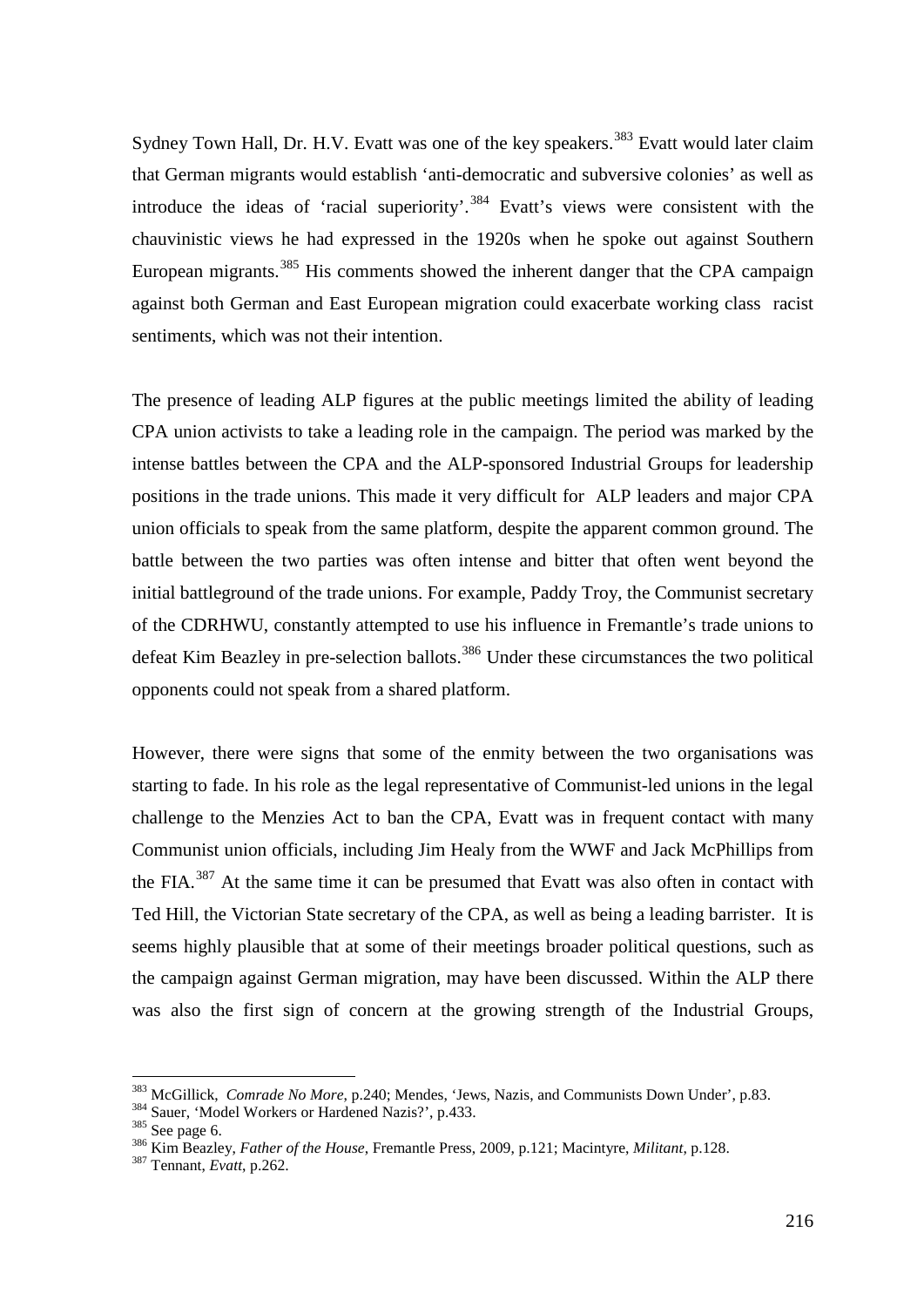particularly those based in Victoria, and their possible political intentions.<sup>[388](#page-57-0)</sup> The divisions in the ALP were increased when Evatt took a leading role in arguing the 'No' case in the September 1951 referendum to ban the CPA.<sup>[389](#page-57-1)</sup> The Party was also slowly starting to change its position of unrelenting hostility towards the ALP. It noted that the apparent unity between the ALP and CPA in opposition to German migration could be the start of 'a united movement that can rapidly oust the Menzies government from office'.<sup>[390](#page-57-2)</sup> Thus, the campaign against German migration was one of the issues that was to take the CPA back towards the mainstream, and cooperation with sections of the ALP.

Despite the presence of many ALP politicians at the public meetings called to oppose German migration, the leading role of the JCCFAS ensured that the anti-German migration campaign had limited appeal. For many non-Communist Jews the close connection between the CPA and the JCCFAS meant whatever chance the campaign had of succeeding was now non-existent.<sup>[391](#page-57-3)</sup> The Liberal government was determined to implement its policy and reacted harshly to criticisms and placed the Jewish community under enormous pressure to end the campaign.<sup>[392](#page-57-4)</sup> Under this pressure the majority of Jewish activists and organisations withdrew their support from the campaign.<sup>[393](#page-57-5)</sup> When the JCCFAS persisted with the campaign and refused to cancel a protest meeting against the visit of the German pianist Waller Gieseking, it was expelled from the Jewish Board of Deputies, the umbrella organisation of the Jewish community.<sup>[394](#page-57-6)</sup> The Victorian ALP, then firmly under the control of Grouper-aligned supporters, proscribed the Council for its role in the anti-German migration campaign.<sup>[395](#page-57-7)</sup> These twin steps, as well as the prevailing Cold

<span id="page-57-7"></span><sup>395</sup> Mendes, 'Jews, Nazis and Communists Down Under', p.89.

<span id="page-57-0"></span><sup>&</sup>lt;sup>388</sup> Cathy Brigden, 'The Melbourne Trades Hall and the Split', in Brian Coster, Peter Love and Paul Strangio (eds.), *The Great Labor Schism: A Retrospective*, Carlton North (Vic.), Scribe Publications, 2005, pp.140- 161; McKinlay*, The ALP*, pp.108-109.

<span id="page-57-1"></span><sup>389</sup> Gollan, *Revolutionaries and Reformists,* pp.267-268; McKinlay, *The ALP*, pp.109-110; Tennant, *Evatt*, pp.282-286.

<sup>390</sup> *Tribune*, 2 March 1951.

<span id="page-57-3"></span><span id="page-57-2"></span><sup>391</sup> Rubinstein, *Jews in Australia*, p.411.

<span id="page-57-4"></span><sup>392</sup> Aarons, *Sanctuary*, p.15; Gust, *Such Was Life*, p.215; Mendes, 'Jews, Nazis and Communists Down Under', pp.86-88; Rothfield, *Many Paths to Peace*, p.38; Rubinstein, Jews in Australia, p.411; Sauer, 'Model Workers or Hardened Nazis?*'* pp.430-431.

<span id="page-57-5"></span><sup>&</sup>lt;sup>393</sup> Blakenay, 'Australian Jewish Community', p.331; Mendes, 'Jews, Nazis and Communists', pp, 88-90.

<span id="page-57-6"></span><sup>394</sup> Gust, *Such Was Life*, pp.215-216; McGillick, *Comrade No More*, pp.241-242; Mendes, 'Jews, Nazis Communists Down Under', p.91. Mendes gives the reason for the expulsion as a demonstration against the new West German Ambassador so it is likely that the two events occurred at the same time.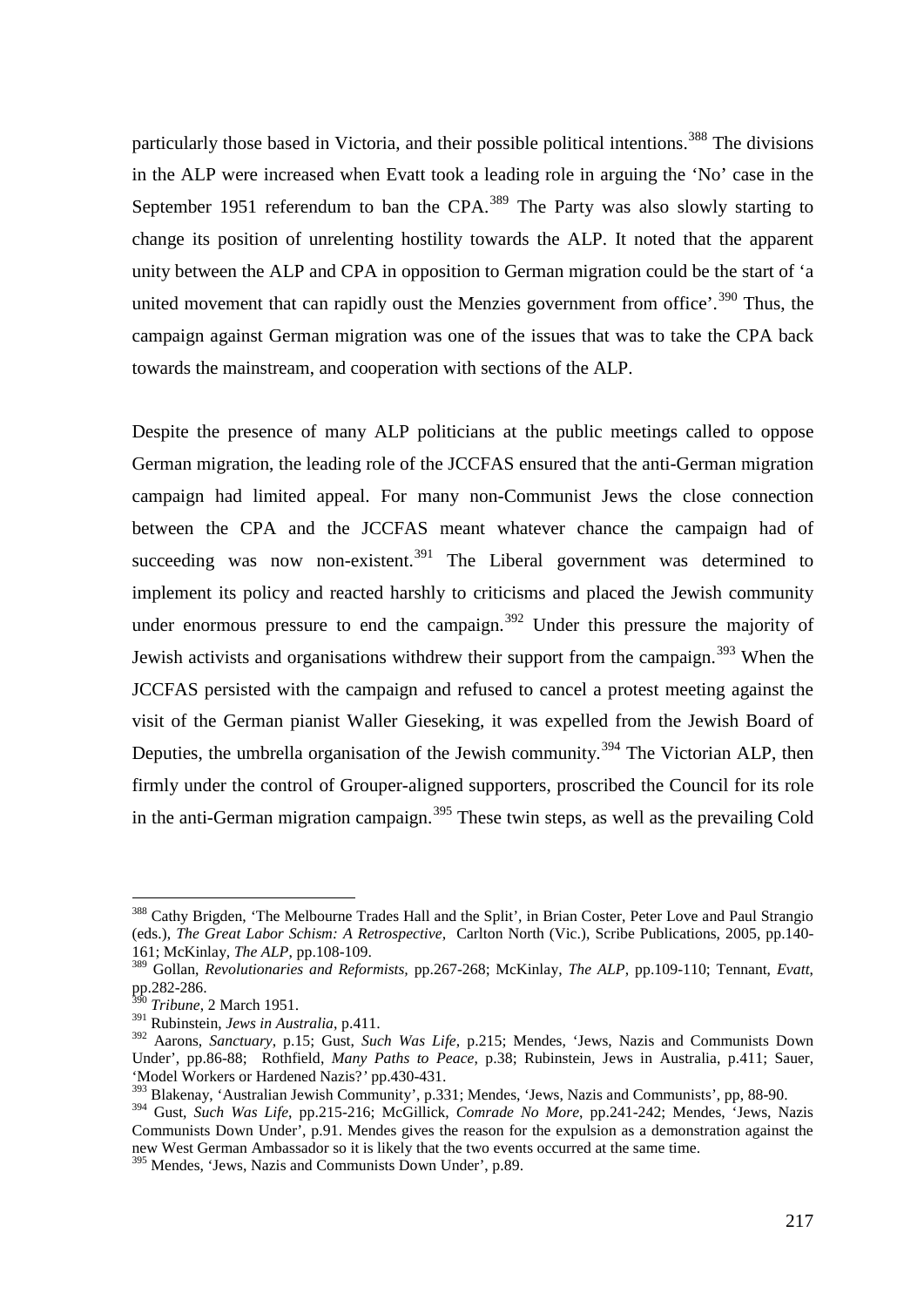War tensions, effectively isolated the Council until there was a limited revival in the late 1950s.[396](#page-58-0)

Itzhak Gust, one of the leading Communist supporters in the JCCFAS, later drew similar conclusions to those drawn by some Communist union activists about the campaign against the East European migrants. Gust emphasised that the campaign against German migration was sectarian and marked by a determination by the Communist activists involved to impose their political outlook no matter what the consequences.<sup>[397](#page-58-1)</sup> It also failed to take into account the international political aspects including the ties between Israel and West Germany and the impact this had on the local Jewish community who were now unwilling to disagree with this policy.<sup>[398](#page-58-2)</sup> The campaign also occurred at the height of the Cold War and this effectively destroyed the potential of the campaign to succeed. In the end the economic recession of 1952 sharply reduced the number of planned German migrants and consequently the opposition to German migration ebbed away.<sup>[399](#page-58-3)</sup>

# **Conclusion**

The CPA expressed strident and prolonged opposition to the arrival of East European and German refugees/migrants in the first phase of Australia's mass immigration programme. Across Australia many Communist-led unions attempted to prevent the entry of the East European migrants into the workplace. When they could not achieve this, they signed agreements with employers that attempted to confine them to jobs with the lowest pay and worst conditions. The campaign against the German migrants was less strident but had many similar features.

From its inception the CPA broke openly and decisively with the racism that dominated the Australian labour movement. This was not imposed from the Soviet Union. Overwhelmingly, the majority of its membership had a genuine commitment to internationalism and believed in complete equality between all races. However the CPA was not totally immune to displays of chauvinism. With the majority of its membership

<span id="page-58-0"></span> <sup>396</sup> Mendes, 'Jews and the Left', p.74.

<span id="page-58-1"></span><sup>397</sup> Gust, *Such Was Life*, pp.214-216.

<span id="page-58-2"></span><sup>398</sup> Ibid., p.214; Mendes, 'Jews, Nazis and Communists Down Under', pp.90-91.

<span id="page-58-3"></span><sup>399</sup> Blakenay, 'The Australian Jewish Community' p.331.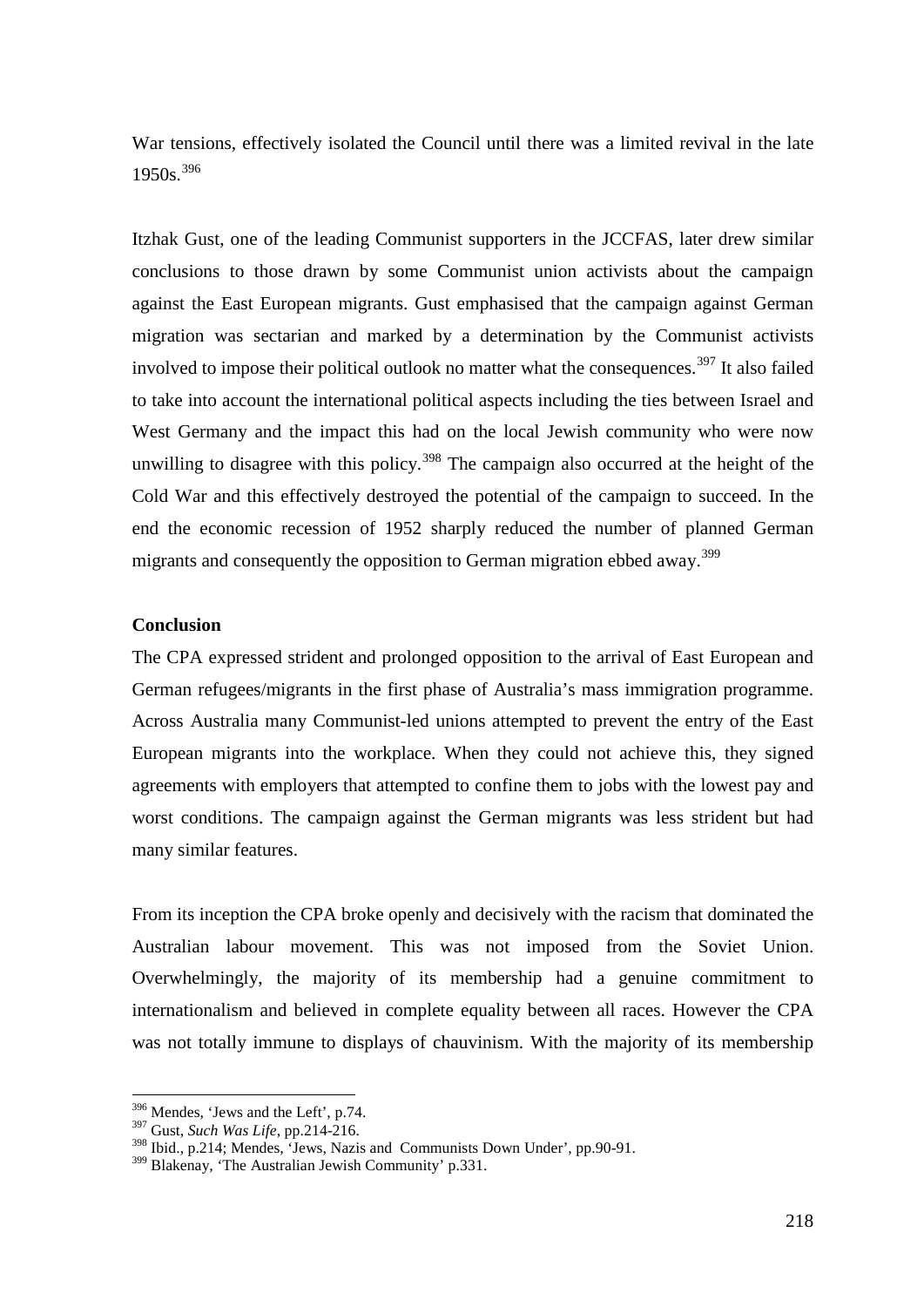concentrated in the working class, who were often racist, it would be unrealistic to expect this would not have had an impact on Party members. But the CPA's public policy of opposition to racism was real and it campaigned strongly for them. At the same time it was seeking to exclude East European and German refugees/migrants from workplaces it had influence in, it called for the ending of the White Australia Policy.

The campaign against the East European and German migrants was therefore an aberration from the entire thrust of the CPA's strong stance against Australian working class racism. While it had legitimate concerns about the indentured labour that was required of these migrants, it chose not to confine itself to these concerns. Its opposition to the arrival of these migrants was political – but it lacked the confidence that it could convince their coworkers of their policies on this issue. Instead it resorted to building a campaign that appealed to the racist traditions of the Australian working class. These included false claims of threats to the conditions of other Australian workers and allegations of preferential treatment in housing. The entire campaign was the product of the close ties between the CPA and the Soviet Union. Since these migrants had consciously rejected the new 'socialist' societies of their homelands they were condemned by the CPA as antiworking class. To their credit a number of Communist trade union activists later acknowledged that the campaigns against these migrants had been mistaken.

On this issue Communist union activists had less difficulty in following CPA policy than was the case with the peace movement. This support was often based on encounters in the workplace between the East European refugees and Communist union activists. There is little doubt that the majority of the East European refugees were anti-Communist and many of them were willingly drawn into the battle to defeat Communist union officials. Their experiences with the brutal reality of the Stalinist Soviet Union convinced them of the need to engage in a political struggle against Communism. The East European refugees were a significant proportion of Australia's first migrant intake and this further deepened the hostility of the CPA towards them. These political and racial tensions started to ease with the arrival of other ethnic groups such as the Greeks, Italians and Maltese whose combined numbers reduced the political importance of the East European migrants.